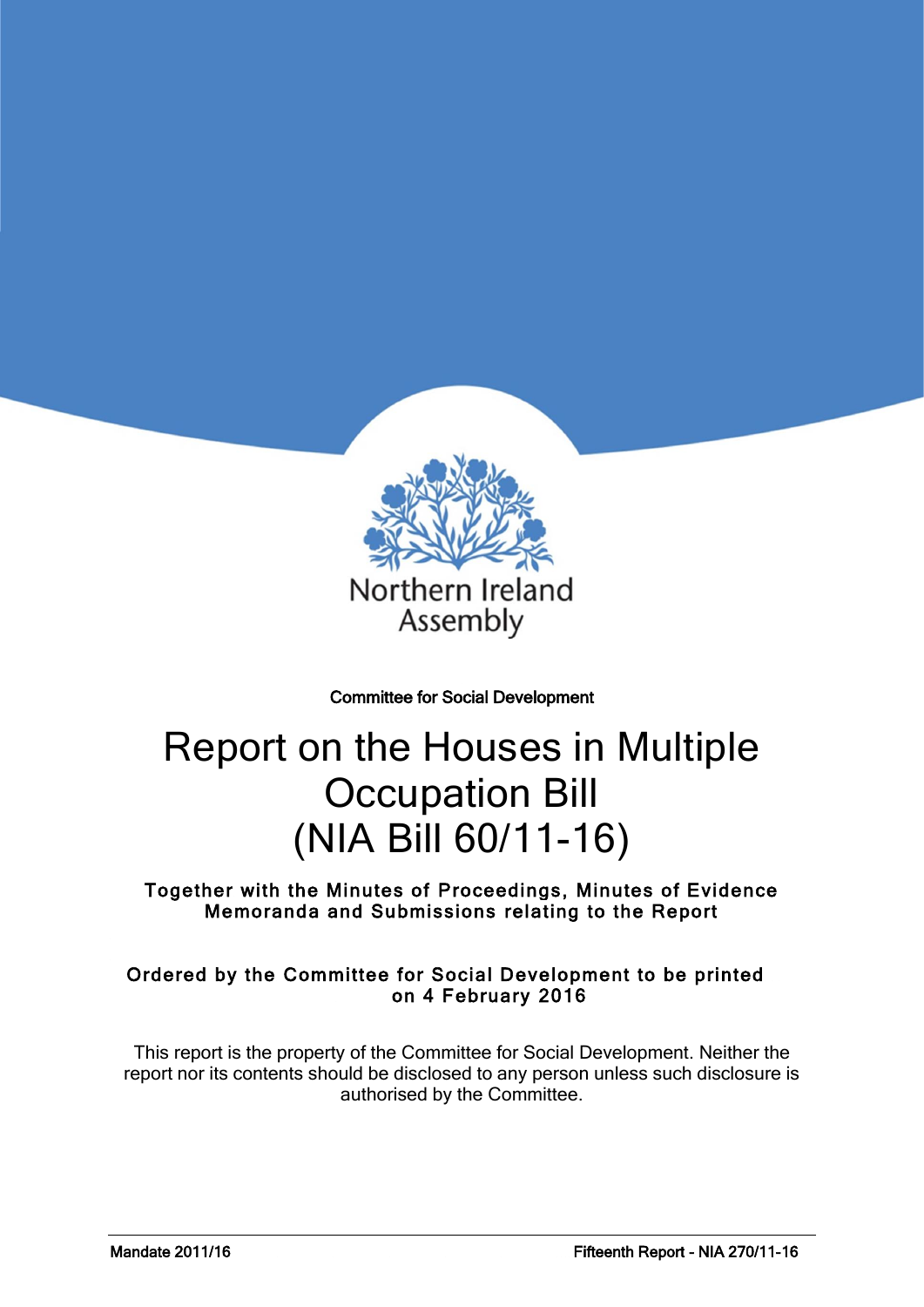### Powers and Membership

The Committee for Social Development is a Statutory Departmental Committee established in accordance with paragraphs 8 and 9 of the Belfast Agreement, section 29 of the Northern Ireland Act 1998 and under Standing Order 48.

The Committee has power to:

- consider and advise on Departmental budgets and annual plans in the context of the overall budget allocation;
- consider relevant secondary legislation and take the Committee stage of primary legislation;
- call for persons and papers;
- **I** initiate inquires and make reports; and
- consider and advise on any matters brought to the Committee by the Minister for Social Development.

The Committee has 11 members including a Chairperson and Deputy Chairperson and a quorum of 5. The membership of the Committee since 23 May 2011 has been as follows:

Mr Alex Maskey (Chairperson) Mr Fra McCann<sup>21</sup> (Deputy Chairperson) Mr Jim Allister<sup>7</sup> Mr Roy Beggs<sup>14</sup> Ms Paula Bradley<sup>1</sup> Mr Gregory Campbell<sup>3</sup> Mr Stewart Dickson<sup>11</sup> Mr Sammy Douglas<sup>8,12,13,15,16,17</sup> Mr Phil Flanagan<sup>22</sup> Mrs Dolores Kelly<sup>10</sup> Mr Adrian McQuillan<sup>19,20, 23</sup>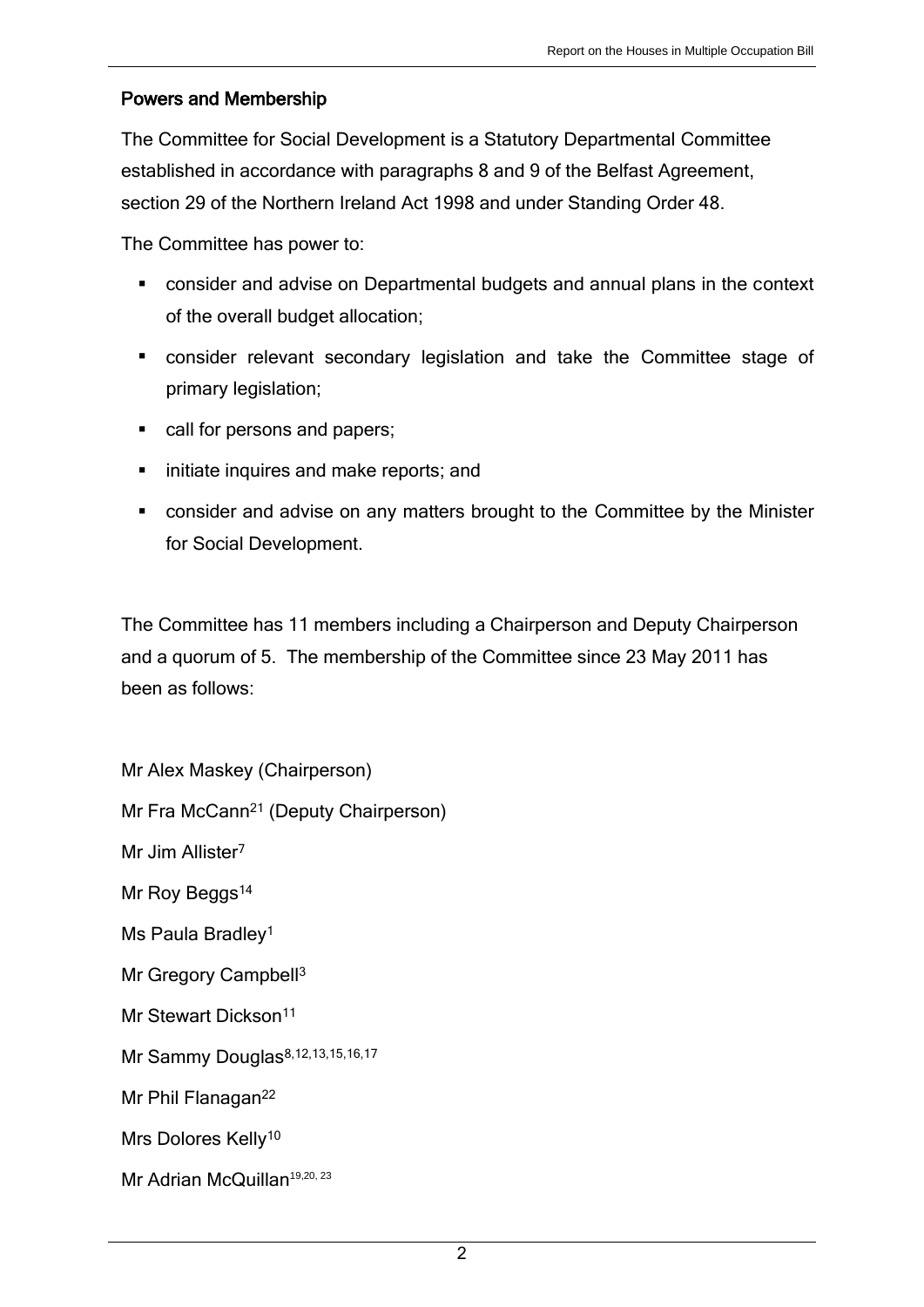With effect from 20 February 2012 Ms Paula Bradley replaced Mr Gregory Campbell With effect from 26 March 2012 Mr Alastair Ross replaced Mr Sammy Douglas With effect from 01 October 2012 Mr Gregory Campbell replaced Mr Alex Easton With effect from 01 October 2012 Mr Sammy Douglas replaced Mr Alastair Ross With effect from 11 February 2013 Mr Sydney Anderson replaced Mr Sammy Douglas With effect from 07 May 2013 Mr Sammy Douglas replaced Mr Sydney Anderson With effect from 09 September 2013 Mr Jim Allister replaced Mr David McClarty With effect from 16 September 2013 Mr Trevor Clarke replaced Ms Pam Cameron With effect from 16 September 2013 Mr Sammy Wilson replaced Mr Sammy Douglas <sup>10</sup> With effect from 30 September 2013 Mrs Dolores Kelly replaced Mr Mark H Durkan With effect from 01 October 2013 Mr Stewart Dickson replaced Mrs Judith Cochrane With effect from 06 October 2014 Mr Sammy Douglas replaced Mr Trevor Clarke <sup>13</sup> With effect from 17 November 2014 Mr Maurice Devenney replaced Mr Sammy Douglas With effect from 09 February 2015 Mr Roy Beggs replaced Mr Michael Copeland <sup>15</sup> With effect from 25 March 2015 Mr Maurice Devenney retired as a Member <sup>16</sup> With effect from 20 April 2015 Mr Gary Middleton was appointed as a Member to the Committee <sup>17</sup> With effect from 18 May 2015 Mr Sammy Douglas replaced Mr Gary Middleton <sup>18</sup> With effect from 03 June 2015 Mr Mickey Brady resigned as a Member <sup>19</sup> With effect from 29 July 2015 Mr Sammy Wilson resigned as a Member With effect from 07 September 2015 Mr Gordon Lyons was appointed as a Member to the **Committee** 

<sup>21</sup>With effect from 08 September 2015 Mr Fra McCann was appointed as Deputy Chairperson to the **Committee** 

<sup>22</sup> With effect from 14 September 2015 Mr Phil Flanagan was appointed as a Member to the **Committee** 

<sup>23</sup> With effect from 05 October 2015 Mr Adrian McQuillan replaced Mr Gordon Lyons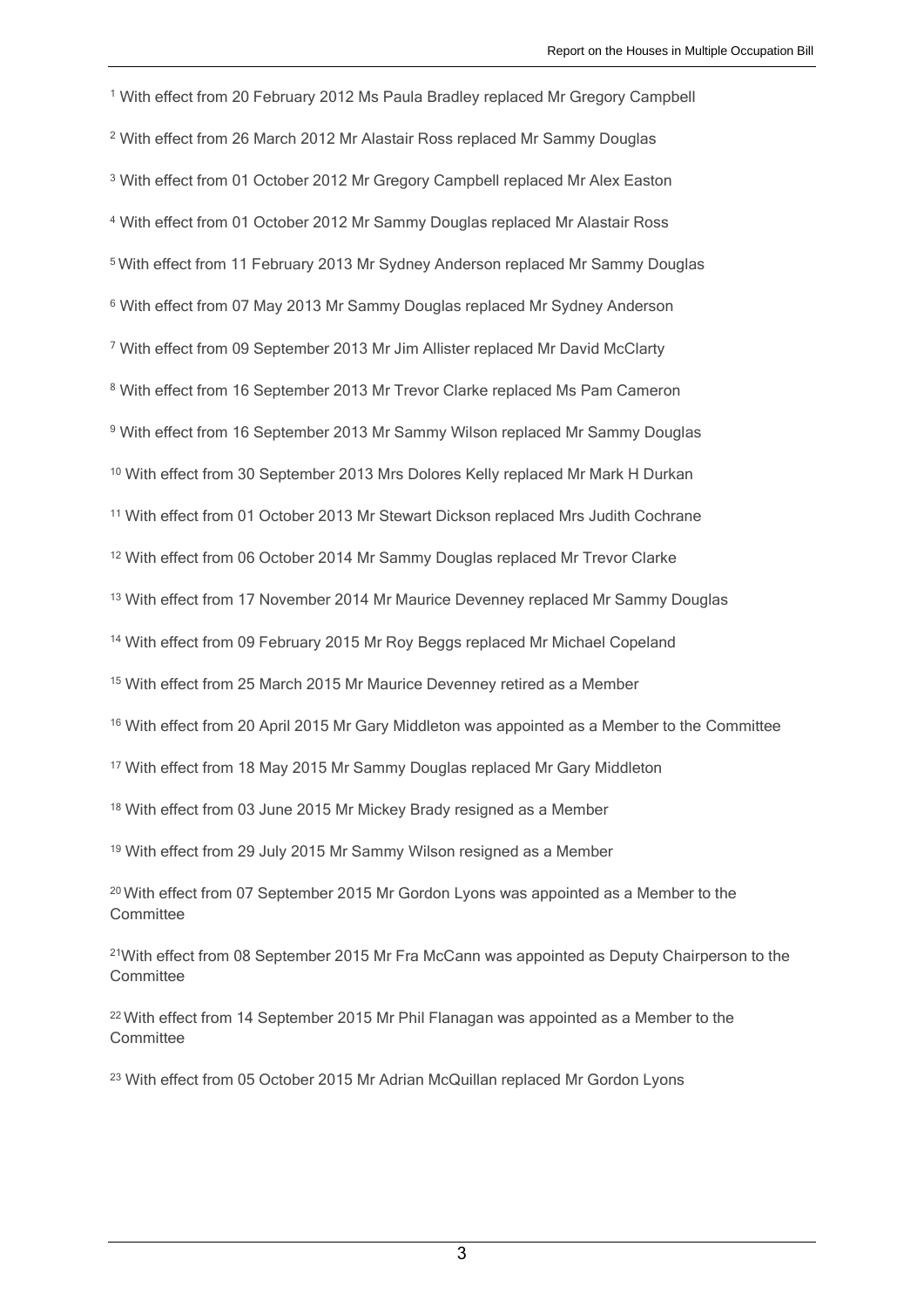## List of Abbreviations used in the Report

| <b>CEHOG</b>  | Chief Environmental Health Officers Group           |
|---------------|-----------------------------------------------------|
| <b>CIH NI</b> | Chartered Institute of Housing Northern Ireland     |
| <b>DSD</b>    | Department for Social Development                   |
| <b>HAs</b>    | <b>Housing Associations</b>                         |
| <b>HMO</b>    | Houses in Multiple Occupation                       |
| LANI          | Landlords' Association for Northern Ireland         |
| MOU           | Memorandum of Understanding                         |
| ΝI            | Northern Ireland                                    |
| <b>NICEM</b>  | Northern Ireland Council for Ethnic Minorities      |
| <b>NIFHA</b>  | Northern Ireland Federation of Housing Associations |
| <b>NIFRS</b>  | Northern Ireland Fire and Rescue Service            |
| <b>NIHE</b>   | Northern Ireland Housing Executive                  |
| <b>NILGA</b>  | Northern Ireland Local Government Association       |
| <b>PBMSA</b>  | <b>Purpose Built Managed Student Accommodation</b>  |
| <b>PSNI</b>   | Police Service of Northern Ireland                  |
| QUB           | Queen's University Belfast                          |
| <b>RICS</b>   | Royal Institution of Chartered Surveyors            |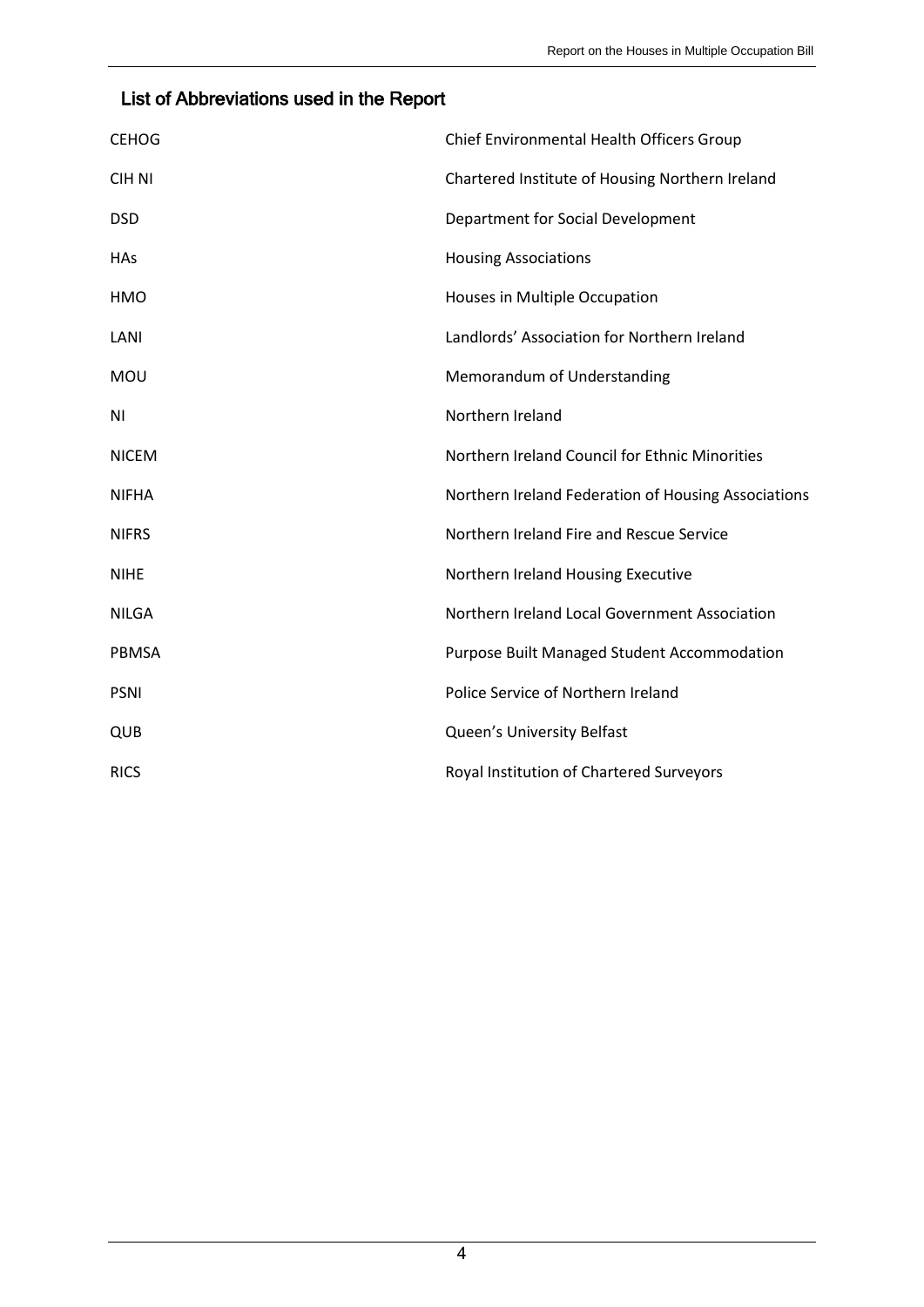## Table of Contents

| <b>Executive Summary and Recommendations</b> |    |
|----------------------------------------------|----|
| <b>Introduction</b>                          | 11 |
| <b>Consideration of the Bill</b>             | 12 |
| <b>Clause-by-Clause Scrutiny</b>             | 42 |
| <b>List of Appendices</b>                    | 51 |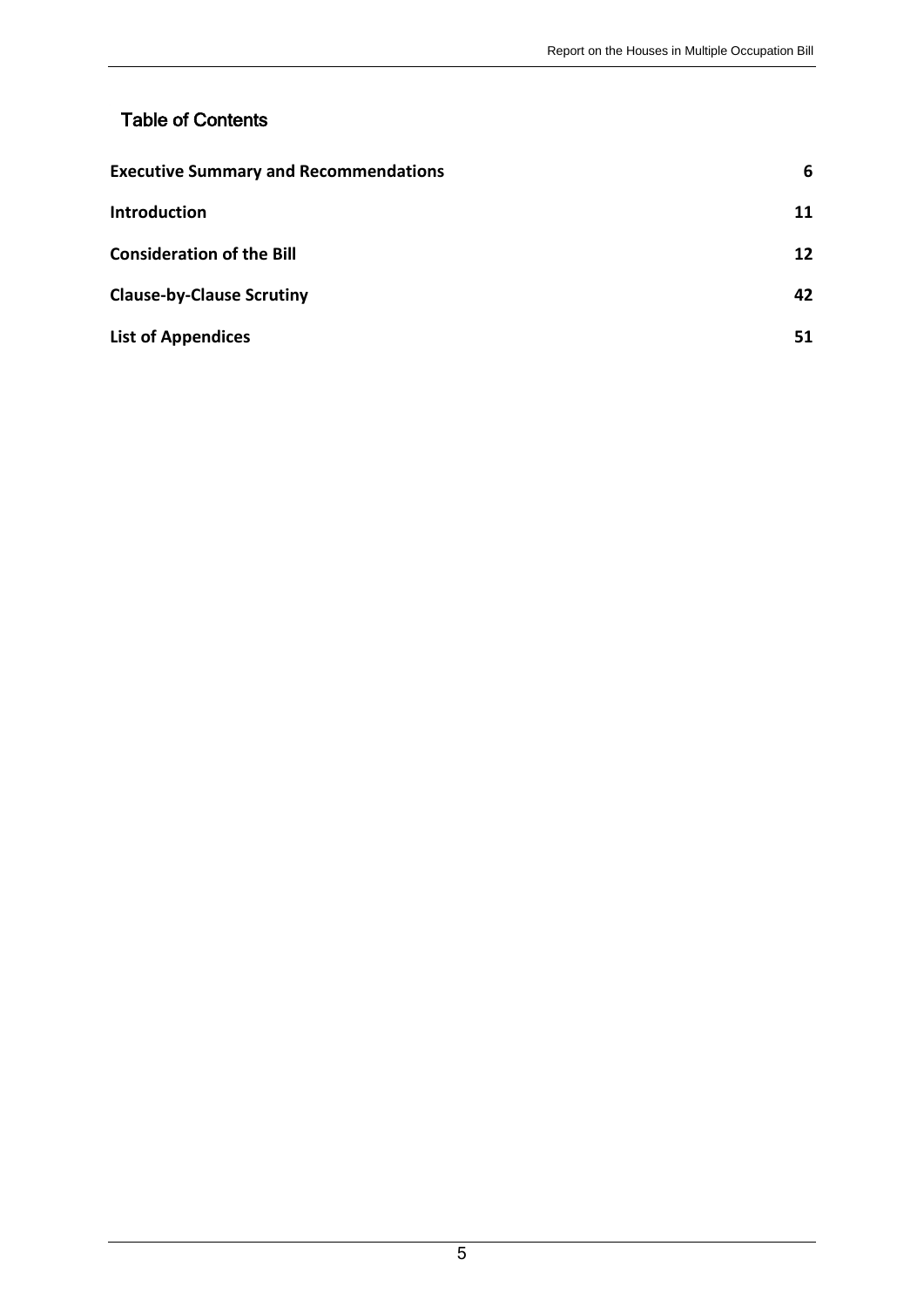# <span id="page-5-0"></span>Executive Summary

- 1. The bill aims to introduce better regulation of houses in multiple occupation by introducing a licensing regime.
- 2. Associated with this are provisions that will require a HMO to meet certain standards. For example, the size of room, numbers of people and the range of facilities are considered as part of the licensing regime.
- 3. The approach to regulation is risk-based therefore the bill provides for exemptions where there is comparable regulation that meets or exceeds the requirements of the bill.
- 4. This approach is welcomed by the Committee which acknowledges that it avoids duplication and unnecessary bureaucracy but importantly still ensures appropriate regulation.
- 5. The Committee was largely satisfied with the content of the bill though it raised specific issues on some clauses following consideration of written and oral briefings from stakeholders.
- 6. The Committee noted the positive response from the Department on these matters, the detail of which can be found [here.](http://www.niassembly.gov.uk/globalassets/documents/social-dev/hmo-bill/dsd-papers-and-memoranda/160126-updated-table-of-amendments-including-consequentials.pdf)
- 7. Of particular relevance are the amendments to clauses 3, 10, 28, 62, 83, 88, and schedules 1 and 2.
- 8. Clause 3 is amended to afford protection to include seasonal workers.
- 9. Clause 10 clarifies the definition of "locality" to mean the living accommodation and its associated surroundings. This ensures that a landlord cannot be held responsible for the behaviour of their tenants outside the curtilage of the property. The committee accepts this causes significant concern to local residents and needs addressed.
- 10. In relation to clause 28, a number of stakeholders raised concern about the provisions in respect of change of ownership and the possibility that tenants could be put at risk of homelessness. As a result the Department amended this clause to ensure greater flexibility on the transfer of a HMO licence to a new owner while the new HMO application is being considered. This is applicable as long as the new licence application is submitted before the date of transfer.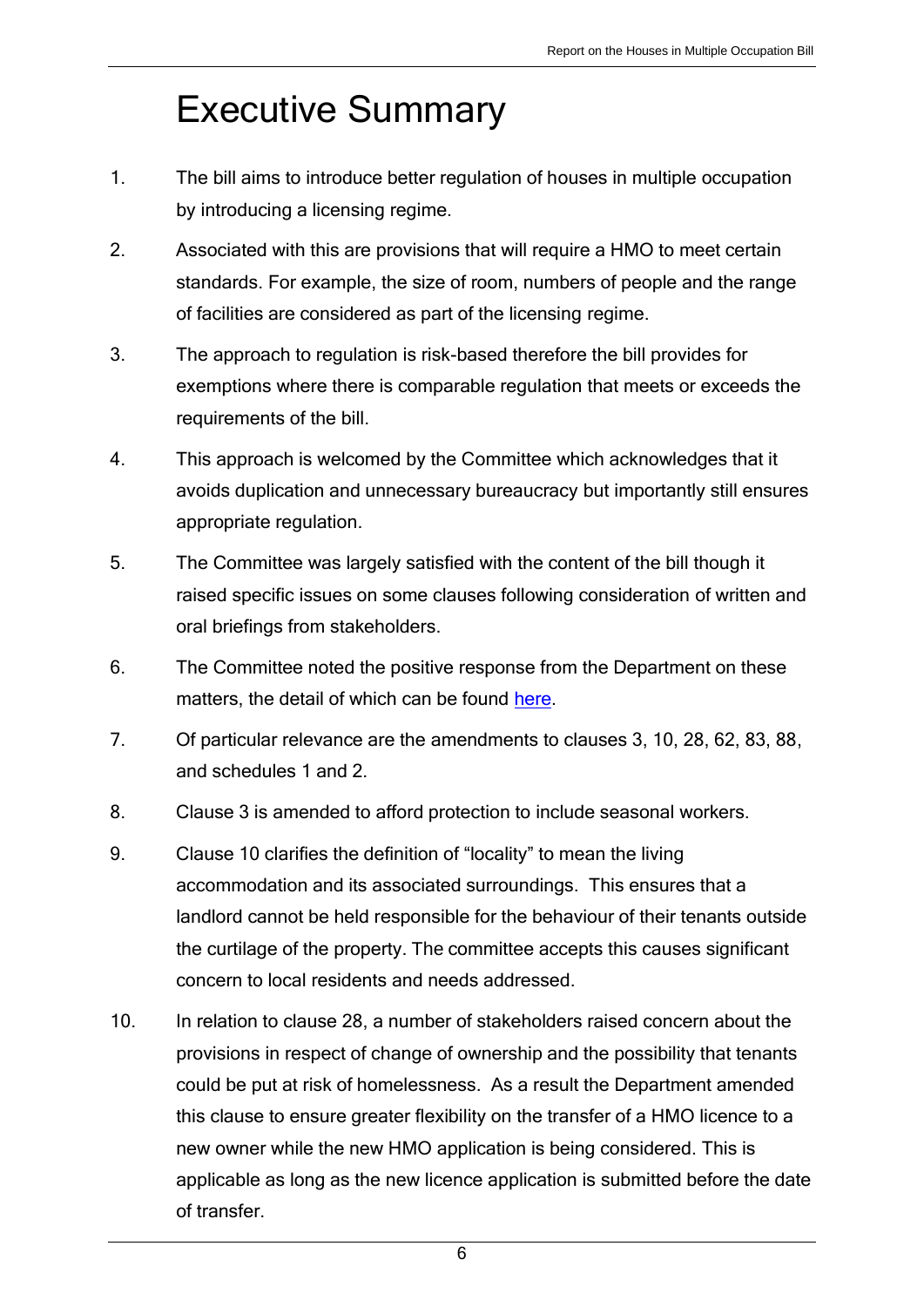- 11. The issue in respect of clause 62 relates to concern over the detail that should be provided by landlords to the HMO Register i.e. that this presents security and safety issues to landlords and their families.
- 12. The Committee accepted this but also recognised that access to such information was a matter of public interest and that sufficient information should be made available to ensure that residents can address their concerns regarding the HMO e.g. anti-social behaviour of tenants, to the landlord and/or managing agent.
- 13. The amendments, accepted by the Committee, ensure that only an extract of the HMO register will be provided to an individual rather than the entire register as originally proposed, although statutory bodies will have access to the full register. In addition, only a person with a genuine interest in the property (as defined in the bill) can apply for access to that extract.
- 14. The Committee was concerned that clause 83 could lead to the diminution of tenants' rights in seeking redress for a landlord's failure to address substandard accommodation. In considering the Committee's position and that of the Attorney-General, who noted this provision wasn't required since it would be covered under common law, the Department agreed to remove this clause.
- 15. Some stakeholders felt that the inclusion of the term "cousin" broadened out the definition of family too much. Following discussions with the Committee the Department decided to remove this term from the clause.
- 16. The amendment to schedule 1 addresses concerns that the residents of properties owned by housing associations or the NIHE but managed on their behalf by other organisations may be subject to greater risk than those properties owned *and* managed by housing associations or the NIHE directly. The type of property may be hostels or women's refuges.
- 17. As a result, in order to bring refuges and hostels which are *not* both managed and controlled by HAs or the NIHE under the definition, the Department amended schedule 1 to ensure that only those managed *directly* by HA/NIHE are excluded from the HMO definition.
- 18. Schedule 2 was amended to reflect the changes to clause 62.
- 19. In addition, more detail is given on these and other clauses in subsequent sections of this report.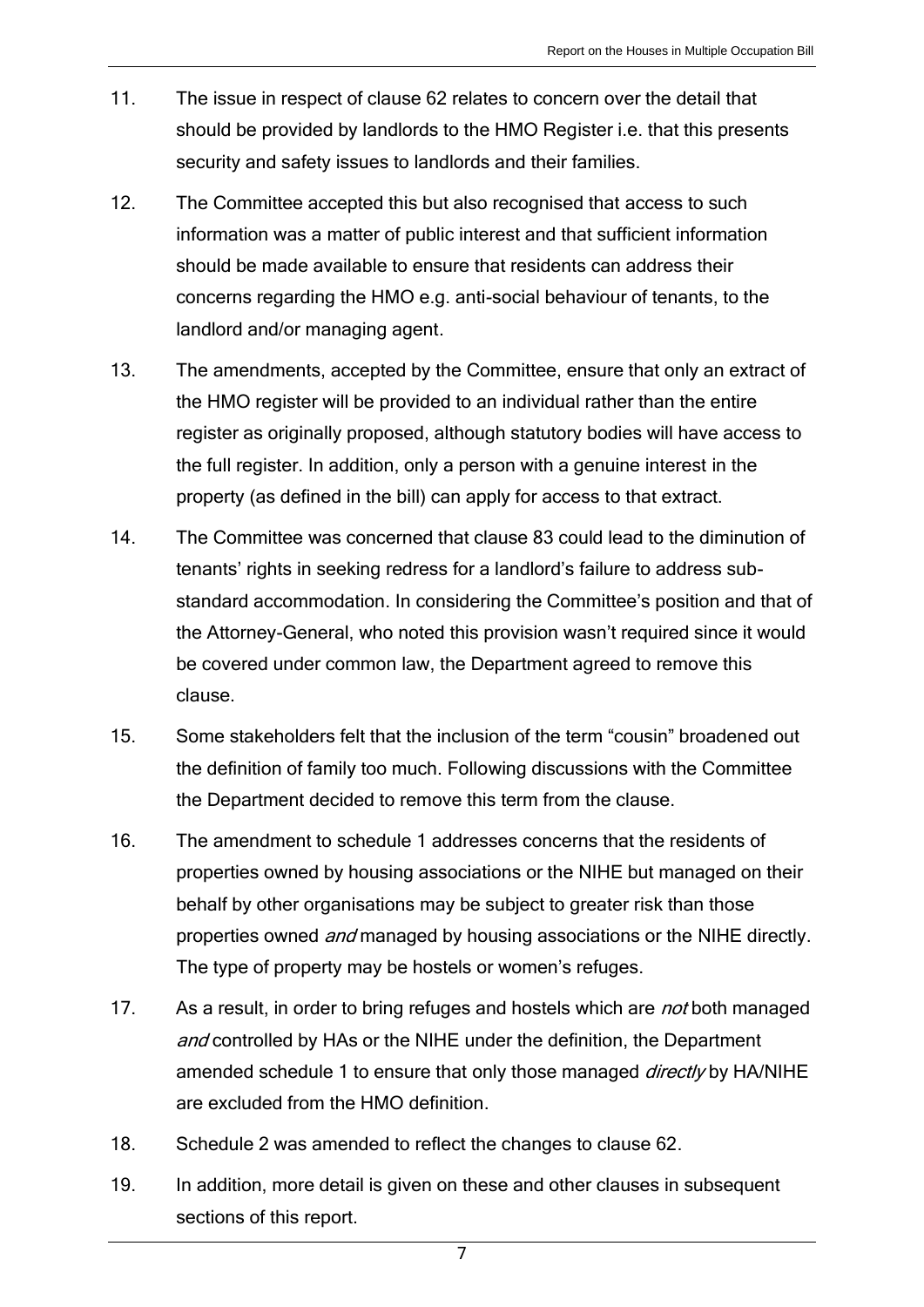20. The Committee also made a number of recommendations that are outlined below.

## Recommendations

### Recommendation 1

21. The Committee believes that the principles of the HMO subject plan which currently apply to PBMSA should continue to underpin planning decisions in respect of planning applications relating to these buildings.

Recommendation 2

22. The Committee accepted the limitations of the bill to address anti-social behaviour. However, it supports the inclusion of robust arrangements in tenancy agreements to help address anti-social behaviour of tenants and seeks the Department's agreement that this should be included in the guidance to accompany the bill.

Recommendation 3

- 23. The Committee recommends that Belfast City Council, the PSNI, and educational establishments such as Queen's University, Ulster University and the two teacher training colleges review their approach to anti-social behaviour by students and recommit to robustly addressing this problem. Recommendation 4
- 24. The Committee believes that the inclusion of behavioural standards in tenancy agreements must be mandatory to ensure consistency and that a breach of these would be grounds for eviction. The Committee recommends that this proposal should be considered in the wider review of the private rented sector.

Recommendation 5

25. The Committee supports the RICS proposal that a landlord and managing agent must attend training in respect of the Code of Practice to be developed under clause 63 in order to raise professional standards in the sector.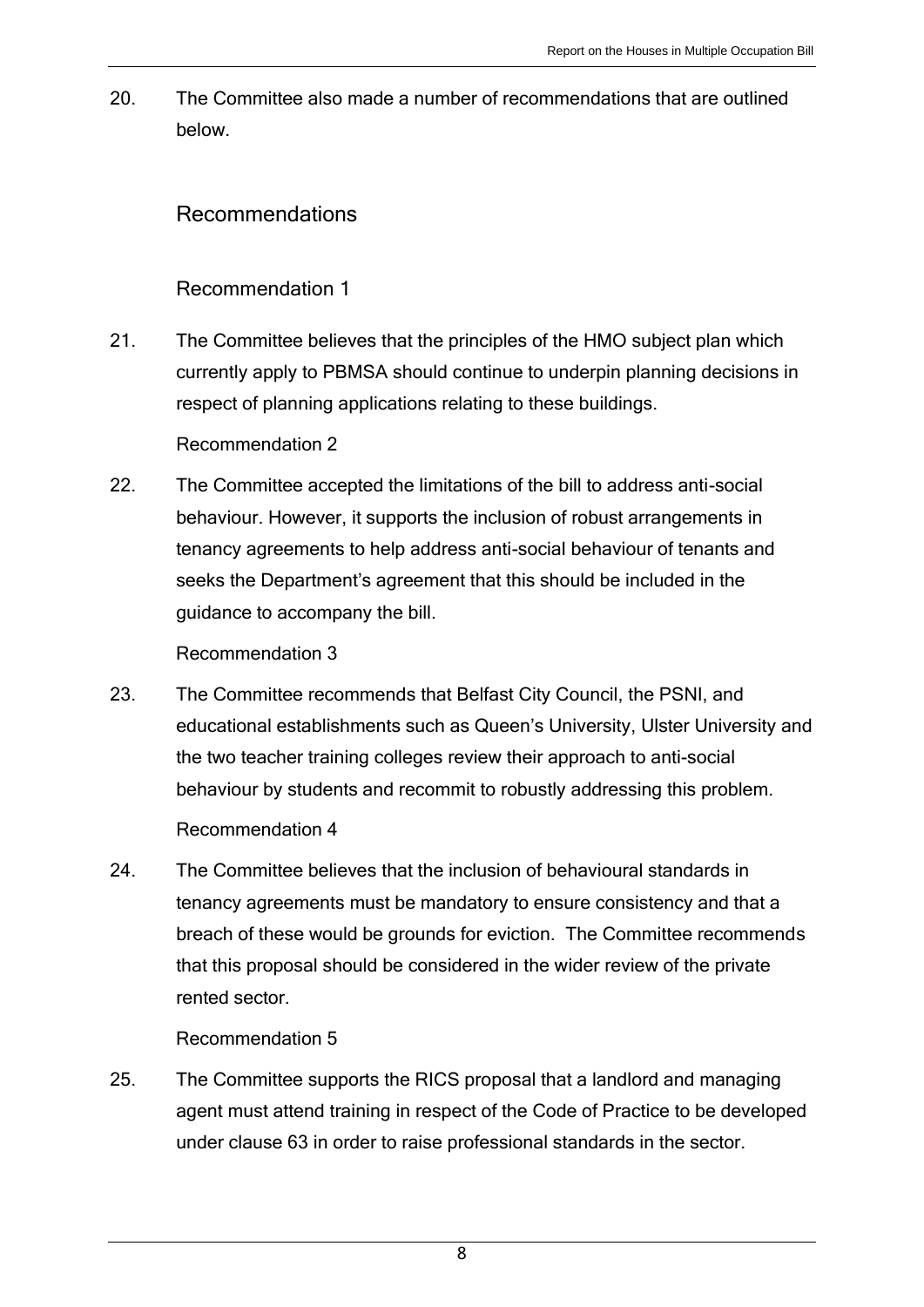Recommendation 6

26. Indeed, the Committee feels strongly that, in parallel with a Code of Practice, councils should collectively develop an accreditation scheme for landlords and managing agents.

Recommendation 7

27. The Committee believes that once such a scheme is established landlords and managing agents must be accredited under this scheme before they can apply for or be named as the managing agent on a licence.

Recommendation 8

28. The Committee acknowledges that this will take time to develop but believes this issue should be considered as part of the wider review of the private rented sector.

Recommendation 9

- 29. The Committee noted that the HMO subject plan applies only to the Belfast area and does not apply to the rest of Northern Ireland.
- 30. The Committee recommends that other councils consider developing such plans in order to prevent overprovision of HMOs such as that evident within the Holylands area of Belfast.

Recommendation 10

31. The Committee supports a formal MOU between the NIFRS and councils to provide clarity on where the responsibility for fire safety in HMOs lies and agrees with the Department that this should be taken forward in the Stakeholder Group.

Recommendation 11

- 32. The Committee believes that risks to health and safety are likely to be higher where overcrowding occurs even when the occupants are members of the same family.
- 33. The Committee therefore recommends that this issue is discussed in the Stakeholder Group and guidance is produced for landlords and managing agents when faced with this situation.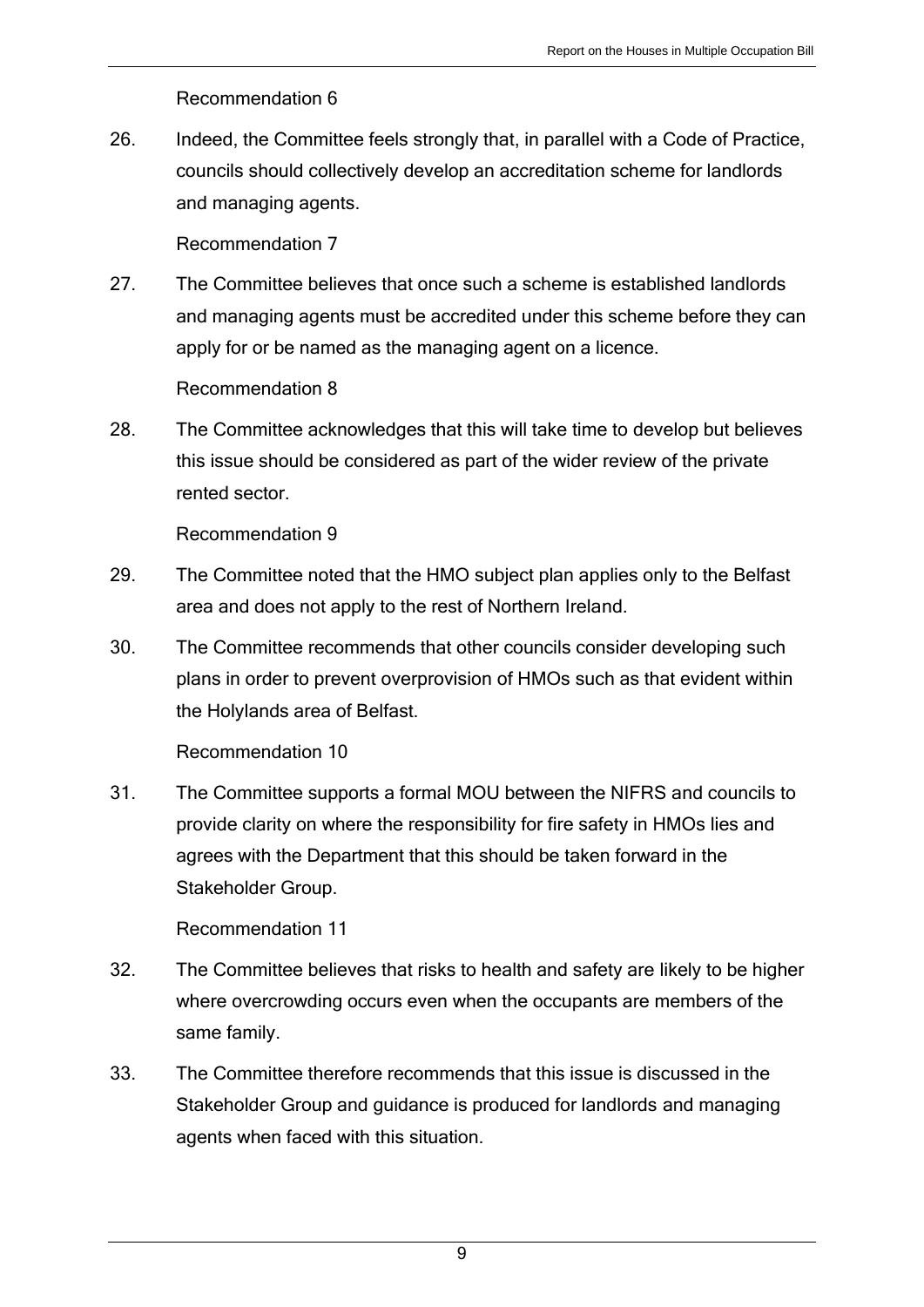Recommendation 12

34. While outside its remit the Committee voiced support for fines to be no less than the original fixed penalty notice.

Recommendation 13

- 35. The Committee recommends that a common system is adopted by councils to ensure consistency of enforcement across all council areas and that the Department clarifies this position with councils as soon as possible. Recommendation 14
- 36. The Committee noted that CEHOG suggested that the PSNI, NIFRS, and the Health and Social Care Trusts should be included under clause 73 as "relevant person".
- 37. The Department noted that that it was expected that these organisations would be contacted on a more informal basis and that a more appropriate vehicle for this would be a non-statutory information sharing protocol.
- 38. The Committee recommends that this protocol is taken forward under the auspices of the Stakeholder Group.

Recommendation 15

- 39. The Committee strongly recommends that a system is established to ensure that the administration and enforcement of the licensing scheme is costneutral to councils.
- 40. In addition to the above recommendations the Committee also seeks assurances from the Minister that councils will be sufficiently resourced to robustly enforce the legislation.
- 41. The Committee noted that occupants of an unlicensed HMO would be put at risk of homelessness where a temporary exemption notice was revoked. It therefore seeks assurances that, under these circumstances, occupants would be supported by the NIHE to find suitable alternative accommodation.
- 42. The Committee seeks assurance from the Minister that relevant documentation will be provided in a range of languages and other necessary formats to ensure that ethnic minorities and people with special requirements are fully informed of their responsibilities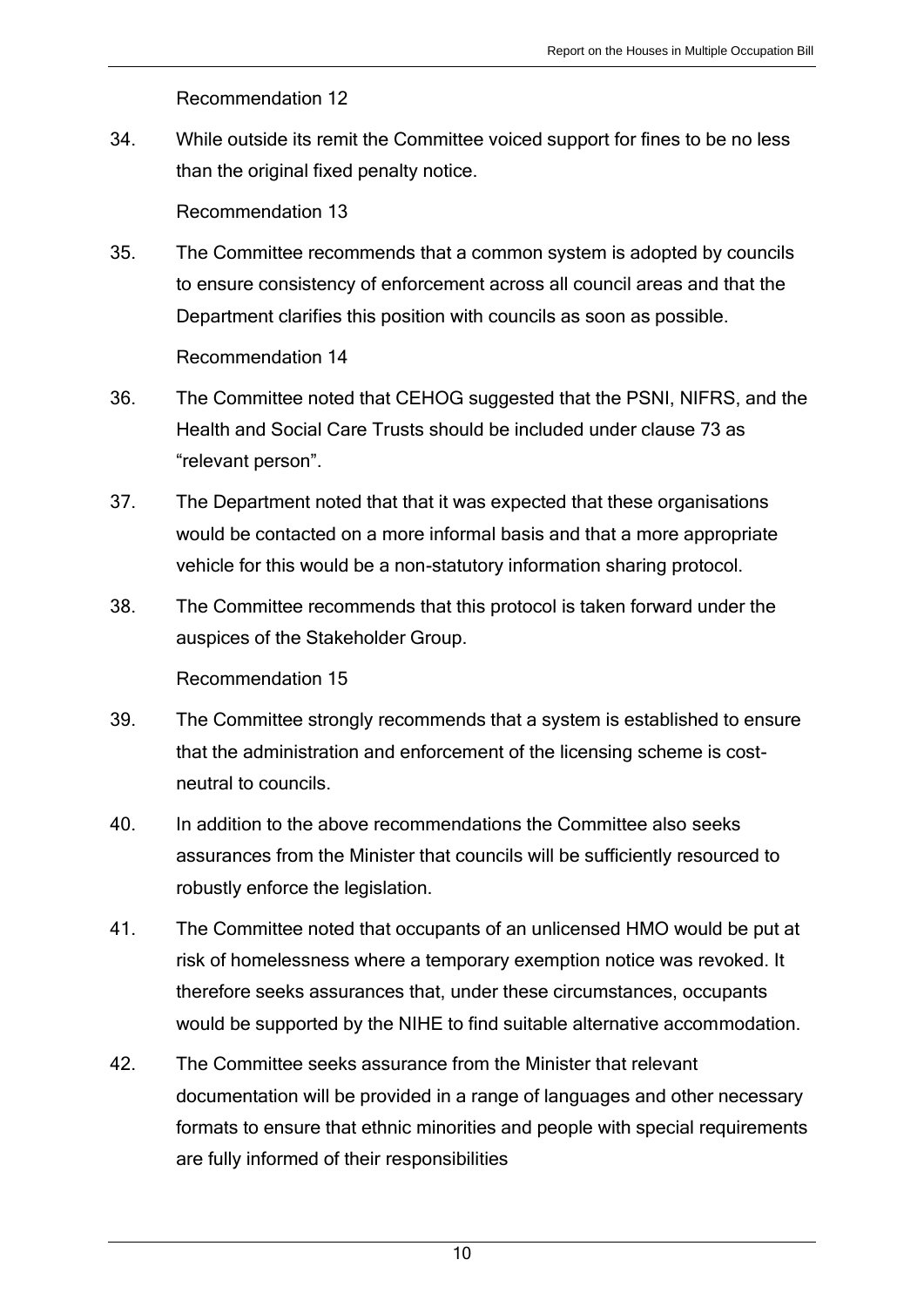# <span id="page-10-0"></span>Introduction

## **Background**

- 43. Issues relating to houses in multiple occupation (HMO) are diverse, ranging from overprovision in certain residential areas such as in the Holylands area of Belfast and associated problems with anti-social behaviour; to health and safety concerns for tenants of such accommodation.
- 44. In 2009 the NIHE produced a HMO Strategy which ostensibly aimed to protect the health, safety and well-being of tenants and visitors to this type of property.
- 45. The NIHE also operates a statutory registration scheme for HMOs (introduced in May 2004), though this is in marked contrast to England, Scotland and Wales where there is a licensing requirement to operate a HMO.
- 46. HMO Subject Plans are also published for Belfast City Council and are aimed to guide planning decisions in relation to HMO development in an area.
- 47. The Department undertook a fundamental review of the current system in 2012 and received over fifty responses to it consultation.
- 48. When briefed by the Department in 2013 on the outcome of the consultation, the Committee was supportive of a more robust system of regulation.
- 49. As a result of this process the Department decided to take action to enhance HMOs by improving standards of this housing type.
- 50. The bill therefore aims to better regulate HMOs by introducing a licencing regime, provisions on standards, as well as clarifying definitions and aspects of other related legislation.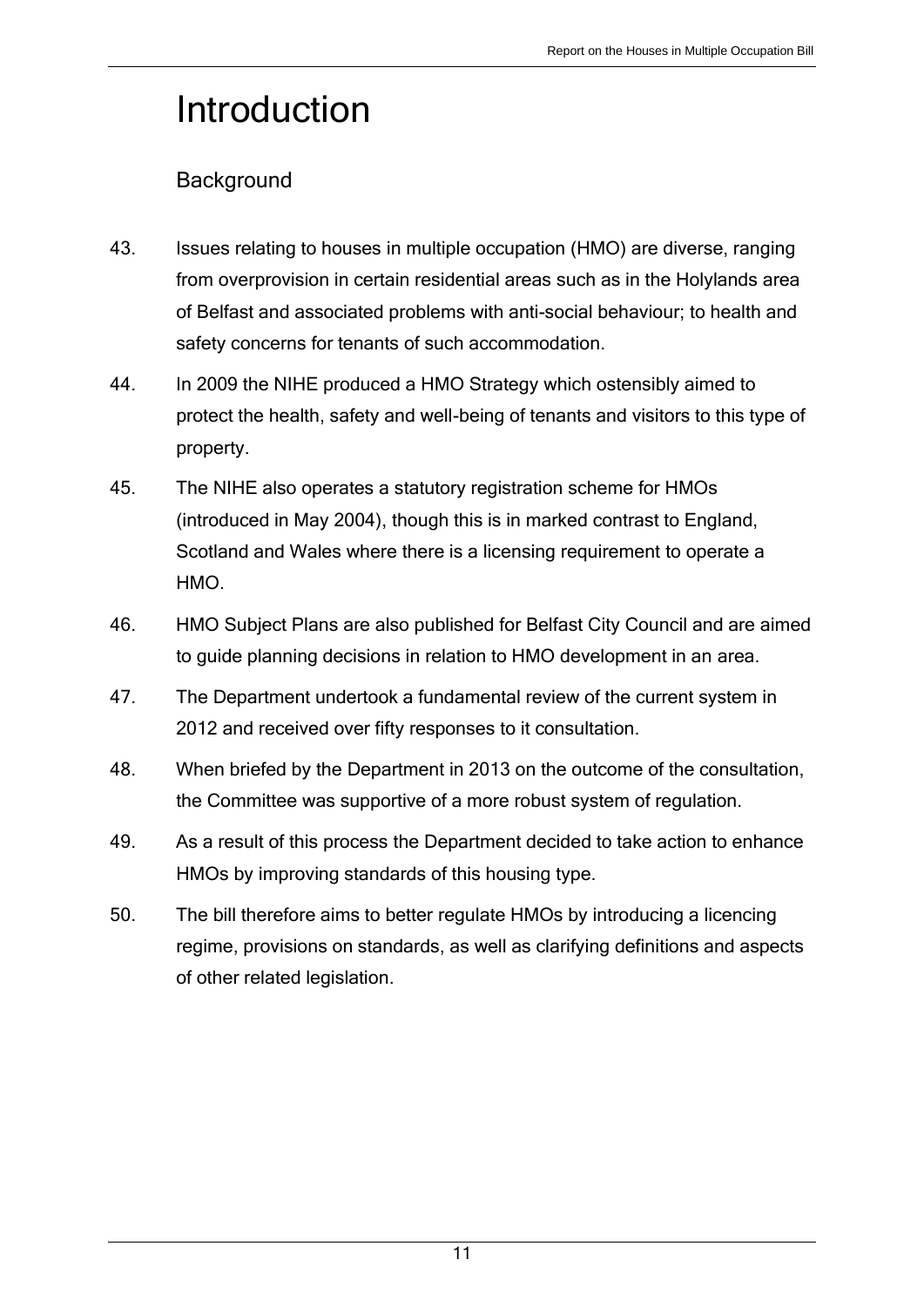# Consideration of the Bill

Overview of the Bill

- 51. The bill contains 91 clauses and 8 schedules.
- 52. The overall purpose of the bill is simply to enable better regulation of houses in multiple occupation by introducing a mandatory licensing regime.

Key aspects of the bill to underpin that aim are a re-definition of "house in multiple occupation", provisions in the bill to improve the standards of this housing type and details on the enforcement of licensing requirements.

## Committee's approach

- 53. The Committee for Social Development (the Committee) received a preintroductory briefing from the Department for Social Development (the Department/DSD) on the bill on 14 May 2015.
- 54. The bill was introduced by the Minister in the Assembly on 7 September 2015 and includes the following statement:

"In my view the Houses in Multiple Occupation Bill would be within the legislative competence of the Northern Ireland Assembly".

- 55. Due to demands of the legislative programme the Committee agreed to issue a call for evidence on 8 September 2015 prior to the bill being formally referred to it by the Assembly at Second Stage. The Committee's call for evidence concluded on the 6 October 2015.
- 56. The Committee received 31 responses to its call for evidence from a broad range of stakeholders. Written submissions can be accessed [here.](http://www.niassembly.gov.uk/assembly-business/committees/archive/social-development/legislation/houses-in-multiple-occupations-hmo-bill/written-submissions/)
- 57. The uncertain political situation in September/October 2015 made it unclear when the Second Stage of the bill would take place.
- 58. Noting the potential impact of a delay on the Committee's ability to fully consider the bill within the statutory timeframe, the Committee agreed that it would be prudent to proceed with oral evidence sessions in advance of the bill reaching Second Stage.
- 59. The Committee heard evidence from 8 organisations prior to Second Stage which subsequently took place on 7 December. The Committee Stage began on 8 December.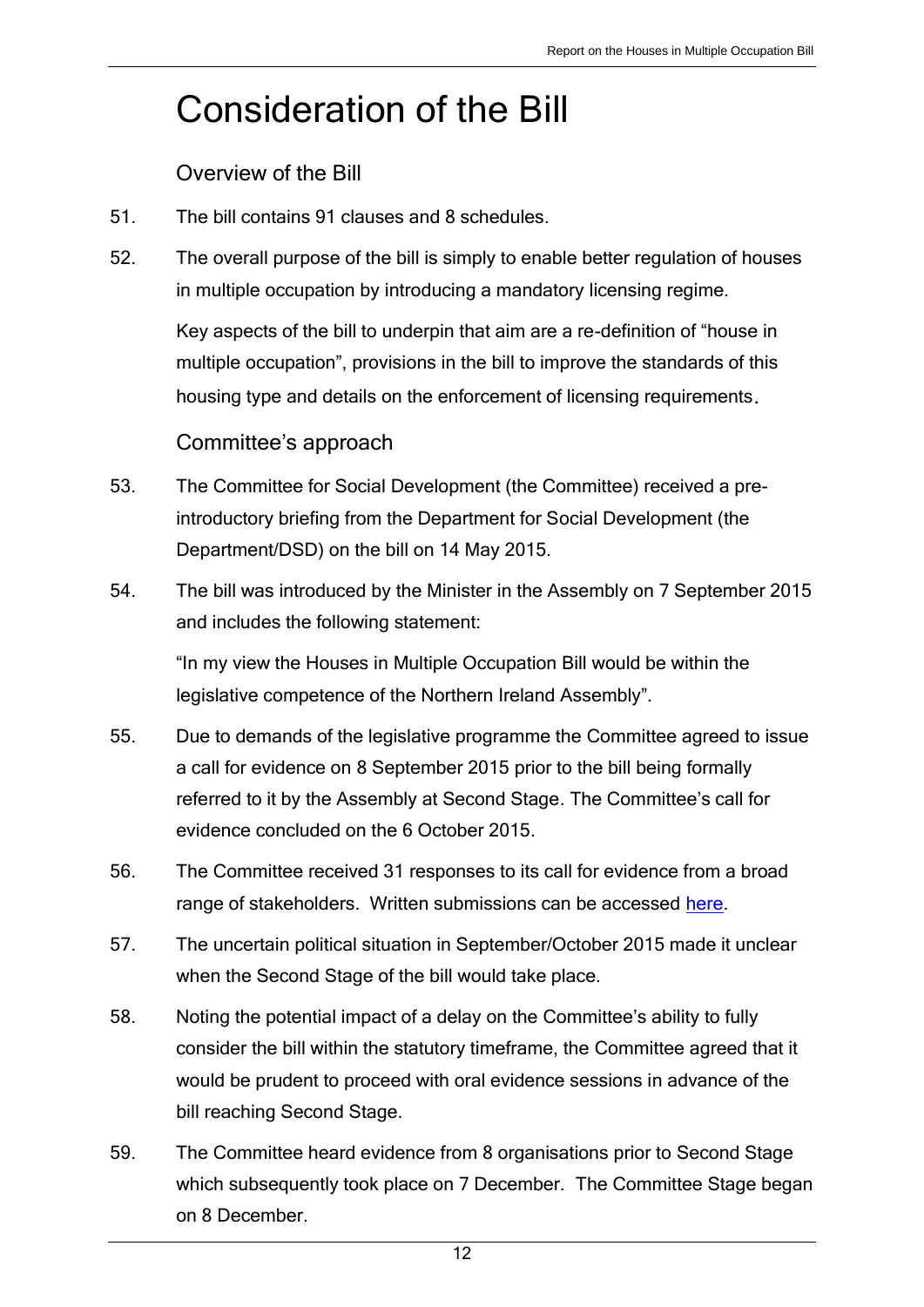- 60. The Committee was also briefed by the Department on 1 October, 26 November and the 3, 10 December 2015,7 January and 14 January 2016.
- 61. Minutes of Evidence relating to the bill, including briefings by the Department, can be found [here.](http://www.niassembly.gov.uk/assembly-business/committees/archive/social-development/legislation/houses-in-multiple-occupations-hmo-bill2/minutes-of-evidence/)
- 62. To ensure there was time to fully engage with the Department on all issues, the Committee brought a motion to the Assembly to extend the Committee Stage to 12 February 2016. This was agreed by the Assembly.

### Key Issues

- 63. The introduction of mandatory licensing in order to better protect tenants living in a house of multiple occupation (HMOs);
- 64. Clarification of the relationship between the bill and planning issues in respect of HMOs;
- 65. One of the fundamental concerns raised by the majority of stakeholders and shared by the Committee was the definition of HMO; more specifically, the exemptions from the definition and the potential impact of this on residential areas (clause 1);
- 66. Concern that the legislation didn't cover a sufficient range of  $type$  of tenant for whom the HMO would be considered their only or main residence, e.g. migrant or seasonal workers (clause 3);
- 67. A number of issues relating to the Licensing of HMOs (Part 2 of the bill). These include: the appropriateness of the Fit and Proper Person test (clause 10) in context of the 2005 judicial review  $<sup>1</sup>$  and, in particular, the responsibility</sup> of the landlord to address anti-social behaviour of the tenants or their visitors in the "locality" of the HMO; the arrangements for management of the property particularly where the landlord lives outside the jurisdiction (clause 11); the suitability of the property as a HMO (clause 13); and requirements relating to appropriateness of the licensing conditions (clause 14);

 $\overline{a}$ 

<sup>1</sup> [https://www.courtsni.gov.uk/en-](https://www.courtsni.gov.uk/en-GB/Judicial%20Decisions/PublishedByYear/Documents/2005/2005%20NIQB%2022/j_j_GIRC5216.htm)

[GB/Judicial%20Decisions/PublishedByYear/Documents/2005/2005%20NIQB%2022/j\\_j\\_GIRC5216.ht](https://www.courtsni.gov.uk/en-GB/Judicial%20Decisions/PublishedByYear/Documents/2005/2005%20NIQB%2022/j_j_GIRC5216.htm) [m](https://www.courtsni.gov.uk/en-GB/Judicial%20Decisions/PublishedByYear/Documents/2005/2005%20NIQB%2022/j_j_GIRC5216.htm)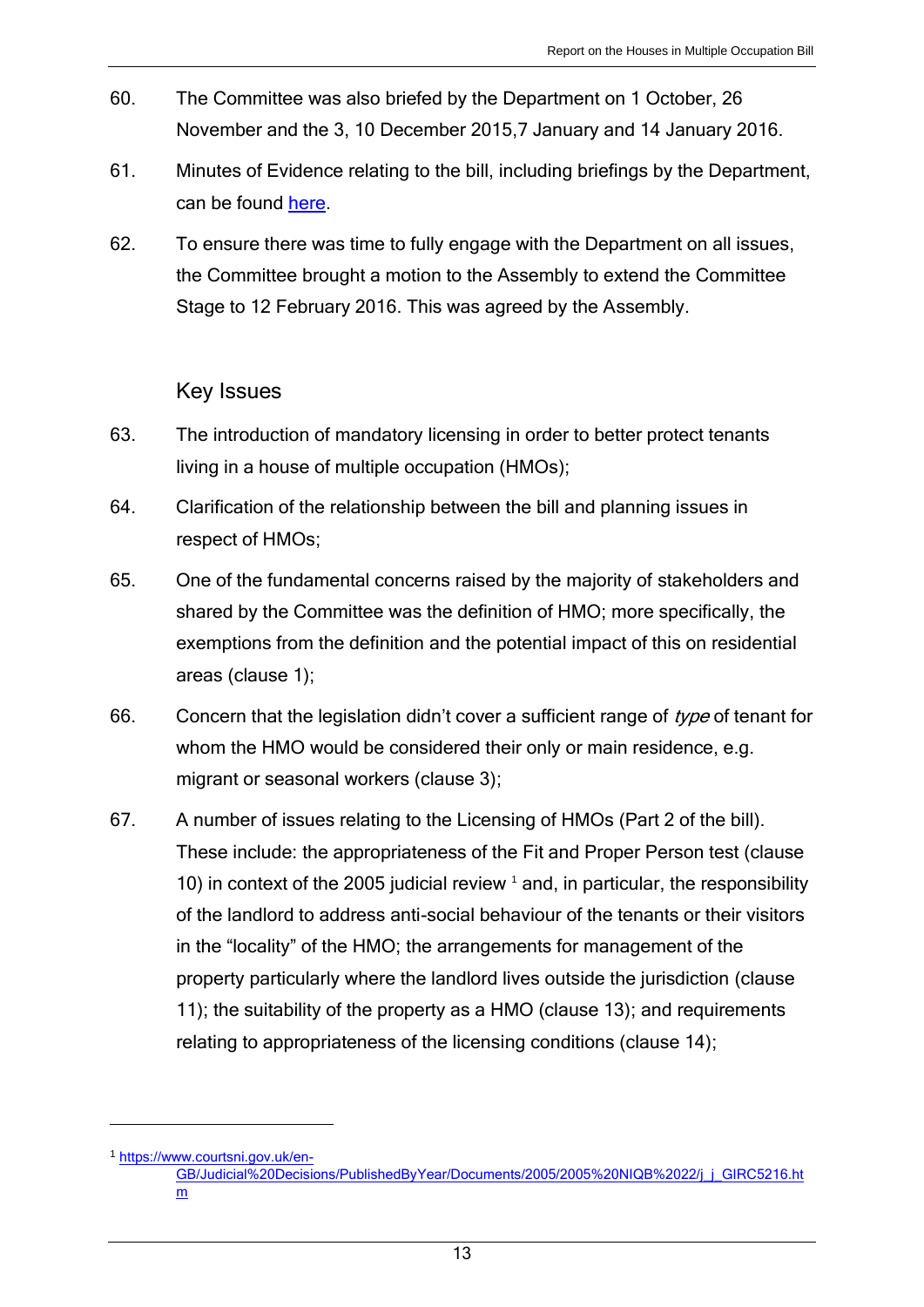- 68. Concern that where change of ownership of an HMO takes place (clause 28) the prospective applicant for a HMO licence may be turned down on the basis of over-provision in an area (clause 12);
- 69. The timeframe to apply for a HMO licence where change of ownership occurs or where a sole licence holder dies may not be long enough (clause 28/29 respectively);
- 70. In relation to offences defined in various Parts of the bill there was concern that the fixed penalty fines are not high enough and, when a landlord goes to court, the court subsequently imposes a fine which is considerably lower than the maximum fine possible;
- 71. Clarification on the definitions "reasonable excuse" and "reasonable steps" which apply to the owner of a HMO in respect of the HMO being unlicensed or where licence conditions have been breached (clause 34);
- 72. The definition of overcrowding in relation to the space standard or room standard and where the HMO is occupied by an extended family (clauses 41/42/43) and clarification on the age which a child may not be expected to share a room with an adult;
- 73. Consideration of the assistance required by certain groups to provide the necessary information required in an information notice (clause 49);
- 74. Clarification in respect of clause 50 which relates to a Suitability Notice where there appears to be a contradiction between  $50(3)(a)$  and  $50(4)(b)$ ;
- 75. Clarification on how fire safety issues will be addressed in respect of Chapter 3 (Hazards);
- 76. Arrangements for the protection of tenants where they have to move out of the property, for example, where the property ceases to be a HMO or where hazards in the HMO require tenants to move out of the property;
- 77. Transparency in relation to the information required in the HMO register and access to the register by the public (clause 62);
- 78. Concern that clause 83 might lead to a diminution of the rights of the tenant;
- 79. Due to letting agents often being provided with the first month's rent they would be considered as managing agents under clause 83;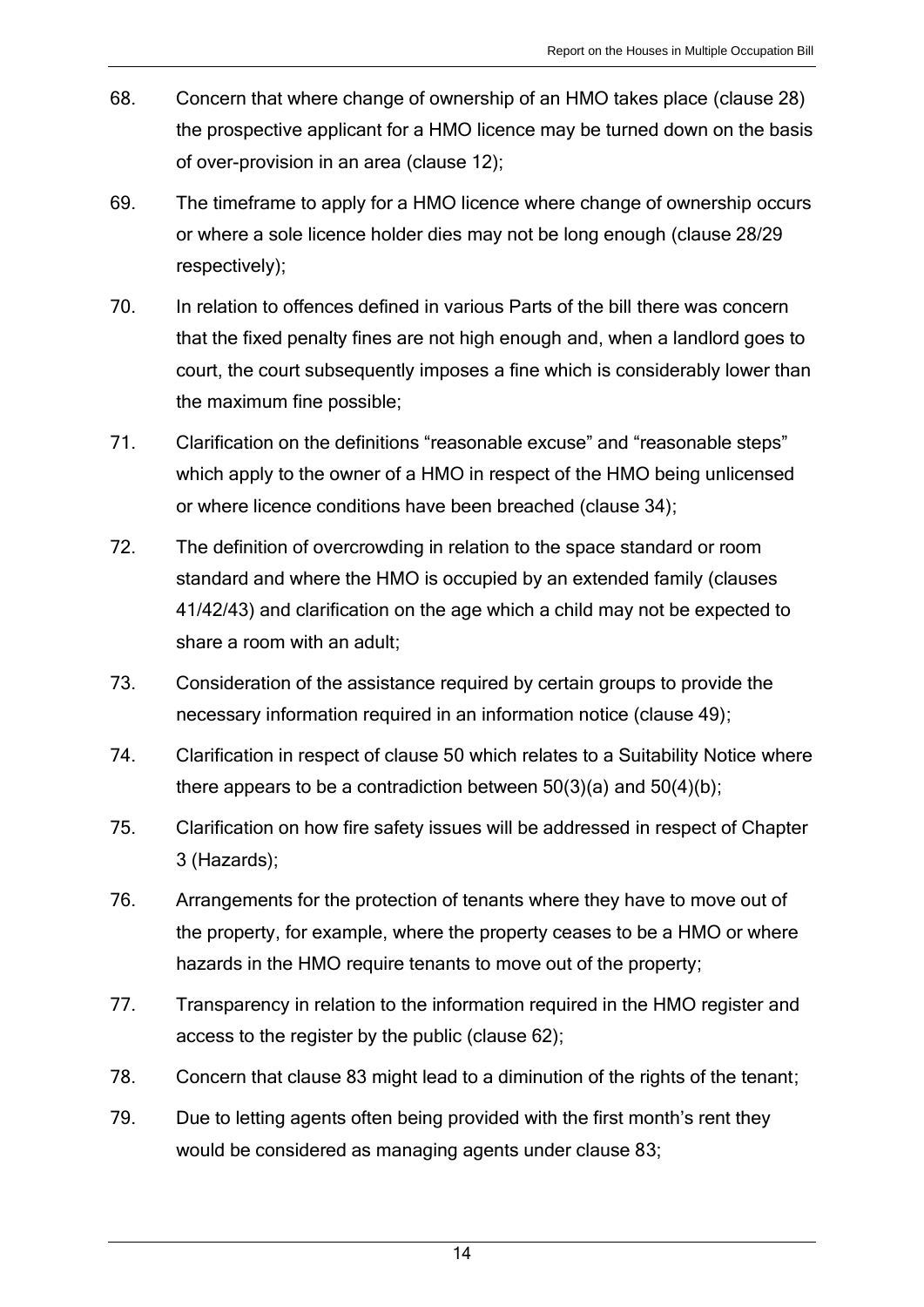- 80. Amendment to schedule 1 to reflect concern that multiple-occupied properties such as hostels managed by voluntary organisations on behalf of housing associations would be de-designated as HMOs;
- 81. Address issue of PBMSA while being exempted from HMO designation is treated within the planning system in accordance with the principles of the HMO subject plan to address concerns of residents that these buildings may be sited in residential areas; and
- 82. Striking a balance between the detail to be provided in the public interest in the HMO Register and ensuring the safety and security of landlords and their families.

## PART 1- Meaning of "House in Multiple Occupation"

Clause 1 Meaning of "house in multiple occupation"

- 83. In general, the Committee recognised that where a specific type of accommodation was already well-regulated by other means, equal or higher to the standards in the bill, then it was reasonable to exclude it from the bill by exempting it from the definition. For example, purpose built managed student accommodation (PBMSA) would be exempt from this definition.
- 84. The Department's view is that where university-managed accommodation is accredited, reflecting management arrangements which meet the same or higher standards required in the bill (for example, the UNIPOL Code of Standards for Larger Residential Developments for Student Accommodation Managed and Controlled by Educational Establishments) then that accommodation would be exempt. Any accreditation offered by councils would have to be nationally recognised and adhere to standards laid down by UNIPOL. The Department will list in regulations all acceptable accreditation codes.
- 85. This reflects the risk-based approach to regulation to ensure a high standard of accommodation and protection of the health and safety of those tenants in properties that are *not* currently subject to these high standards of regulation.
- 86. However, some members and stakeholders were concerned that existing PBMSA which is currently defined as a HMO would be "de-designated" and that this could, inadvertently, lower the percentage of HMOs below that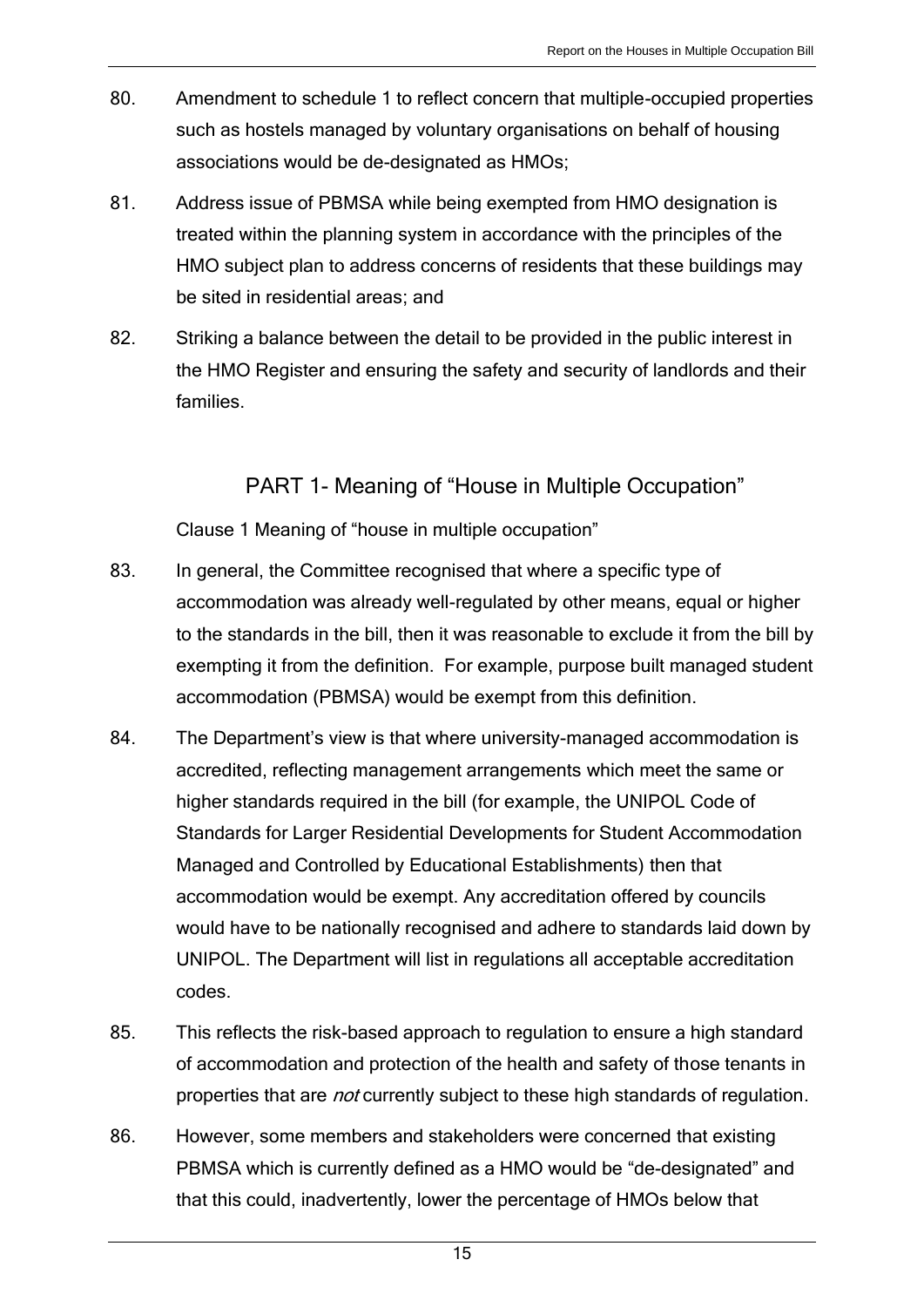allowed by an area's HMO subject plan. It was suggested that a consequence of this might be to allow landlords to subsequently *increase* the number of HMOs, as defined by the bill, in such an area.

- 87. In a similar vein, stakeholders raised concern that a building containing multiple self-contained flats, which is currently defined as a HMO, would also be exempted under the definition of HMO in the bill. The Committee was content that the new definition and the associated exemptions are intended to bring clarity, to focus the regime on areas of higher risk to tenants and to make sure that appropriate standards are enforced.
- 88. Department officials explained that it had never been the intention to include buildings such as apartment buildings (and PBMSA) in previous legislation and that the proposed regulation was risk-based and predicated on the number of people in the property. Officials also referred to a judicial review into HMO legislation in 2005 which found that the definition at that time was too wide-ranging and had resulted in property types being brought into the regulatory framework which were never intended to be included.
- 89. Therefore, under the bill each self-contained apartment in a property would be treated as a separate dwelling and the single property containing selfcontained apartments would not be designated a HMO. However, an individual self-contained apartment in the property *could* be designated a HMO if the occupant numbers and relationship conditions are met.
- 90. To address concerns that a landlord might simply opt to convert rooms in a HMO property into a number of self-contained apartments in order to avoid HMO designation, officials noted that the landlord would have to seek planning permission, adhere to building control requirements and meet health and safety standards and their obligations under the Private Tenancies (Northern Ireland) Order 2006.
- 91. The Committee recognised that, under the current system, apartment buildings are technically considered HMOs despite the apartments being selfcontained and, in many instances, owner-occupied. The Committee noted the Department's view that this approach caused confusion and created operational difficulties for the NIHE and also raised human rights issues in respect of owner-occupiers having proper enjoyment of their properties.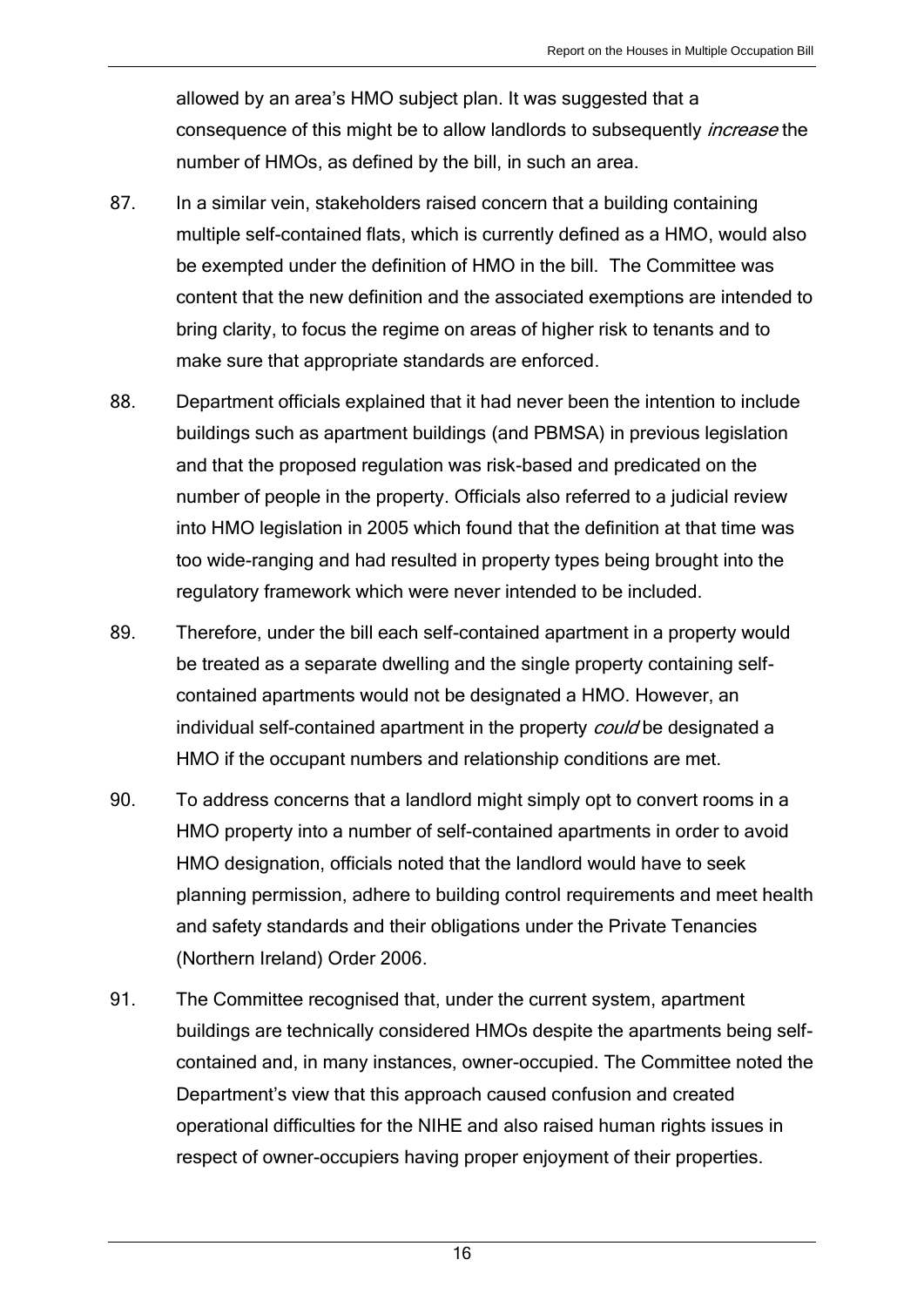- 92. Further discussion on this matter also highlighted issues that were ostensibly planning issues which do not fall within the scope of the bill i.e. the number of HMOs allowed in a residential area.
- 93. However, the Committee noted that the bill *does* connect with planning in the sense that councils have responsibility for local development plans. If these plans, or HMO subject plans such as that for Belfast, place a limit on the number of HMOs then the bill would help stop further HMOs being created. The Committee acknowledges that the bill does not and never set out to address the issue of *current* overprovision in certain areas.
- 94. The Committee also noted that as the bill will transfer responsibility for HMO regulation and enforcement to councils this should assist in a joined-up approach as the licensing system will link with the planning, building control and environmental health systems which are also operated by councils. However, members, as well as stakeholders, also highlighted that this would only work if there was adequate enforcement and only if enforcement was appropriately resourced.
- 95. The Committee also heard from residents who live in areas where there is a high percentage of HMOs, mostly student populated. They highlighted a number of issues they believed would potentially be impacted by the revised definition of HMO and exemptions in the bill. In particular, they were concerned about the potential, as noted above, for a further increase in HMOs in their areas due to de-designation of student accommodation. They also noted the on-going anti-social behaviour they experience from students in HMOs as a result of over-provision.
- 96. The Department recognised the concerns of the Committee and stakeholders on this issue and advised that while being exempt from HMO designation under the bill there is no reason why a local council could not apply the principles of the HMO subject plan when considering planning applications for PBMSA.
- 97. The Committee believes that the principles of the HMO subject plan which currently apply to PBMSA should continue to underpin planning decisions in respect of planning applications relating to these buildings.
- 98. The Committee believe this approach strikes a balance between avoiding duplication of regulation and ensuring appropriate siting of PBMSA.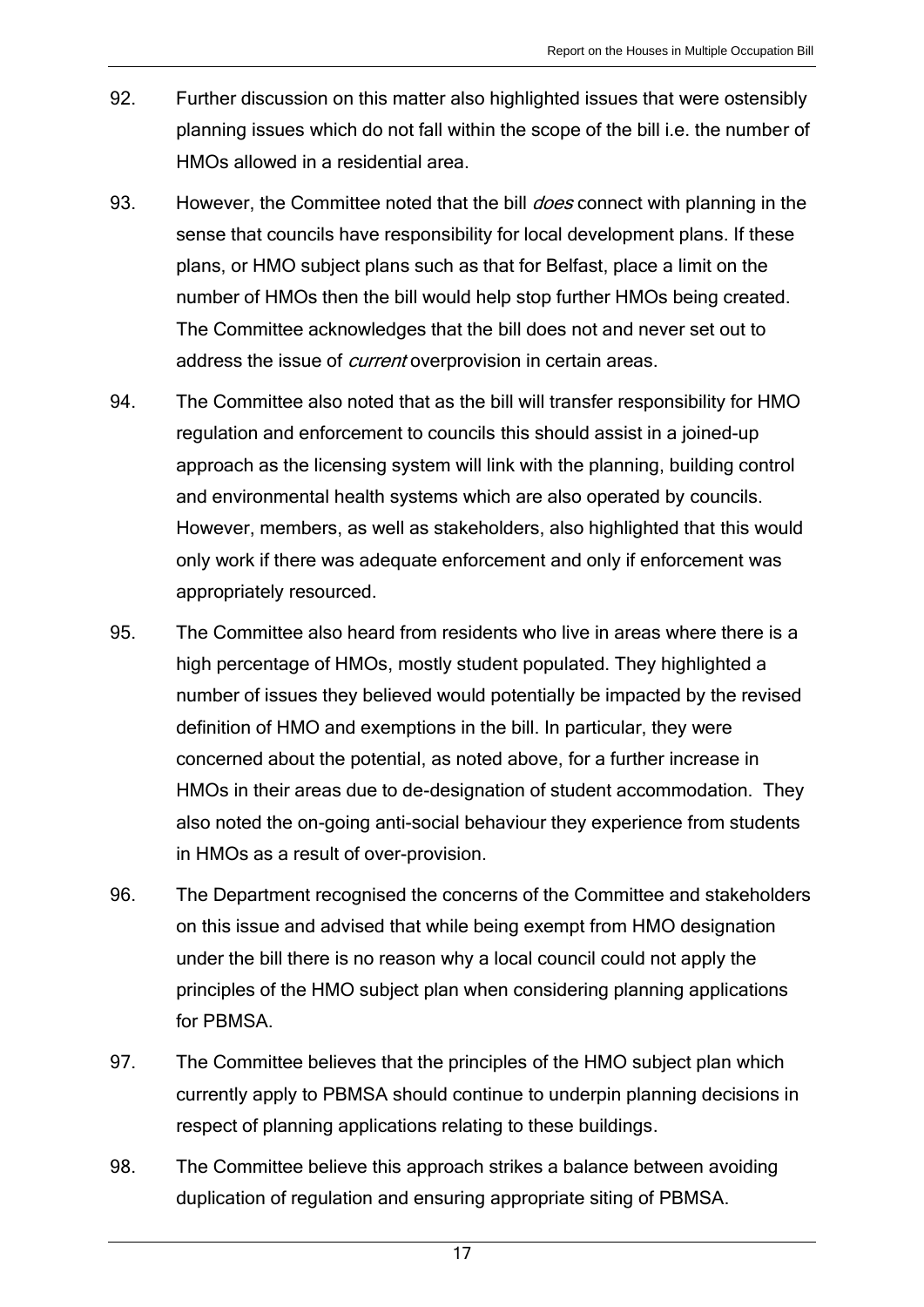- 99. In relation to the anti-social behaviour aspect raised by stakeholders the bill originally sought to make landlords responsible for the behaviour of their tenants and their tenants' visitors "in the locality" of the HMO. Subsequent discussions on this matter led the Department to reconsider the judgement of Judge Girvan in a judicial review which stated that a landlord could only be held accountable for tenants' behaviour within the "curtilage" of the property. As a result the Department amended this clause to define "locality".
- 100. However, while the Committee accepted the limitations of the bill to address anti-social behaviour as a result of this judgement it supported the inclusion of robust arrangements in tenancy agreements to help address anti-social behaviour of tenants and sought the Department's agreement that this should be included in the guidance to accompany the bill.
- 101. Furthermore, the Committee believes that much more needs to be done by educational establishments to address anti-social behaviour by their students whether this occurs within the curtilage of an HMO or outside it.
- 102. The Committee would therefore recommend that Belfast City Council, the PSNI, and educational establishments such as Queen's University, Ulster University and the teacher training colleges review their approach to antisocial behaviour by students and recommit to robustly addressing this problem.
- 103. Consideration of clause 1 (as it relates to clause 3) raised concerns about premises managed by voluntary organisations on behalf of housing associations such as hostels for the homeless. NIFHA supports the exemptions in schedule 1 which include buildings controlled by registered housing associations. However, the Committee recognised the concerns of Housing Rights, among others, that the transient nature of tenants in certain types of accommodation owned but not controlled by housing associations made it a high risk environment in relation to their health and safety.
- 104. The Department acknowledged these concerns and, as a result, agreed to amend this clause and schedule 1 to include this type of property in the definition of HMO.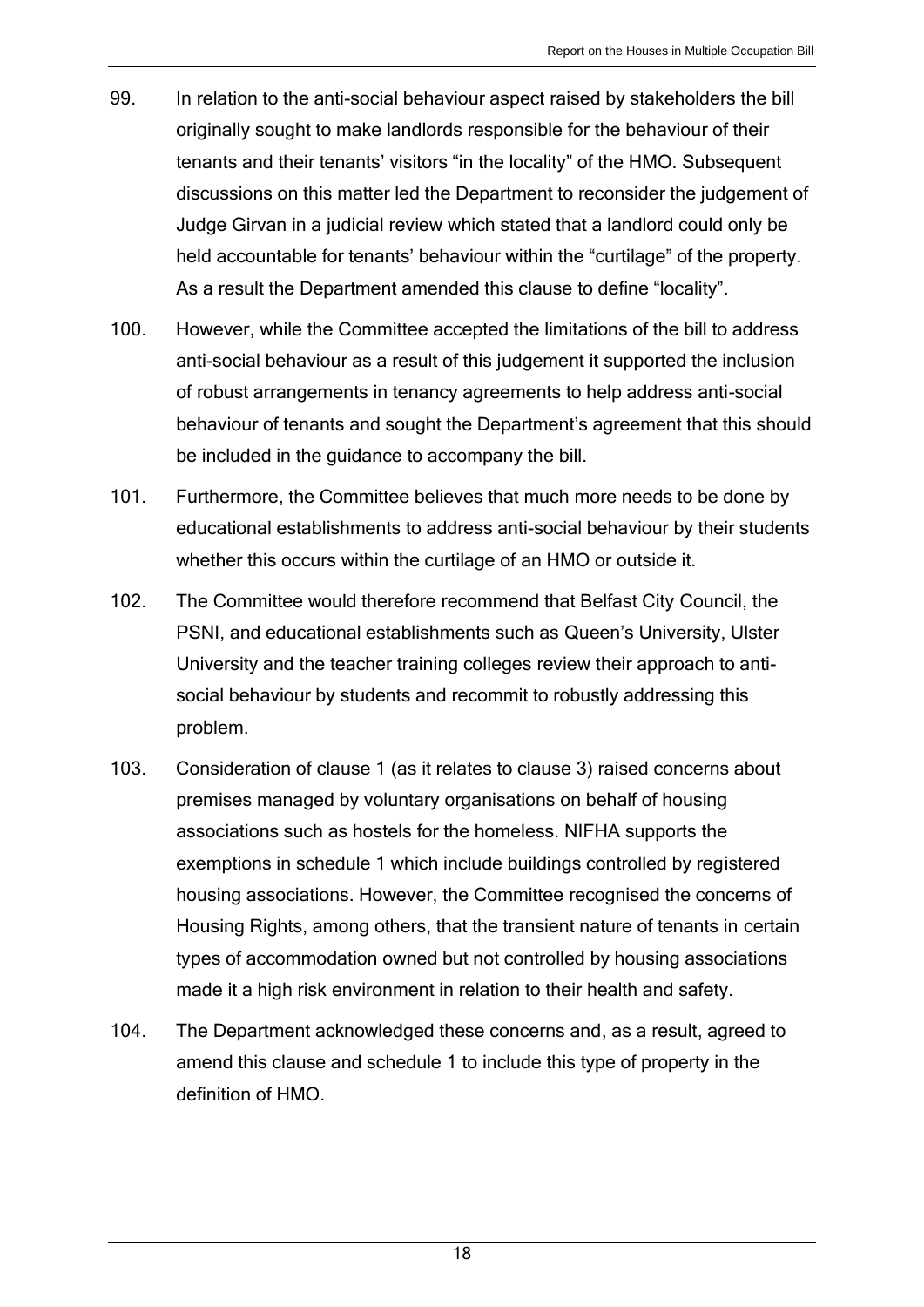Clause 2 Definition of living accommodation

105. The Committee was content with this clause and welcomed the Department's commitment to produce guidance for councils on its application.

Clause 3 Cases where person is treated as occupying accommodation as only or main residence

106. NICEM, councils and others noted the absence of reference to seasonal/migrant workers in relation to clause 3(3). The Committee supported the inclusion of seasonal and migrant workers in clause 3. However following discussions with the Department the Committee was content with the inclusion of seasonal workers only, based on a reasonable assumption that migrants will have only one main place of residence.

Clause 4 Persons who are members of the same household

107. Under 88(2)(b) two persons are considered members of the same family if one is a relative of the other. The definition of "relative" under 88(3)(b) includes "cousin". After consideration of clause 4 the Department noted that the definition of "family" may have been broadened too much by the inclusion of "cousin". It therefore proposed to amend 88(3)(b) to remove "cousin" from the definition of "relative". The Committee was content with this approach.

Clause 5 Notice regarding evidence of household

108. The Committee notes that where there is dispute about whether a property should be licensed as a HMO tor not the onus will be on the owner, agents and tenants to show why the property should not be licensed as a HMO. Guidance will be provided to assist councils on this matter.

Clause 6 Notice regarding continuation of occupation

109. The Committee was content with the issuing of a continuation notice where a house ceases to be a HMO because the number of occupants has reduced below three but is likely to become a HMO again within four months of that cessation.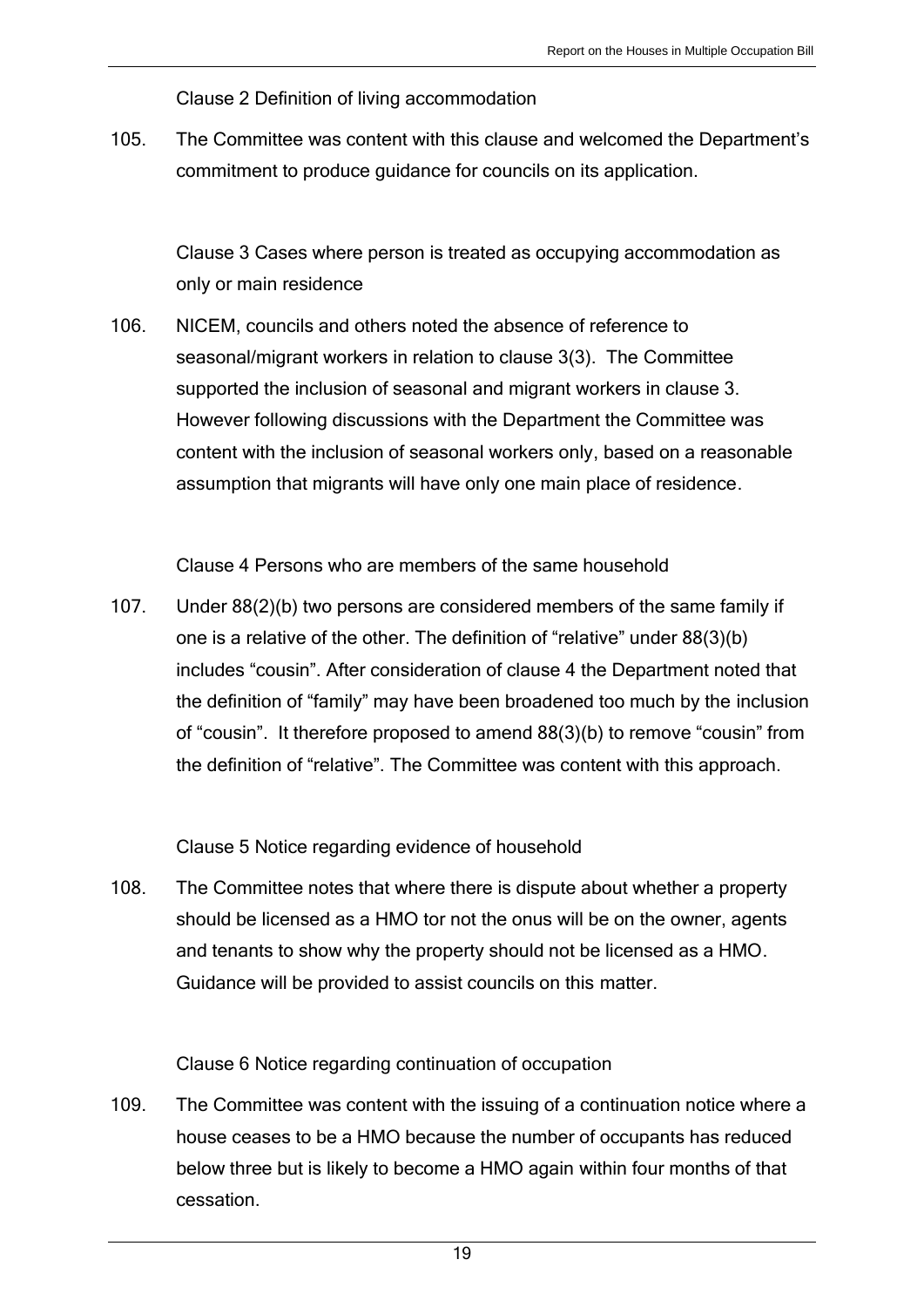110. The committee was content with the amendment to the clause to address a typographical error.

### PART 2 Licensing of houses in multiple occupation

Clause 7 Requirements for HMOs to be licensed

- 111. The Committee was content that every house in multiple occupation, other than those exempted by the legislation and by amendments proposed by the Department, should be licensed.
- 112. The Committee noted the views of CEHOG, NILGA and some councils that the use of the word 'every' in clause 7 means that the process will be resource-intensive. However, the Committee accepts the Department's view that the re-definition of what constitutes a HMO will ensure it is a risk-based approach and that the Department, through the establishment of a Stakeholder Group consisting of council representatives and Housing Executive officials, will ensure that councils are provided with sufficient funding to operate the scheme.
- 113. The Committee seeks assurances from the Minister that councils will be sufficiently resourced to robustly enforce the legislation.
- 114. There was concern from LANI that there is no clear indication of what the process is should a landlord wish to change agents, given that the license must specify the agent. However, the Department has stated that the details of the procedure to change an agent will be discussed and agreed with councils and published in due course.

#### Clause 8 Applications for HMO licence

115. CEHOG, councils and NICEM were concerned about the use of the term 'fit for human habitation' and that this should be changed to 'the statutory minimum standard for housing'. CEHOG pointed out that this is the 'Fitness Standard' as set out in the Housing Order 1981 as amended by The Housing Order 1992. The Department stated that the 'Fitness Standard' will remain applicable to HMOs but also noted that it is currently reviewing the statutory fitness standard that applies to all housing and is planning to consult on potential changes to that standard.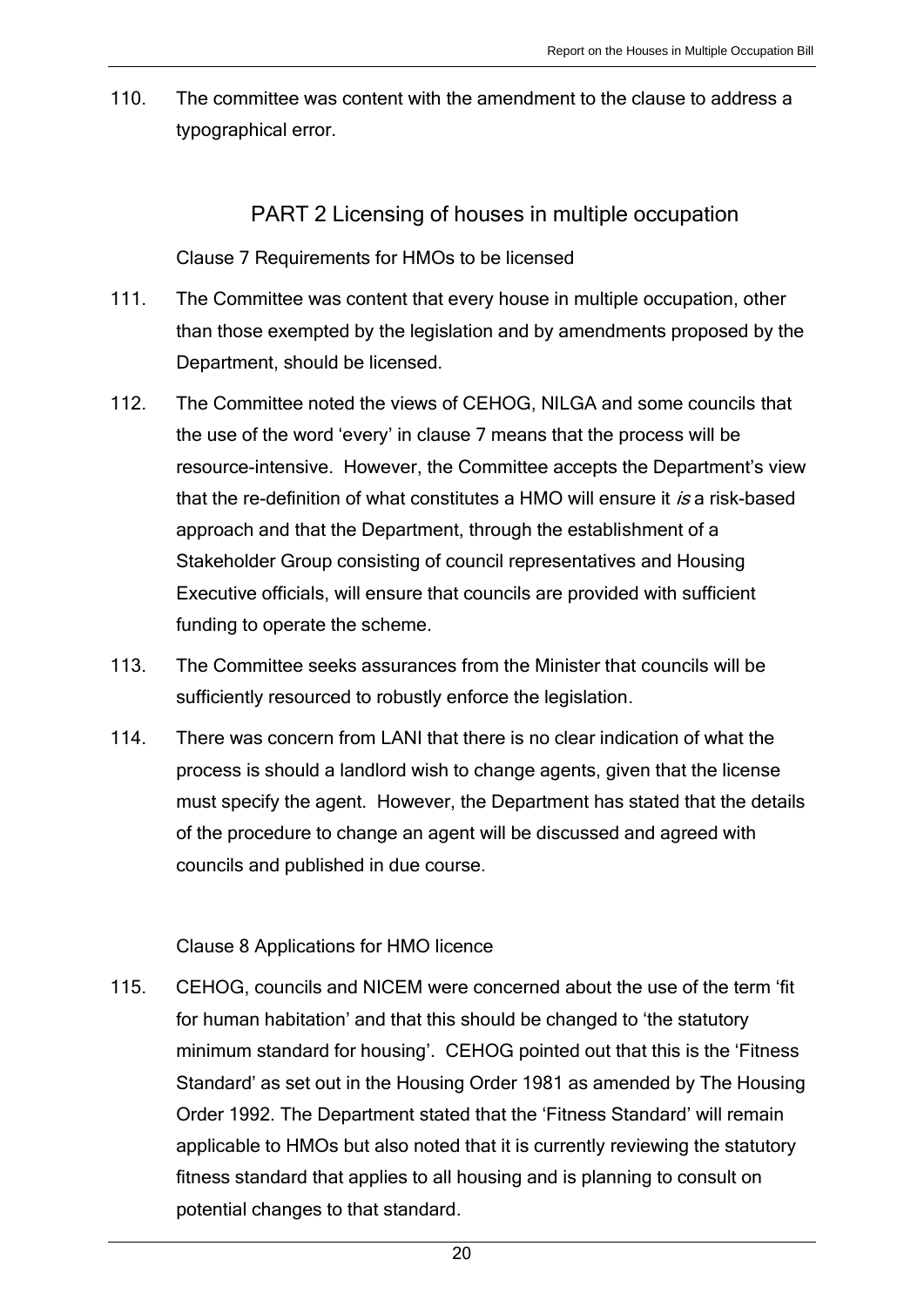- 116. Some councils and CIH raised concerns about licensing arrangements where the landlord/owner of the HMO lives outside of the jurisdiction. The Committee was content however that the Department will specify in regulations that where a landlord does not reside in the jurisdiction there will be a requirement to appoint a managing agent, based in the jurisdiction, who acts on their behalf. This agent will be subject to the same fit and proper person test and will be legally accountable for the same physical and management standards under the licensing scheme.
- 117. However, some members raised the potential for such owners to simply ignore the requests of their management agents for resources to make required repairs (for example) thus flouting their legal obligations. The Department noted that a managing agent would be acting irresponsibly if they had such an improper relationship with a landlord which did not allow them to fulfil their legal obligations. They further noted that if there was a pattern of such behaviour then the councils could intervene.

Clause 9 Breach of planning control

- 118. Stakeholders and the Committee welcomed the provision that a breach of planning control was grounds for the refusal of a licence.
- 119. The committee was content with the consequential amendment to clause 9 as a result of an amendment to clause 28.

Clause 10 Fit and proper persons

- 120. There was a general welcome for the inclusion of criteria to establish whether an owner or managing agent is a fit and proper person for the purposes of the Act.
- 121. LANI did however raise an issue with 10(6)(b)(i) which, in their view, would appear to make landlords responsible for anti-social behaviour of occupants; and 10(7)(a) which again, in their view, makes the landlord responsible for the anti-social behaviour of tenants and other occupants in the 'locality' of the HMO.
- 122. The Department referred the Committee to the judgement in a 2005 judicial review where it was clarified that a landlord's responsibility in respect of anti-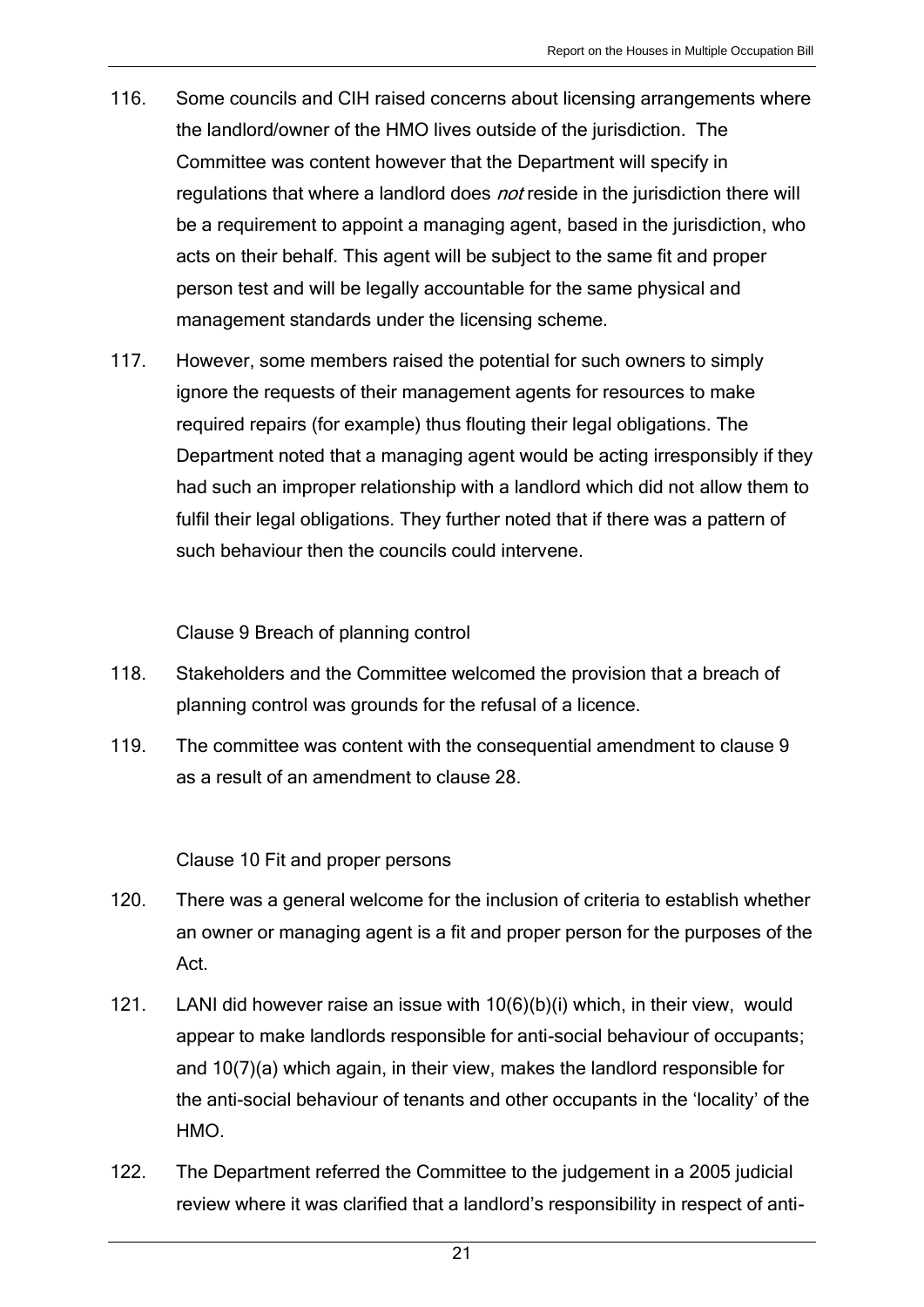social behaviour of their tenants extended only to the 'curtilage' of the property in question.

- 123. The Department acknowledged that one interpretation could imply that the term "locality" included areas outside the HMO and its curtilage. However, the Department decided to retain the term 'locality' and to specify that this referred to the building and its curtilage *only*.
- 124. Likewise, following discussion with LANI, the Department felt there was merit in changing the term 'occupants' to 'tenants' in 10(6)(b)(i) to reflect what landlords see as their limited ability to deal with anti-social behaviour of visitors to the property. However, upon further legal advice the Department decided to retain this term.
- 125. The Committee accepted the arguments of the Department on both these issues but also queried the extent to which landlords could be held accountable for their tenants' anti-social behaviour through tenancy agreements.
- 126. The Department stated that it expected tenancy agreements to provide clarity on the expected behaviour of both tenants and visitors thus setting the parameters for behavioural standards at the outset. It was noted by the Department that this should make it possible for a manager to evict tenants for breach of tenancy on the grounds that the behavioural standards have not been met.
- 127. The Committee noted that issues around anti-social behaviour will also be considered in the wider review of the private rented sector.
- 128. The Committee acknowledged that prevention of anti-social behaviour was not the key aim of the bill but it still had concerns generally about the relatively light-touch approach to dealing with anti-social behaviour caused by tenants in HMOs and the lack of consistency of landlords to address it.
- 129. The Committee believe that the inclusion of behavioural standards in tenancy agreements must be mandatory to ensure consistency and that a breach of these would be grounds for eviction. The Committee recommend that this proposal should be considered in the wider review of the private rented sector.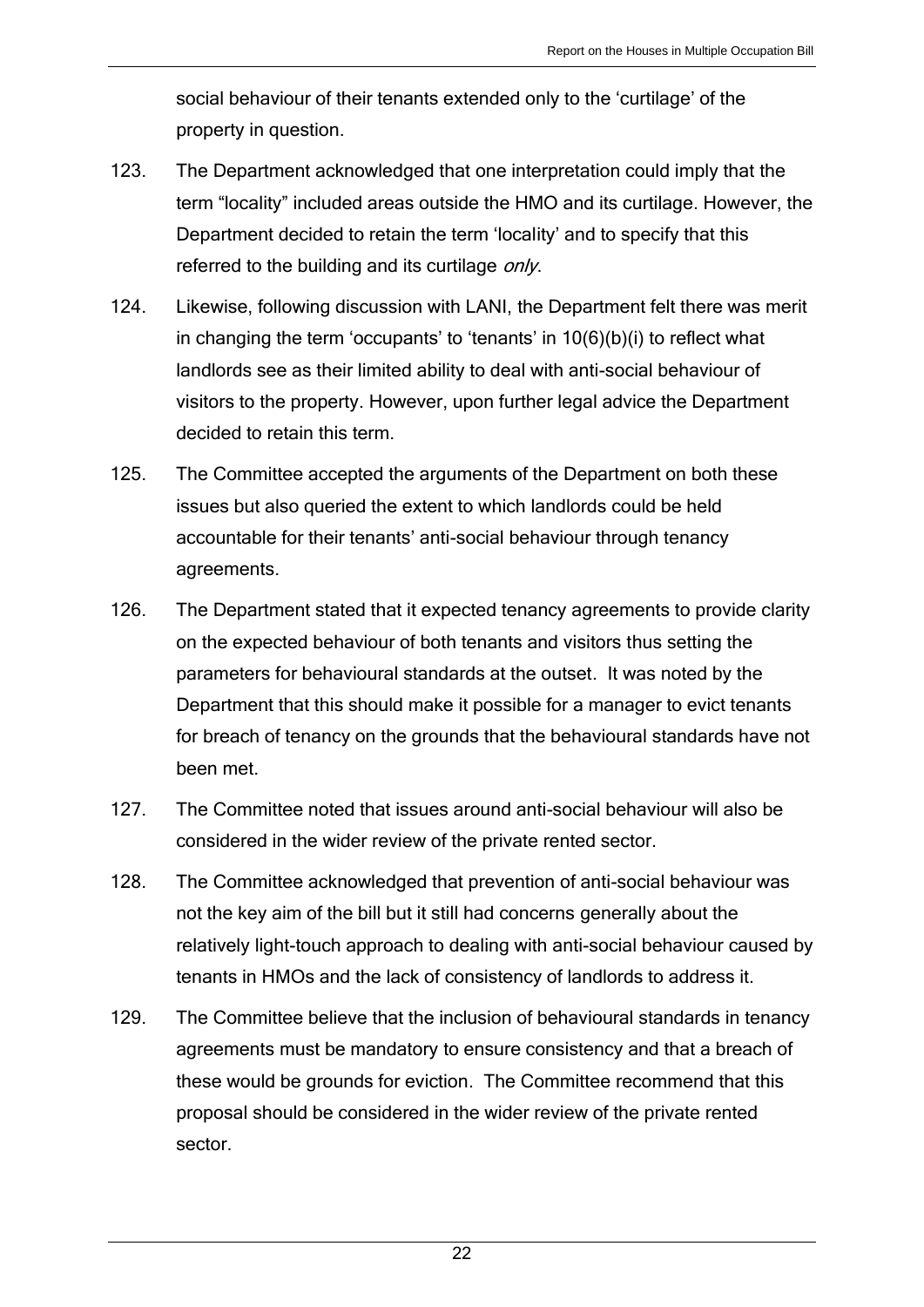Clause 11 Satisfactory management arrangements

- 130. Questions were raised by a number of stakeholders as to what was meant by 'a sufficient level of competence' in this clause.
- 131. Housing Rights specifically referred to competency in the context of training requirements for landlords.
- 132. The Department stated that it would work collaboratively to provide comprehensive guidance and a code of practice on this matter to assist councils.
- 133. The Department also noted that the review in respect of the private rented sector would also consider an accreditation scheme for landlords and also landlord-development and good management practice.
- 134. The Committee believes that the professionalisation of landlords in the private rented sector is essential to raise standards.
- 135. The Committee therefore recommends the introduction of training and an accreditation scheme for private sector landlords to achieve that aim.

#### Clause 12 Overprovision

- 136. The Committee noted that the HMO subject plan applies only to the Belfast area and does not apply to the rest of Northern Ireland.
- 137. The Committee recommends that other councils consider developing such plans in order to prevent overprovision such as that evident within the Holylands area of Belfast.

Clause 13 Suitability of living accommodation for multiple occupation

- 138. The principal issue relating to this clause was the arrangements in respect of fire safety issues.
- 139. Councils, in particular, were concerned that fire safety measures could not be imposed through the proposed licensing regime.
- 140. However, the Department clarified that Article 48 of the Fire and Rescue Services (NI) Order 2006 restricts the extent to which licensing regimes – such as that proposed for HMOs – can deal with fire safety.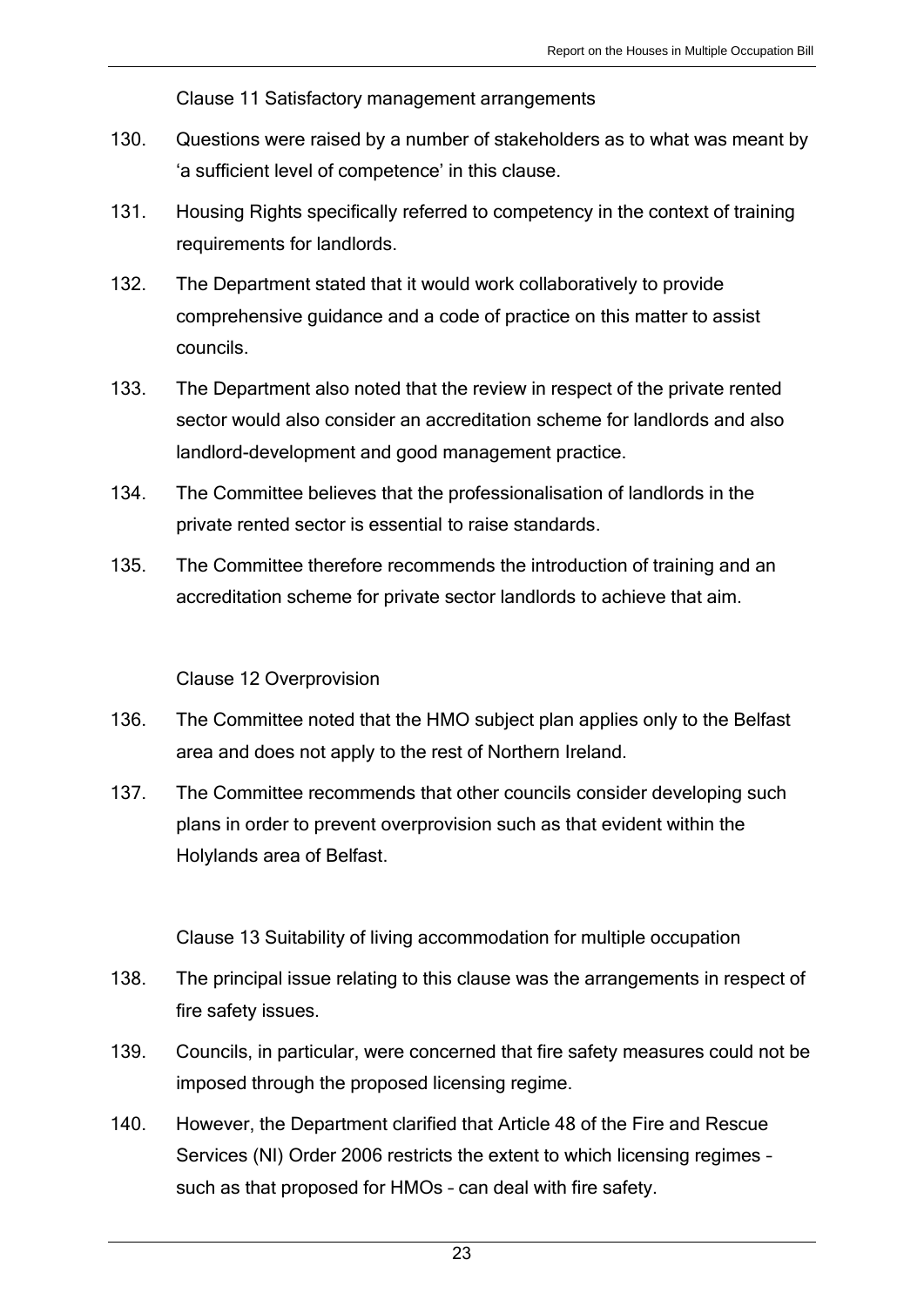- 141. It is also the case that the approach to fire safety in the bill is to avoid duplication of effort. At a practical level this will mean that fire safety issues can be dealt with at a local level by the HMO inspector as these will relate to the health and safety of the occupants. It is the intention that a single fire safety regime will operate and the Department will provided guidance to councils on this matter.
- 142. In addition, as suggested by Belfast City Council, the Department will discuss the potential to put a formal Memorandum of Understanding in place between councils and the NIFRS.
- 143. The Committee supports a formal MOU between the NIFRS and councils to provide clarity on where the responsibility for fire safety in HMOs lies and agrees with the Department that this should be taken forward in the Stakeholder Group.
- 144. One other issue of concern related to the use of the word "type" in 13(2)(b) when referring to persons likely to occupy the accommodation. NICEM in particular were concerned that this provision could conflict with antidiscrimination provision.
- 145. The Department explained that it was necessary to have the word "type" or word with the same meaning (such as 'nature' or 'kind') in order that councils could determine whether the property was appropriate to the needs of the prospective tenants. For example, where the tenants older people, people with disabilities etc.
- 146. The Committee was content with this explanation and for the word "type" to remain.

#### Clause 14 Licence conditions

- 147. The Committee welcomes the provisions of this clause. In particular the Committee would encourage councils to take particular account of 14(2)(b) which refers to conditions requiring the taking of reasonable and practicable steps to prevent or reduce anti-social behaviour by tenants or visitors to the HMO.
- 148. The Committee suggests that the licensing conditions should require that a tenancy agreement includes the parameters for acceptable/unacceptable behaviour and the action to be taken if these are breached.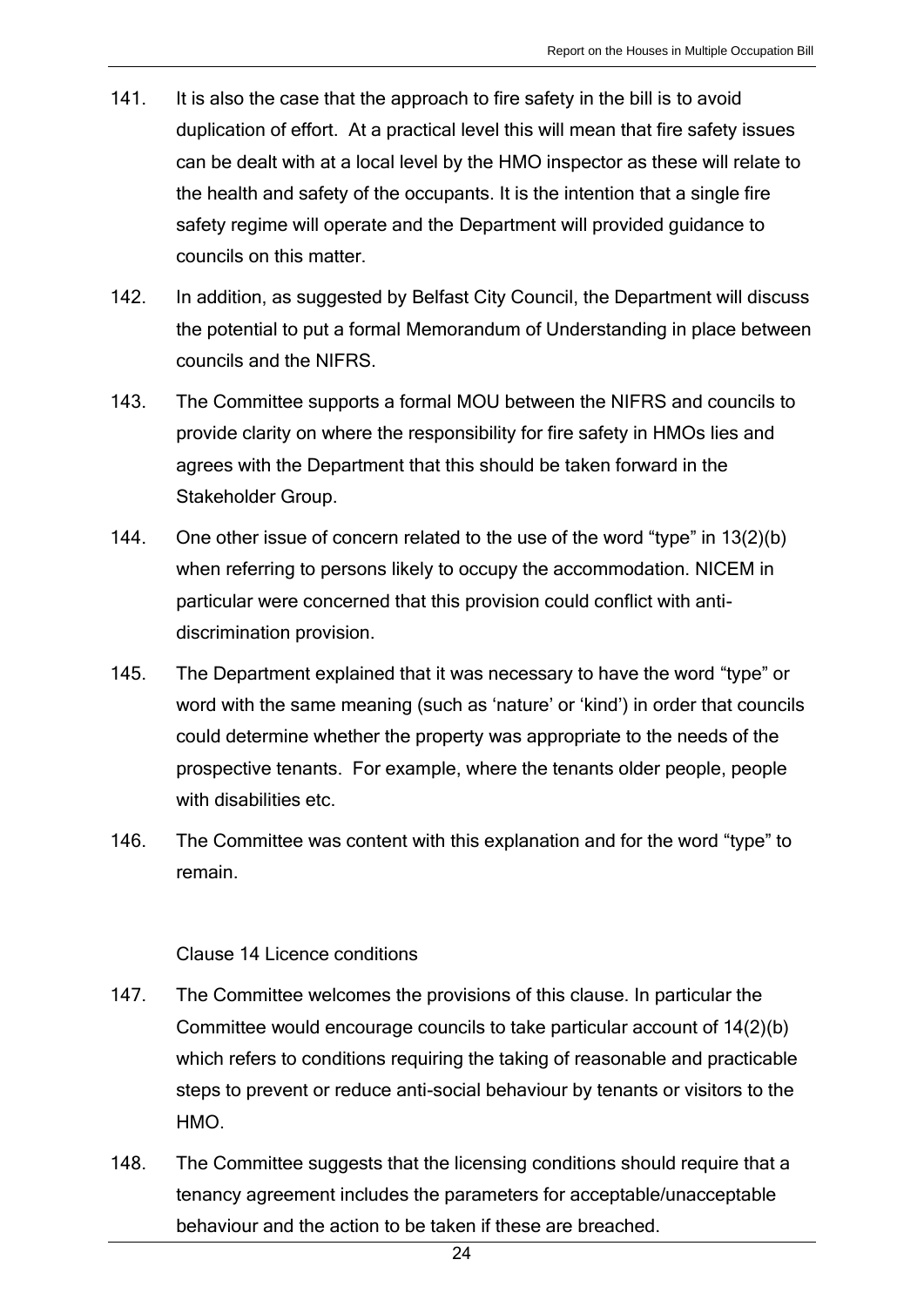- 149. The Committee also supports the RICS proposal that a landlord and/or managing agent must attend training in respect of the Code of Practice to be developed under clause 63.
- 150. Indeed, the Committee felt strongly that, in parallel with a Code of Practice, councils should collectively develop an accreditation scheme for landlords/managing agents.
- 151. The Committee believes that once such a scheme is established only landlords/managing agents who have been accredited under this scheme should qualify for a licence.
- 152. The Committee acknowledges that this will take time to develop but believes this issue should be considered as part of the wider review of the private rented sector.

Clause 15 Temporary exemption notice

Clause16 Extension of temporary exemption notice

153. The Committee was content with the 3 month period for which the temporary exemption notice has effect (clause 15) and the flexibility for councils to extend for a further 3 months under special circumstances (clause 16).

Clause 17 Safety and security requirements

Clause 18 Revocation of temporary exemption notice

- 154. The Committee was content with the provisions of these clauses. However, it noted that occupants of an unlicensed HMO would be put at risk of homelessness where a temporary exemption notice was revoked. It therefore seeks assurances that, under these circumstances, occupants would be supported by the NIHE to find suitable alternative accommodation.
- 155. The committee was content with the consequential amendments to this clause as a result of an amendment to clause 28.

#### Clause 19 Duration of HMO licence

156. The Committee was content with the standard 5 year period propose for a license and also supported the discretion for a council to specify a shorter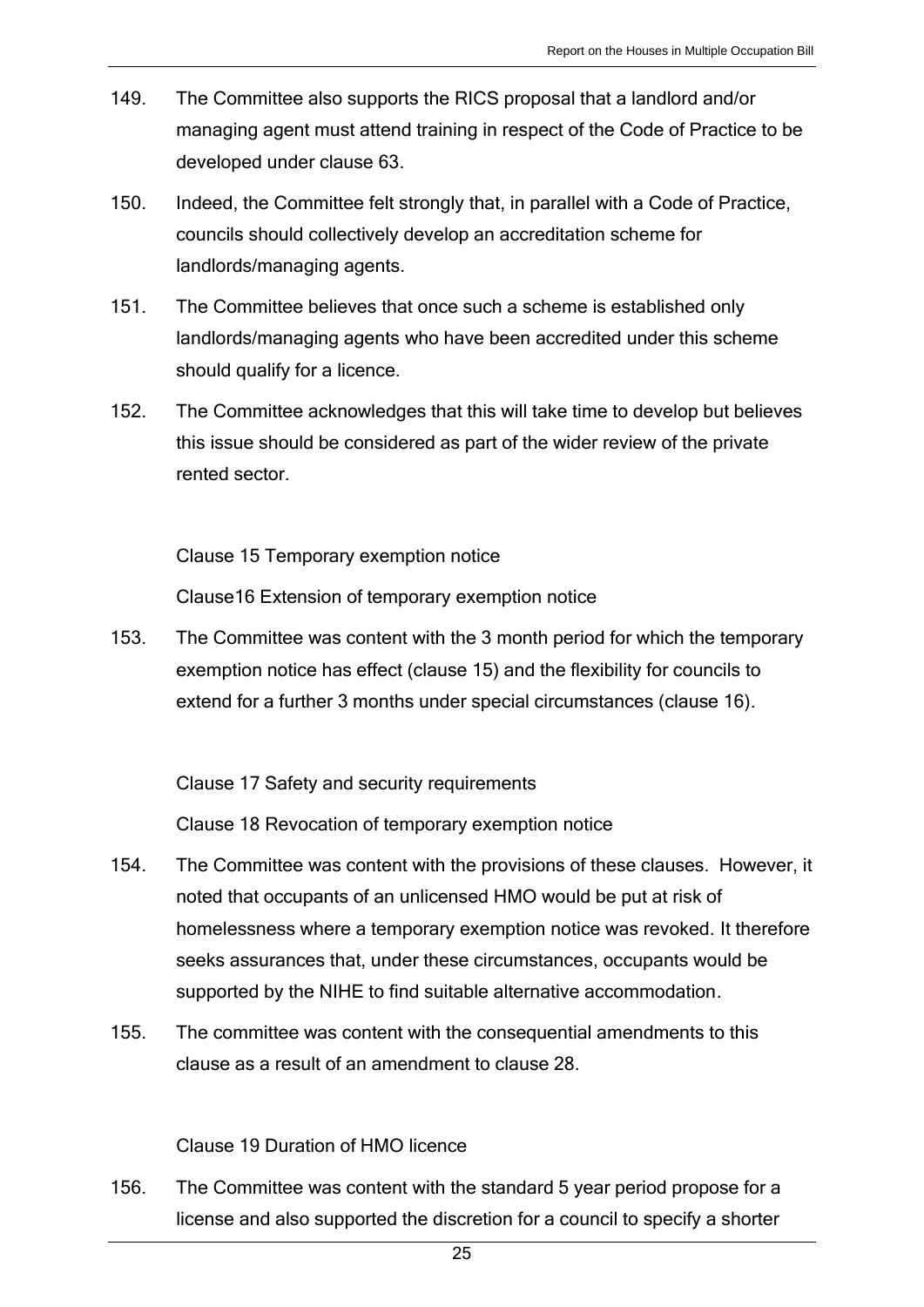period where justification existed (19(2)(b). For example, the replacement of a fire alarm may be required *within* 5 years. The Committee noted that the Department will provide guidance on this matter.

#### Clause 20 Renewal of licence

- 157. The Committee noted that residents felt that renewal of a license should be denied on the basis of overprovision.
- 158. While the Committee had sympathy for the plight of residents in areas where there is an overprovision of HMOs and believes it was right that a license for a new HMO should not be granted in an area where there is already overprovision, it also believes that it should not be the case that existing HMOs in an area of overprovision be denied a license simply because the licence is due to be renewed.
- 159. The Committee also noted the concerns of QUB about the rights of student tenants where a license is not renewed. However, the Committee accepted that in this situation the tenants will still be afforded the rights under the Rent Order, Private Tenancies (NI) Order 2006 and associated guidance.
- 160. The committee was content with the consequential amendment to this clause as result of an amendment to clause 28.

Clause 21 Application to renew: effect on existing licence

161. The committee was content with the consequential amendment to this clause as result of an amendment to clause 28.

#### Clause 22 Variation of licences

162. The Committee was content with this clause.

#### Clause 23 Revocation of licences

163. The Committee, while supportive of this clause, shares concerns of Housing Rights about the impact on tenants should a licence be revoked. It notes that this issue will discussed as part of the Stakeholder's Group and the NIHE will provide support to tenants on housing options.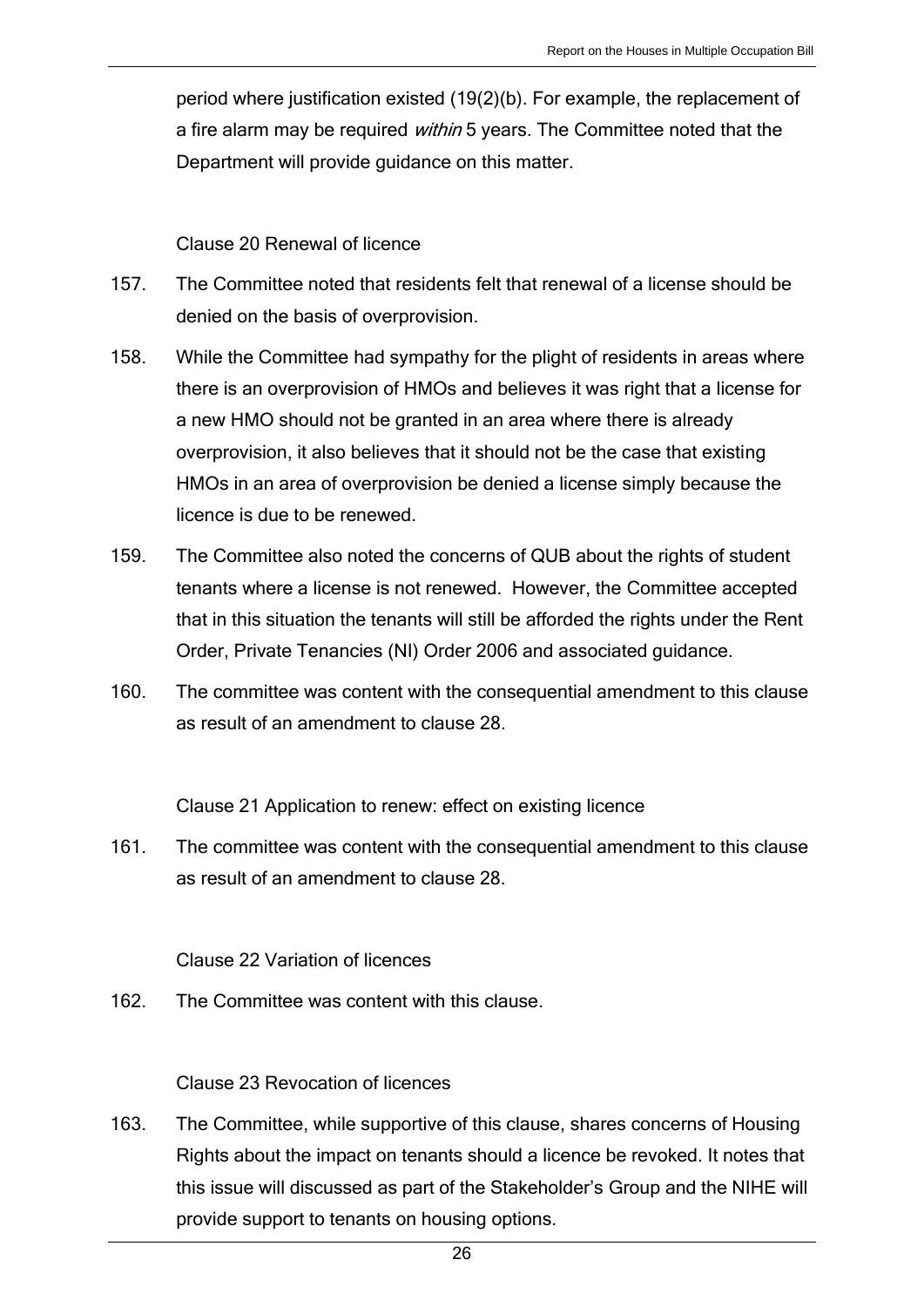Clause 24 Variation and revocation: procedure

164. The Committee was content with this clause

Clause 25 Restriction on applications

165. The Committee is content that the restricted period is set at 1 year and that where there has been a material change of circumstance e.g. a physical feature of the property has been changed to make it suitable for habitation, the council has discretion to consider an application within that period.

Clause 26 Joint licence holders

166. The committee was content with the consequential amendments to this clause as result of an amendment to clause 28.

Clause 27 Surrender of HMO licence

- 167. The Committee acknowledges that a licence may be surrendered for a variety of reasons. However, the Committee also acknowledges the potential impact on tenants where a licence is surrendered.
- 168. The councils, in particular, believe that management companies should not be able to walk away from responsibilities.
- 169. The Committee notes that the Department will produce guidance on this matter.

Clause 28 Change of ownership: effect on licence

- 170. Licences are not transferable when ownership of the HMO changes. The Committee shared the concerns of CIH NI and LANI that the timeframe of 3 months for the sale of a HMO to be completed and the licence application process to be completed was simply too short.
- 171. The Department therefore proposed an amendment to extend this period as required which is consistent with the period allowed under clause 29 to apply for a licence where the original licence holder has died.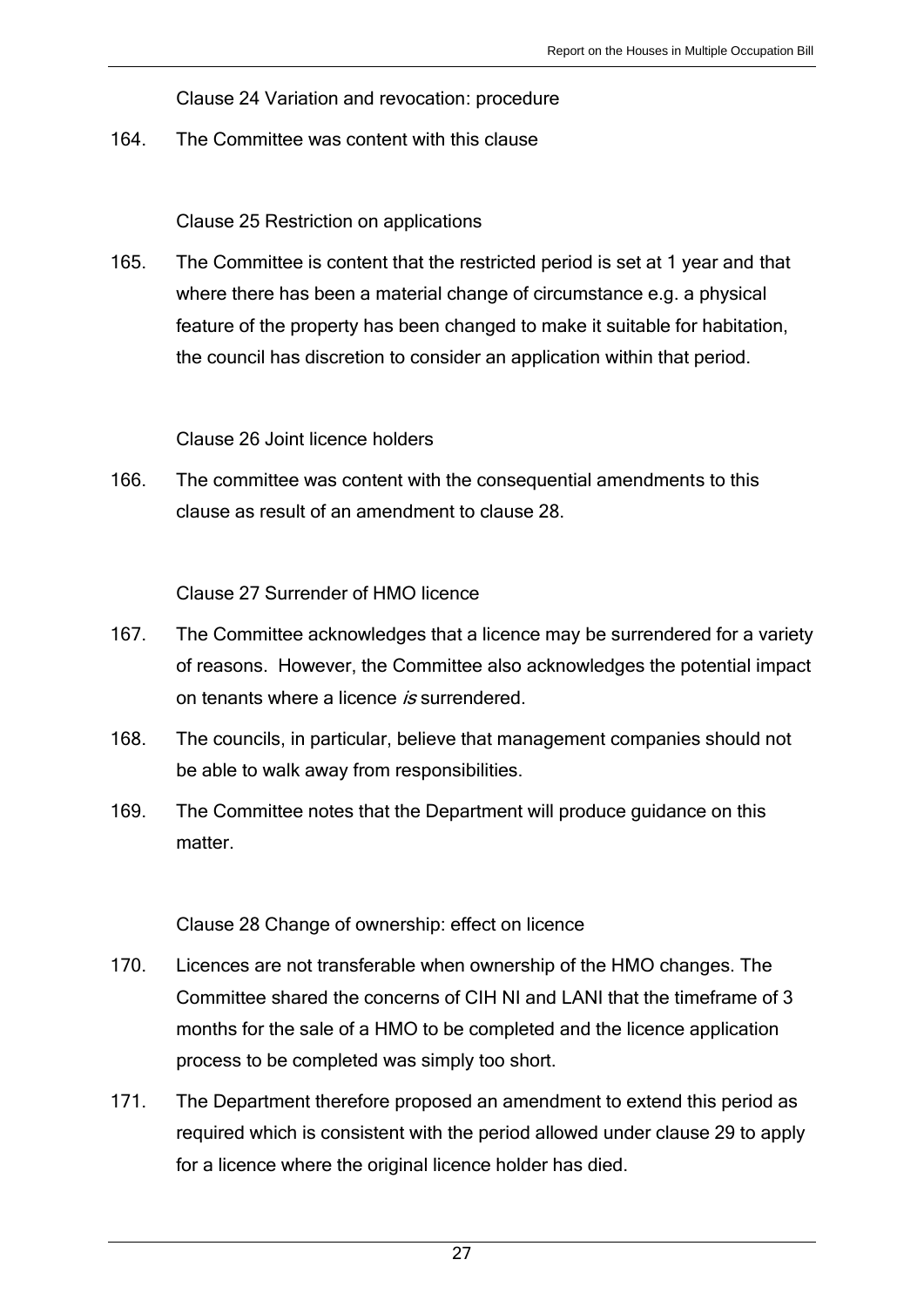- 172. This will protect tenants who might otherwise have been occupying an unlicensed HMO if the application process took longer than the originally proposed 3 months.
- 173. The committee was content with the amendment to this clause.

Clause 29 Death of sole licence holder: effect on licence

- 174. Although concerns were raised about the initial 3 month period not being long enough to conclude the probate arrangements the Committee note the provisions of 29(2) which give councils discretion to extend this period on foot of application by the personal representatives of the licensee.
- 175. The committee was content with the consequential amendment to this clause as result of an amendment to clause 28.

## PART 3 Enforcement of licensing requirements

Clause 30 Unlicensed HMO

- 176. Clause 30 creates a number of offences in relation to an unlicensed HMO and establishes associated penalties.
- 177. The Committee noted and agreed with the introduction of fixed penalties under this and other clauses in the bill. As a general point it noted concerns about the level of fines applied by the court where a landlord refuses to pay a fixed penalty.
- 178. The Committee welcomed the Minister writing to Minister Ford to raise this as a matter of concern.

Clause 31 Exceeding licensed occupancy or breach of licence conditions

Clause 32 Untrue claim that HMO is licensed

Clause 33 Agent not named in licence

Clause 34 Reasonable excuse

179. The Committee was content with these clauses and noted that the Department will provide guidance on the definition of 'reasonable excuse'.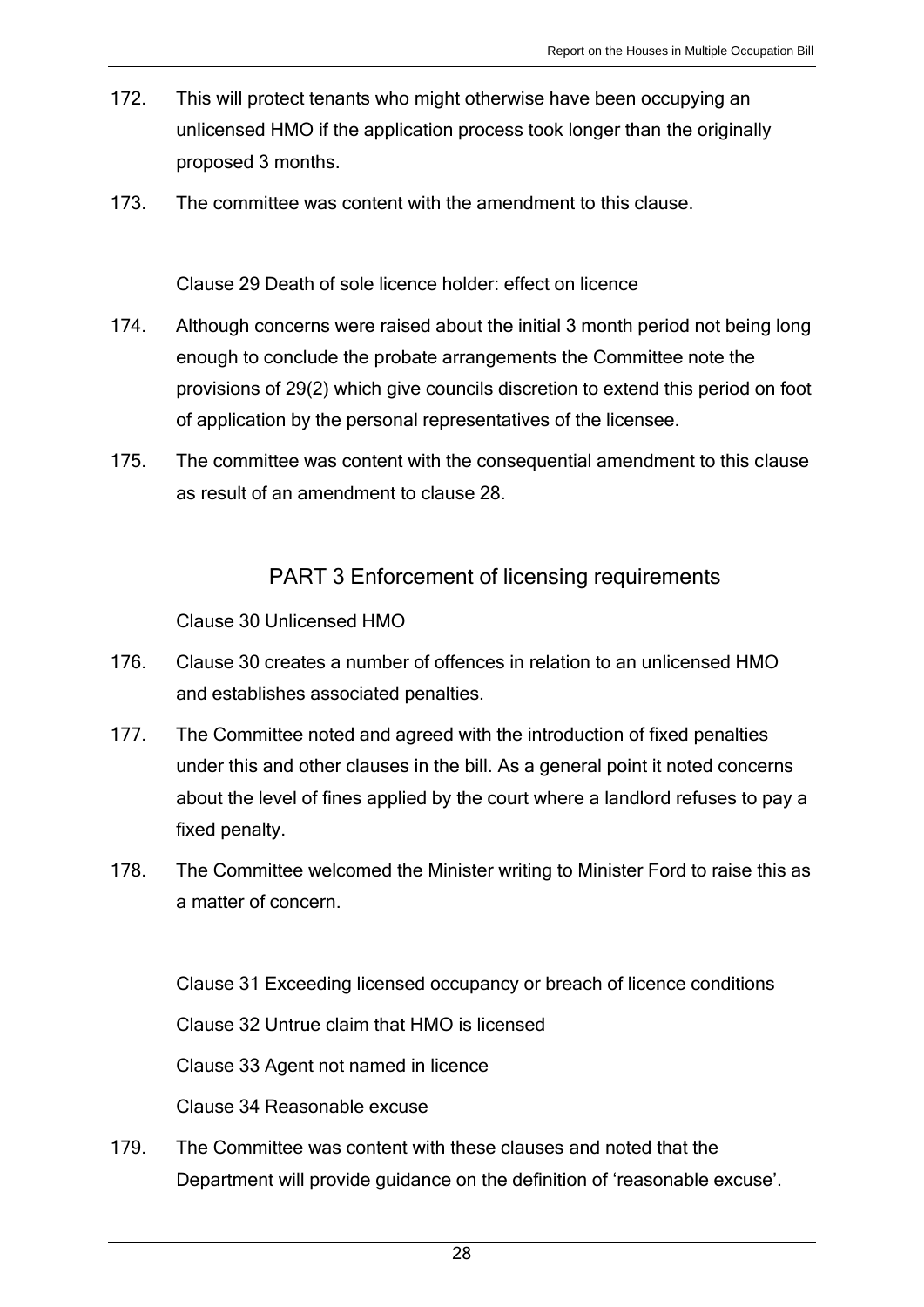Clause 35 Power to require rectification of breach of condition Clause 36 Revocation of rectification notice Clause 37 Failure to comply with rectification notice Clause 38 Revocation orders and disqualification orders Clause 39 Revocations and disqualifications: appeals Clause 40 Discharge of disqualification orders

- 180. The NIFRS sought clarification on the role of council inspectors in relation to breaches of fire safety and the issuing of rectification notices as a result. The Department emphasised that inspectors *can* issue a rectification notice for breaches of fire safety but noted that an MOU will be developed to clarify the delineation of roles and responsibilities between the council and the NIFRS.
- 181. The Committee noted that the Department will issue guidance in relation to these matters.
- 182. The Committee was content with these clauses.

## PART 4 Standards of housing

#### Chapter 1 Overcrowding

### Clause 41 Definition of overcrowding

- 183. The Committee welcomes these provisions to prevent overcrowding based on the number of people and the area of the rooms in the HMO.
- 184. The Committee also notes concerns about potential overcrowding by members of the same family and that the HMO licensing arrangements would not prevent this. It also acknowledges the lack of evidence to support these anecdotal claims and notes the Department's reference to a 2011 report which found that overcrowding was *not* a significant issue in Northern Ireland.
- 185. The Committee was concerned to hear that outside of the HMO legislation there was no statutory provision to address overcrowding.
- 186. The Committee notes the difference in risks to health and safety where a house is rented by multiple unrelated occupants rather than members of the same family.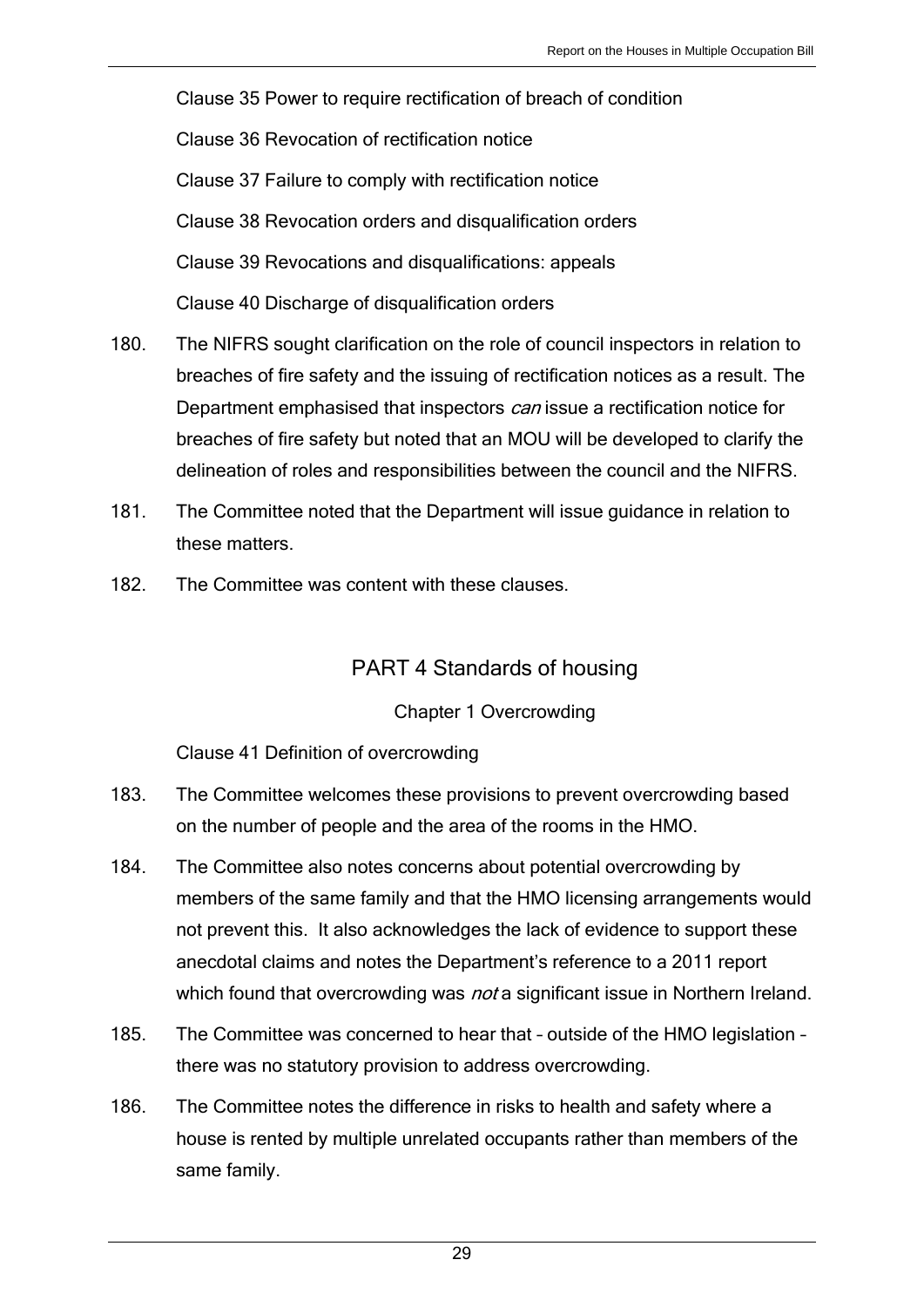- 187. However, it also believes that risks to health and safety are also likely to be higher where overcrowding occurs even when the occupants are members of the same family.
- 188. The Committee therefore recommends that this issue is discussed in the Stakeholder Group and guidance is produced for landlords/managing agents when faced with this situation

#### Clause 42 The room standard

- 189. The key issue under this clause relates to what is perceived to be a lack of consistency in the age where a child should not share a room with an adult. This was raised by most stakeholders.
- 190. It was explained by the Department that in Article 76 of the (Northern Ireland) Order 1992 that the legislation and guidance refers to children "over the age of 12". This means that if a child is 12 years and 11 months he/she would still be classified as 12. The Department stated that it included 'aged 13' in the bill order to clarify this issue.
- 191. The Committee noted NICEM's call for the age to be lowered to 10 years the standard in England and Wales. However, the age is set at a level to ensure overcrowding is avoided and as there is no evidence to suggest overcrowding is a significant issue in NI the Committee was content with the Department's approach.

#### Clause 43 The space standard

192. The Committee was content with this clause.

#### Clause 44 Overcrowding notices

Clause 45 Contents of overcrowding notice

Clause 46 Requirement as to overcrowding generally

Clause 47 Requirement not to permit new residents

193. The Committee was content with these clauses and notes that the Department will discuss required relevant guidance pertaining to these in the Stakeholder Group.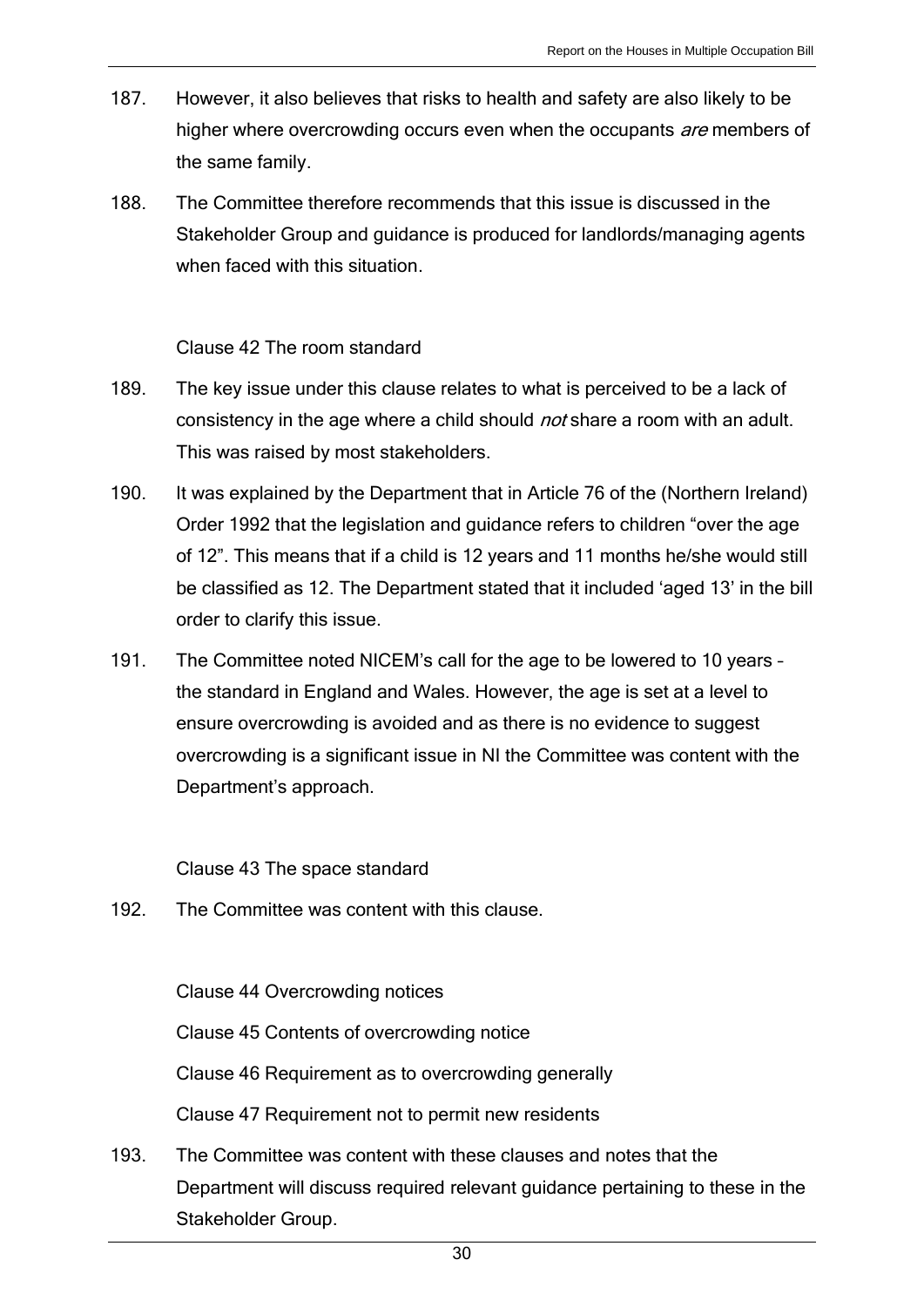Clause 48 Notice requiring further information

Clause 49 Information notice: supplementary provisions

- 194. The key issue in respect of these clauses was the need to ensure that tenants with specific needs e.g. literacy, language interpretation requirements etc. are provided with support that enable them to understand and respond to the notice.
- 195. The Committee noted that the Department will provide guidance on these matters and that the Department envisages the relevant documents will be provided in suitable languages and that councils will make use of interpreters as necessary.
- 196. The Committee seeks assurance from the Minister that relevant documentation will be provided in a range of languages and other necessary formats to ensure that ethnic minorities and people with special requirements are fully informed of their responsibilities.
- 197. The Committee also noted that clause 49(1)(b) provides for a 'reasonable excuse' to be given for not complying with the information notice and that, in oral evidence, the Department indicated that illiteracy, visual impairment and language barriers could all be taken as reasonable excuses.

Chapter 2 Suitability for numbers in occupation

Clause 50 Suitability notice

- 198. Clause 50 caused some confusion among Committee members and stakeholders alike.
- 199. To some members 50(4)(b) appeared to contradict clause 50(3)(a) i.e. that a council may refuse to licence a property even though it meets the minimum standards for a certain number of persons.
- 200. In essence the Department replied that the particular nuances of a property may mean that, in the council's assessment, the property cannot be deemed suitable for occupation by that number. This is explained in more detail [here.](http://www.niassembly.gov.uk/globalassets/documents/social-dev/hmo-bill/dsd-papers-and-memoranda/dsd-letter-re-hmo-bill-clause-50.pdf)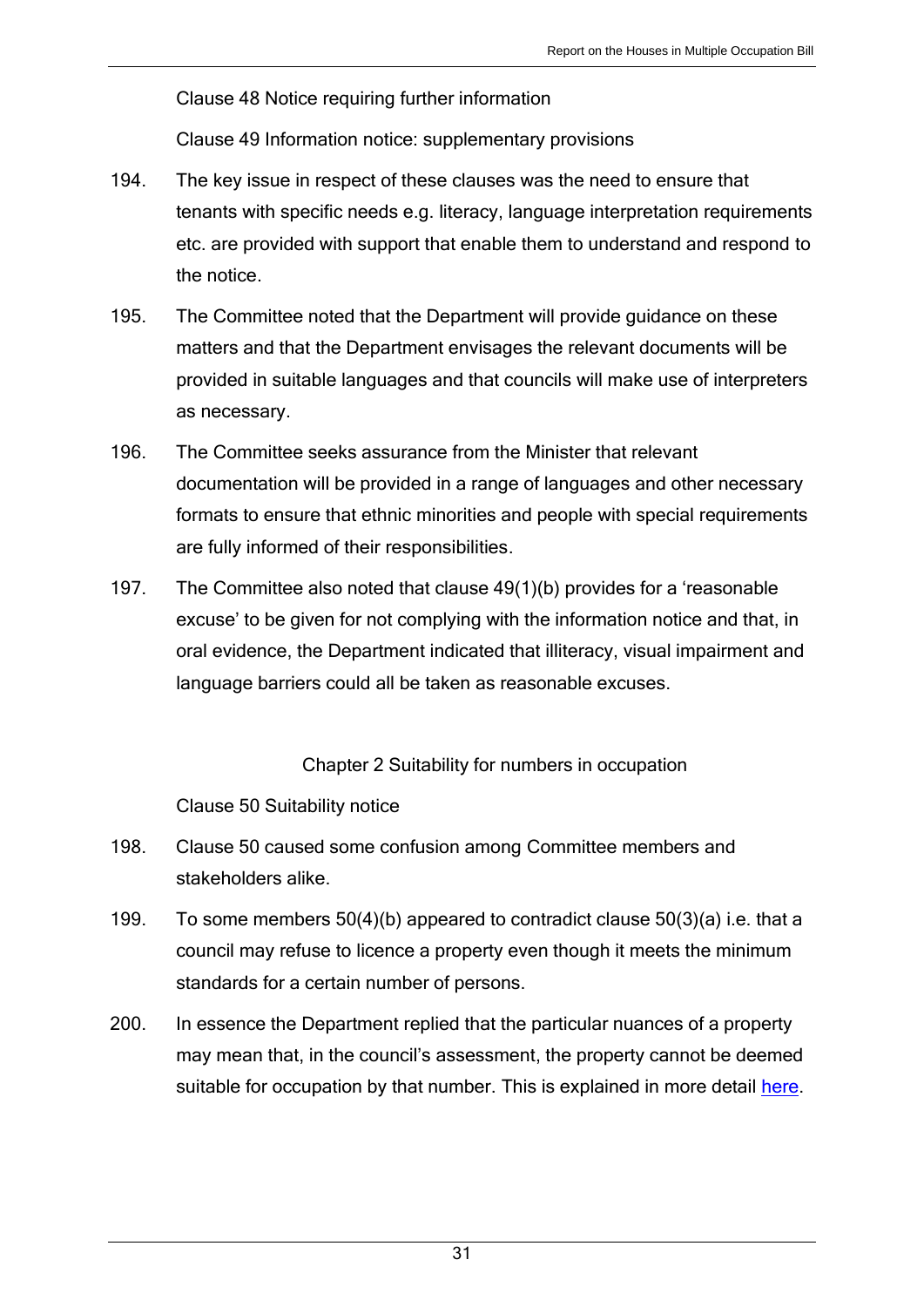Clause 51 Contents of suitability notice

201. The Committee was content with this clause and noted that the Department will provide guidance to assist councils.

Clause 52 Occupancy requirements

202. The Committee was content with this clause.

Clause 53 Statement of remedial work

- 203. An issue was raised in relation to 53(5) which states that 'A statement of remedial works may not specify any fore safety measures within the meaning of the Fire and Rescue Services (Northern Ireland) Order 2006'.
- 204. However, as noted above, Article 48 of the Fire and Rescue Services (NI) Order 2006 restricts the extent to which licensing regimes – such as that proposed for HMOs – can deal with fire safety.
- 205. The Committee noted that these restrictions do not prevent an environmental health officer to deal with a fire safety issue under health and safety legislation. For example, an environmental health officer may revoke a licence or put a licence condition on the property.
- 206. The Committee was content with this clarification.
- 207. The committee was content with the minor amendment to this clause to address a typographical error.

#### Chapter 3 Hazards

Clause 54 Definition of Hazard

208. The Committee was content with this clause

Clause 55 Hazard notice

- 209. NICEM raised concerns that the clause did not provide for councils to take emergency remedial action and called for an amendment to that effect.
- 210. However, the Department pointed out that Part 2 of Schedule 3 does make provision for a council to carry out work required by a hazard notice.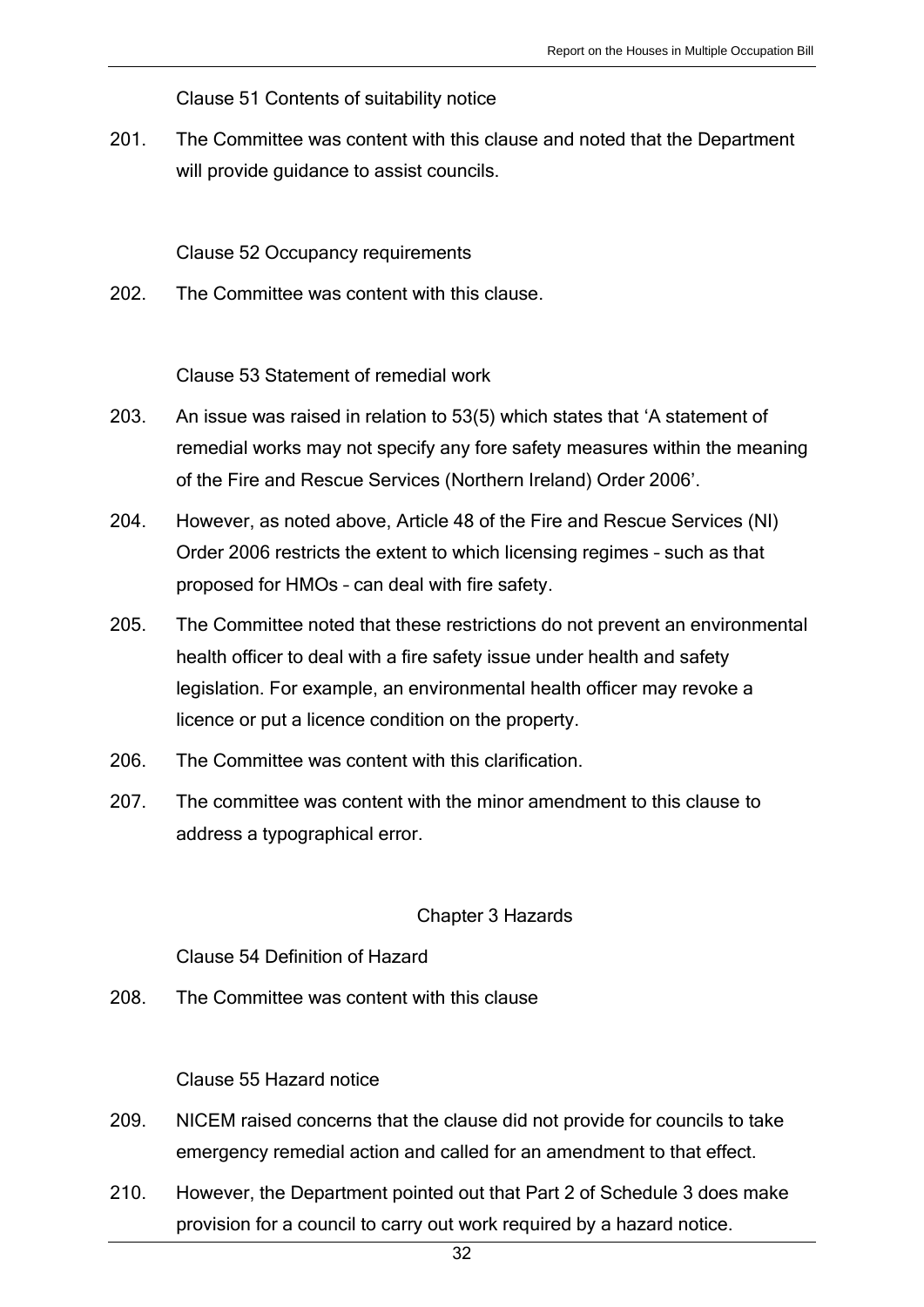211. The Committee was content with this clause.

Clause 56 Contents of Hazard notice: prohibitions Clause 57 Contents of hazard notices: other matters Clause 58 Works requirement Clause 59 Approvals as to use of premises

212. The Committee was content with these clauses.

Chapter 4 Further provision about notices under this part

Clause 60 Offences

- 213. While the introduction of fixed penalties was welcomed by stakeholders the Chief Environmental Health Officers Group voiced concern that the level of fines being issued is significantly lower than the fixed penalty level.
- 214. The Committee agreed that robust legislation must be backed up with comparable enforcement and that the courts must recognise that fines lower than the fixed penalty level undermine this approach.
- 215. The Committee noted and supported the Minister in writing to the Minister for Justice to highlight his concerns on this matter.
- 216. While outside its remit the Committee voiced support for fines to be no less than the original fixed penalty notice.

Clause 61 Further provision

217. The Committee was content with this clause.

## Part 5 Supplementary

Clause 62 HMO register

218. CIH NI, LANI and RICS all voiced concern about the potential threat to landlords' safety should their names, property addresses and contact details be included in the Register and made available for public consultation.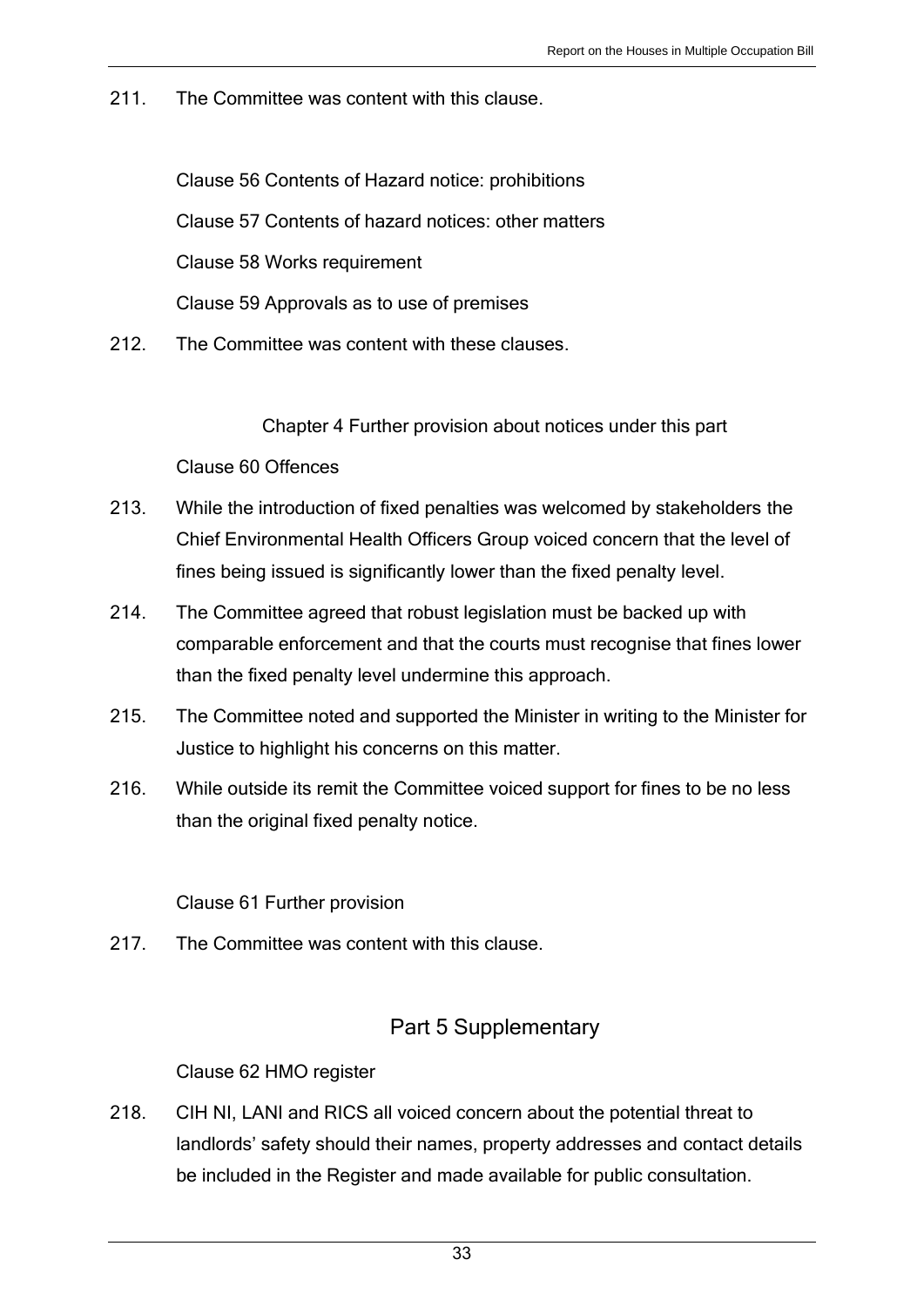- 219. The Committee accept that this was also a public interest matter and that sufficient information should be made available to ensure that residents can address their concerns regarding the HMO e.g. anti-social behaviour of tenants, to the landlord and/or managing agent.
- 220. The Department decided to make amendments to the bill to address the safety concerns and strike a balance between these interests.
- 221. In effect, these amendments ensure that only an extract will be provided to an individual rather than the entire register as originally proposed, although statutory bodies will have access to the full register.
- 222. Further, only a person with a genuine interest in the property could apply for access to that extract.
- 223. The Committee was content with the clause as amended on this issue.
- 224. Another issue which was raised by CEHOG and councils was the premise for two similar registers to be operated concurrently and the suggestion that there should only be *one* register in order to cut down on bureaucracy and administration costs. The registers in question are those applicable to the Landlord Registration Scheme and the register for HMO landlords.
- 225. While the Committee saw the merits in this approach the Department explained that both registers are maintained for very different purposes.
- 226. Officials also noted that the Department is responsible for the operation of the landlord register while councils will be responsible for the operation of the HMO register. Councils will continue to have full access to the landlord register.
- 227. Therefore, the establishment of one register is not simply about the integration of information from two registers. It would require revisiting the landlord registration system in its entirety.
- 228. The Committee noted that there is already some integration in that a 'passporting' process exists which allows HMO registered landlords to be included in the wider landlord register without the need to pay a fee.
- 229. The Committee accepted that this reduced bureaucracy and costs to some degree.
- 230. The Committee recommend that this issue should be considered in more detail as part of the wider review of the private rented sector.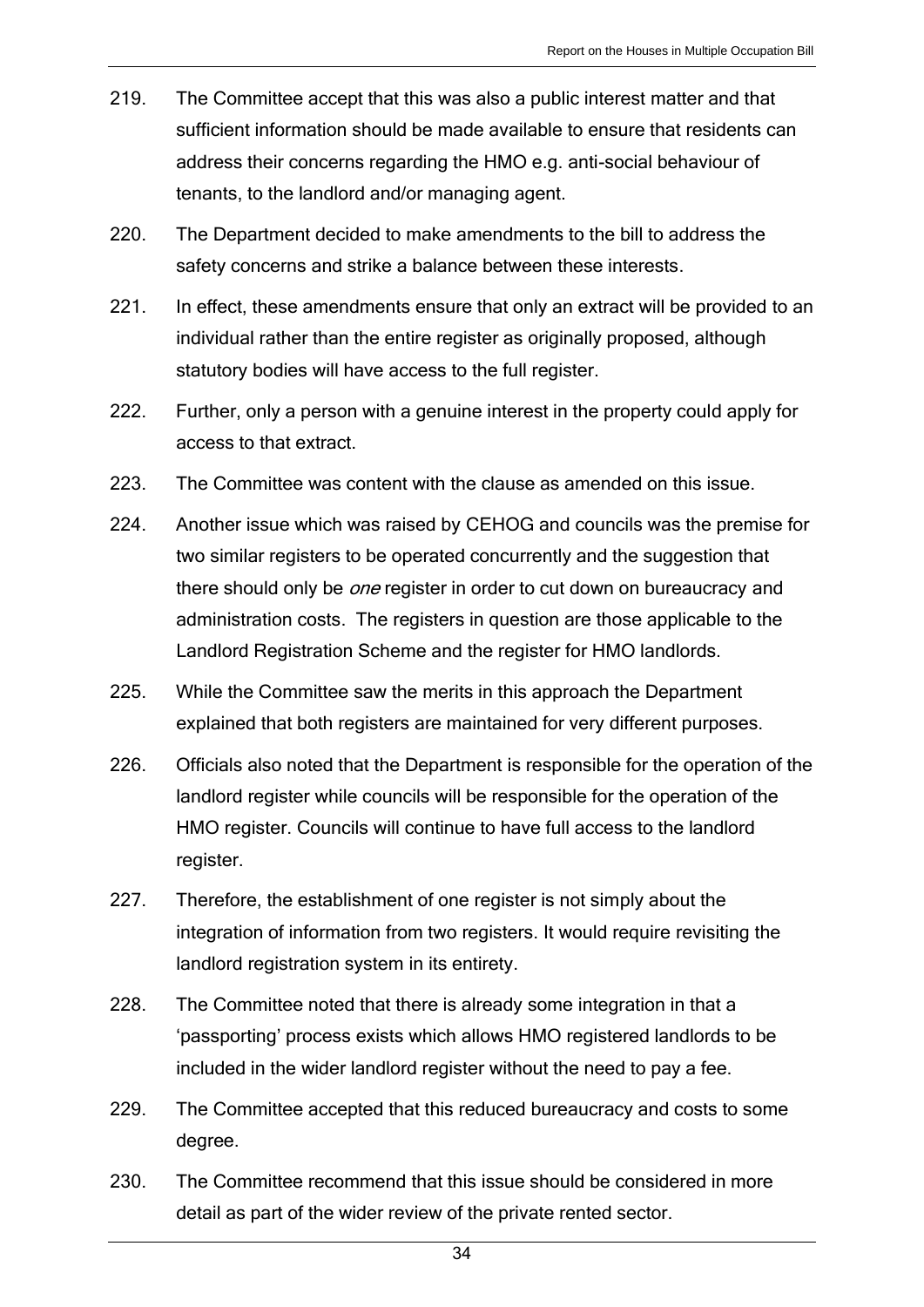Clause 63 Code of practice

- 231. The Committee fully supports the introduction of a Code of Practice in order to ensure consistency of compliance and enforcement and to raise standards in the HMO sector.
- 232. The Committee's comments under clause 14 also apply here.

Clause 64 Fixed penalty: service of notice

Clause 65 Fixed penalty: effect of notice

Clause 66 Fixed penalty: power to alter amounts

- 233. The comments in respect of clause 30 and 60 in relation to the level of fines vis à vis the original fixed penalty notice apply to clause 64.
- 234. The Committee notes that individual councils will have the power to set fixed penalty notices that are lower than the maximum to provide incentives for early payment.
- 235. The Committee notes that it is the intention of the Department to see the councils operate a common system.
- 236. The Committee recommends that a common system is adopted by councils to ensure consistency of enforcement across all council areas and that the Department clarify this position with councils as soon as possible.
- 237. The committee was content with an amendment to clause 64 to address a typographical error.

Clause 67 Appeals

Clause 68 Council's statement of reasons for decisions which may be appealed

Clause 69 Powers of court on appeal

- 238. The Committee was content with these clauses and welcomes the Department's issuing of guidance to councils.
- 239. The committee was content with a consequential amendment to clause 67 as a result of an amendment to clause 28.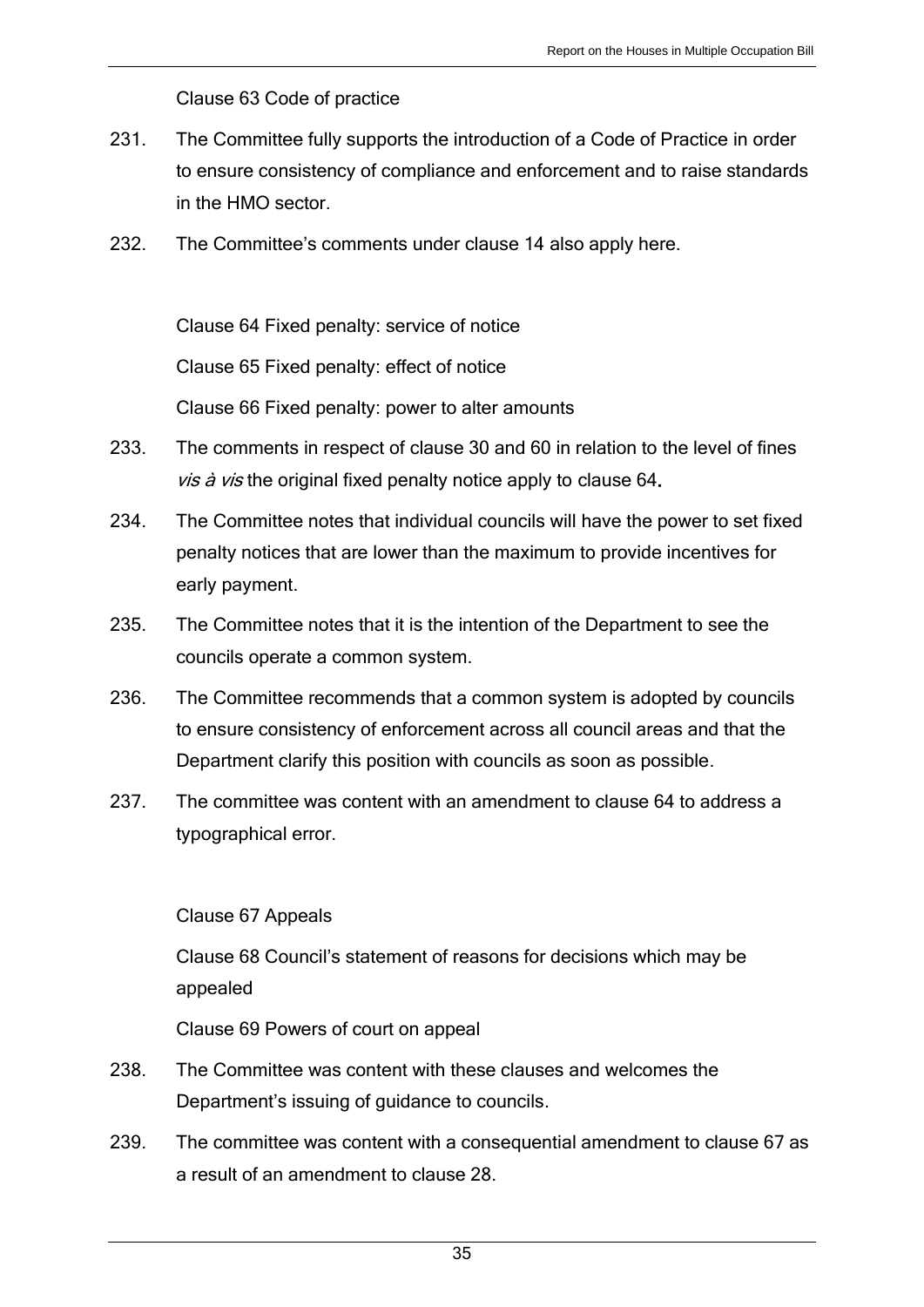Clause 70 Powers to require information and documents: introductory

Clause 71 Power to obtain information from persons connected to premises

Clause 72 Power to require persons connected to premises to produce documents

Clause 73 Power to obtain information from other persons

Clause 74 Failure to comply with notice under section 71, 72 or 73

Clause 75 Unauthorised disclosure of information obtained under section 73

Clause 76 Court to inform council of convictions

- 240. The Committee noted that CEHOG suggested that the PSNI, NIFRS, and the Health and Social Care Trusts should be included under clause 73 as "relevant person".
- 241. The Department noted that that it was expected that these organisations would be contacted on a more informal basis and that a more appropriate vehicle for this would be a non-statutory information sharing protocol.
- 242. The Committee recommends that this protocol is taken forward under the auspices of the Stakeholder Group.
- 243. No substantive comments were received on the other clauses.
- 244. The committee was content with a consequential amendment to clauses 73, 74 and 75 as a result of an amendment to clause 62.

Clause 77 Powers of entry: without warrant

Clause 78 Powers of entry: with warrant

Clause 79 Powers of entry: supplementary provisions

- 245. Of issue in relation to clause 77, raised by CEHOG and councils, was the notice period of at least 24 hours which must be given before entering the accommodation.
- 246. It was their view that giving this much notice essentially defeated the purpose of such an inspection. However, the Department noted that 24 hours' notice was a standard notice period in relation to powers of entry and that this struck a balance between the rights of the individual and the ability of the councils to carry out their functions.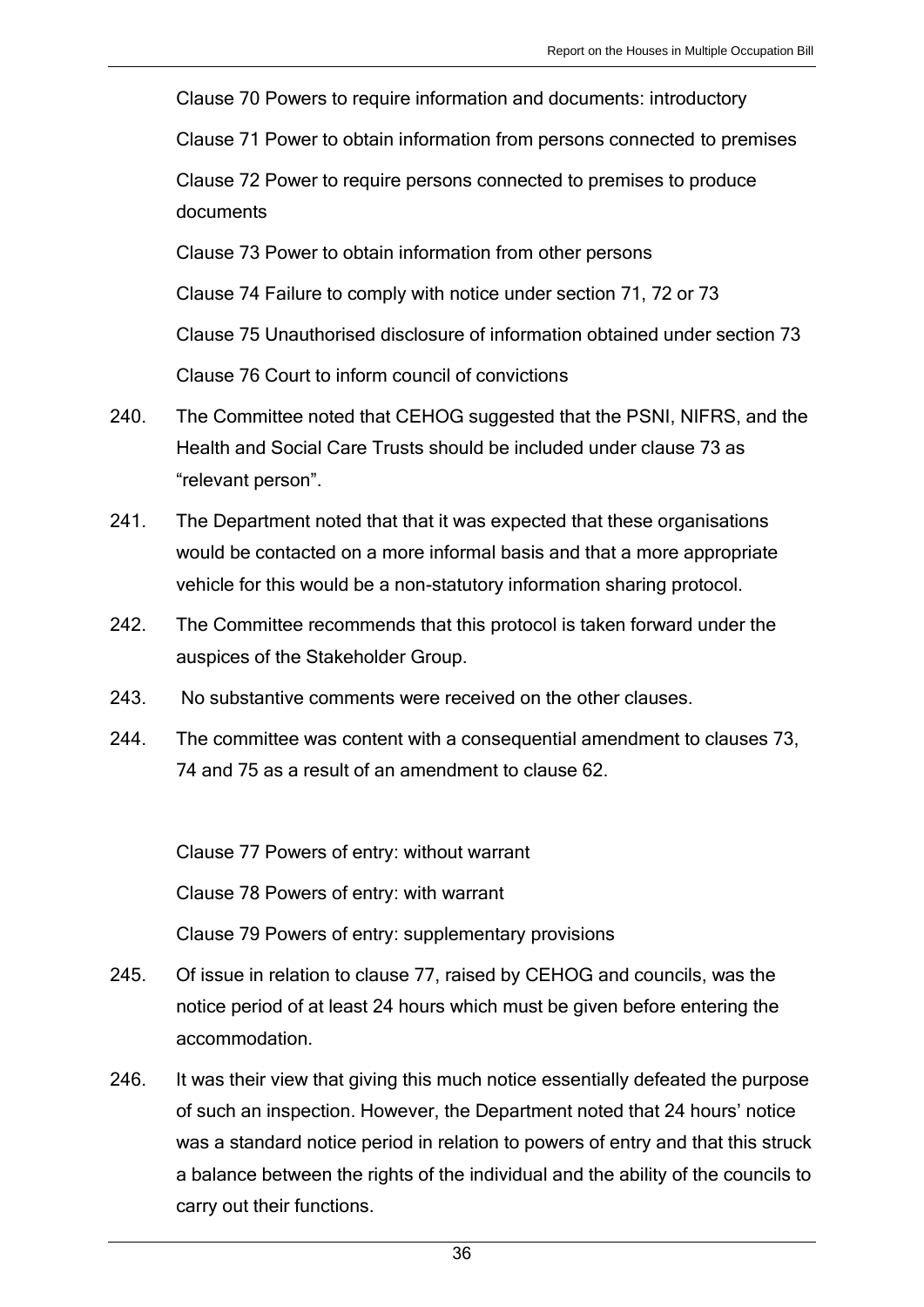- 247. In addition the Committee also noted that clause 78 could be utilised where there is concern of a more serious nature that requires a spot check i.e. without notice. In such instances a warrant is required.
- 248. The Committee was content with these clauses.

Clause 80 Application by owner where consent withheld Clause 81: Obstructions etc Clause 82 Effect of moving from accommodation for works to be carried out Clause 83 HMOs occupied in breach of Act

- 249. Clauses 80-83 refer to supplementary provisions.
- 250. The Committee had concerns about clause 83 which ensures that the tenancy agreement remains in place (and therefore the continued payment of rent) even in situations where the landlord has not fulfilled his obligations under the legislation. The Committee was concerned that this potentially undermined the rights of the tenant in seeking redress for a landlord's failure to address sub-standard accommodation.
- 251. As a result of the Committee's reservations and with reference to the view of the Attorney-General that the clause wasn't required as the provisions are covered under common law, the Department decided to remove clause 83.
- 252. The Committee was content with this amendment.

#### Clause 84 Fees

- 253. CEHOG, NILGA, CIH and councils all call for the licensing scheme to be selffinancing.
- 254. The Committee noted that a working is being established by the Department to discuss cost and resource implications.
- 255. The Committee strongly recommends that a system is established to ensure that the administration and enforcement of the licensing scheme is costneutral to councils.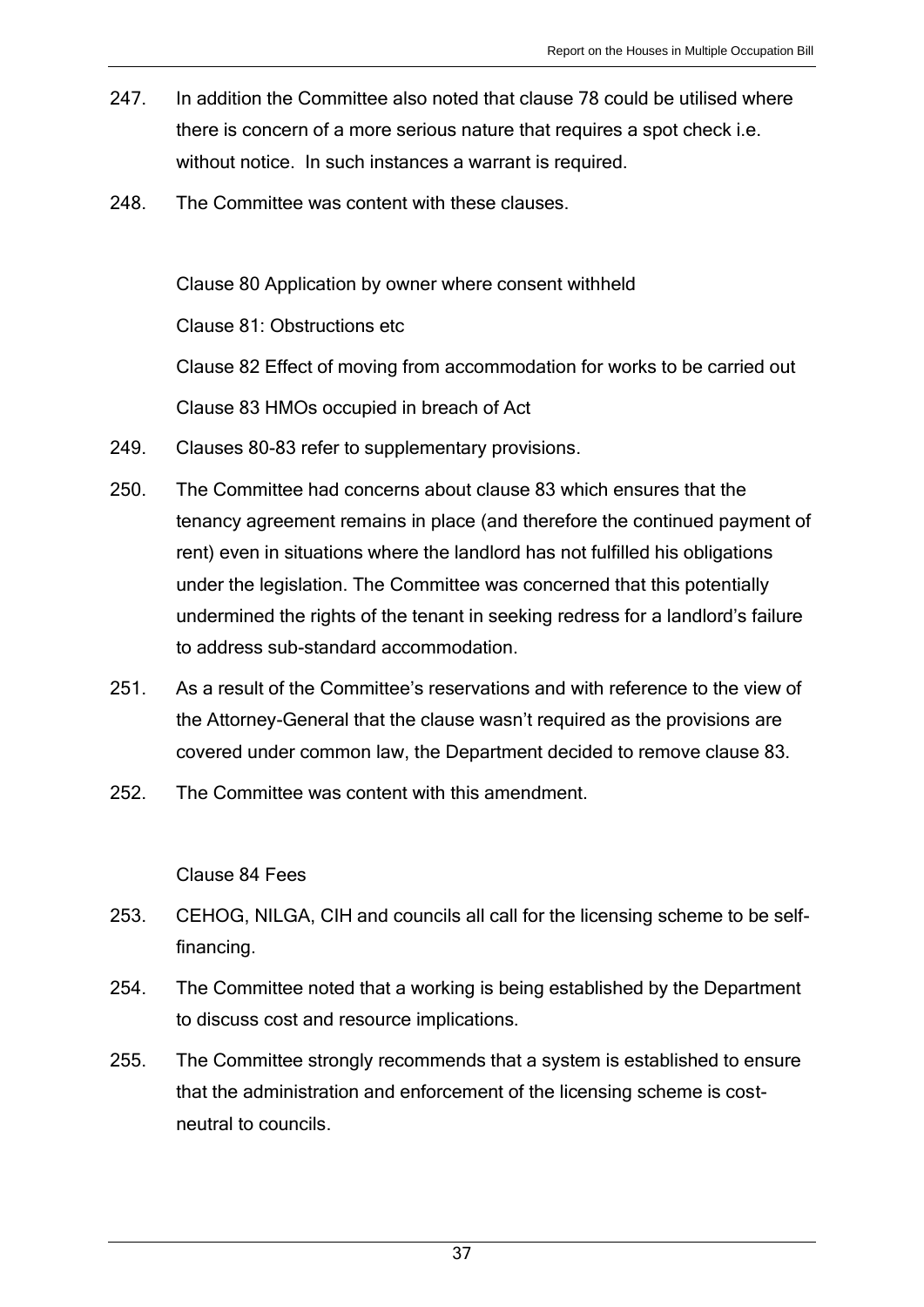Clause 85 Guidance

Clause 86 Regulations and orders

Clause 87 General notices

256. At its meeting of 28 January 2016, the Committee agreed that it was content with consequential amendments to clauses 86 and 87 which were a result of an amendment to Schedule 2.

Clause 88 Interpretation

- 257. There were two issues of concern in relation to this clause.
- 258. The first, raised by CIH, was the inclusion of "cousin" in the definition of family. It was felt that this may broaden out the definition of family to the extent that some HMOs could be de-registered.
- 259. The Department proposed an amendment to 88(3)(b) to exclude "cousin" form the definition of "relative" for the purposes of the bill.
- 260. The Committee was content with this amendment.
- 261. The second issue relates letting agents. The Department advised that letting agents normally have no involvement in the actual management of a property. However, it is the case that letting agents often take the first month's rent off tenants as part of the letting process. As a result of this, under the bill's definition of "managing agent", a letting agent *would* be considered a "managing agent".
- 262. The Committee accepted that given letting agents tend not to have any further part in the management arrangements of the HMO it would be appropriate to amend this clause to exclude the term "letting agent" from this interpretation.
- 263. While the committee agreed this approach was appropriate the amendment was not available for at the time of the committee's clause-by-clause consideration.
- 264. Therefore while the committee agreed the first amendment noted above it did not consider this second amendment until its meeting of 28 January.
- 265. The committee was content with the amendment and the agreement from the Department to clarify in guidance the requirement to notify tenants who the managing agent is.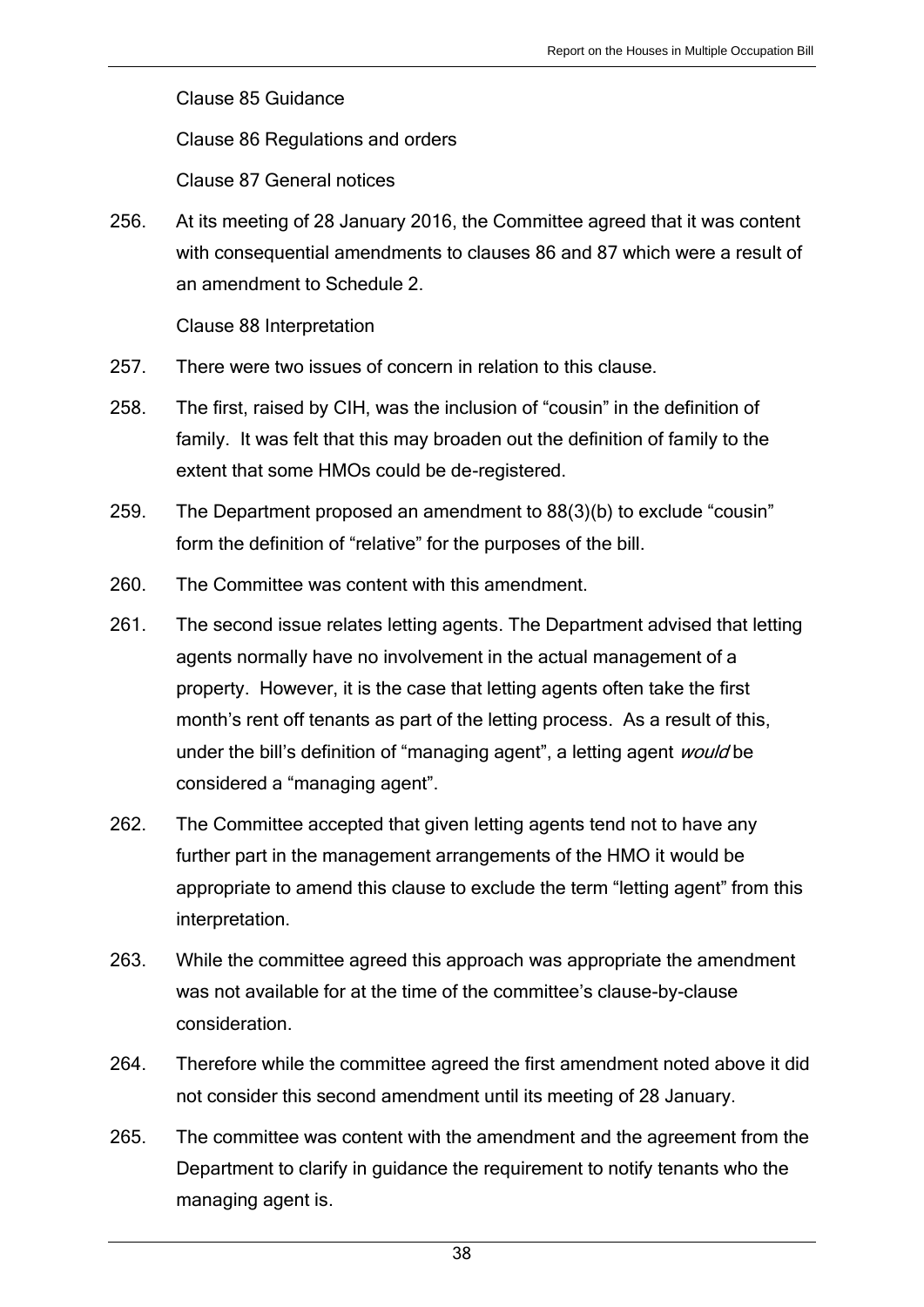Clause 89 Consequential amendments and repeals

- 266. The Committee was content with these clauses. Clause 90 Commencement
- 267. The Examiner of Statutory Rules raised a procedural point in relation to clause 90(2), 86(1), (2), and 3a. However this issue was clarified by the Department and the Committee was content with the clause. Clause 91 Short title
- 268. The Committee was content with this clause.

Schedule 1 Building or parts of buildings which are not houses in multiple occupation

- 269. There were two main issues in relation to this schedule.
- 270. The first related to properties managed by voluntary bodies on behalf of housing associations which provide shelter some of the most vulnerable people in society (e.g. hostels). It was felt by the Committee and others that such buildings should not be exempt from the definition of HMO.
- 271. The Department agreed and proposed an amendment which the Committee was content with.
- 272. The second issue related to PBMSA being exempt from the HMO definition where the management of the building is accredited to a comparable or higher standard than that required in the bill
- 273. While the Committee was content with this approach it raised concerns about the planning implications for HMO subject plans where high-density student populated buildings would significantly change the residential profile of the area with potentially negative effects such as those seen in the Holylands. In this regard the Committee noted that residents of these areas are likely to consider such buildings HMOs even if exempted by the legislation.
- 274. The Committee noted recent decisions by Belfast City Council to reject planning permission for a number of PBMSA close to residential areas.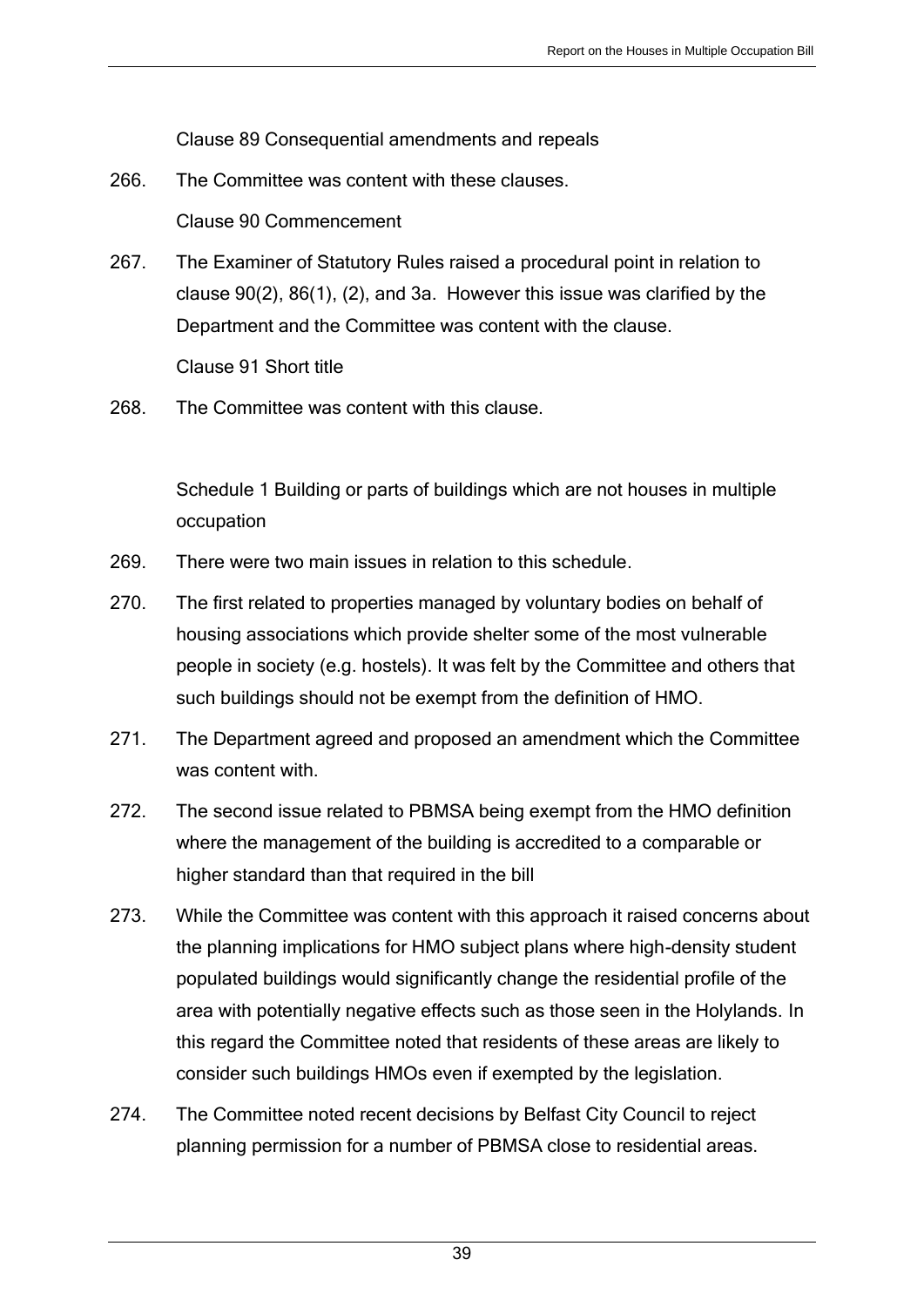275. The Committee believes that the principles which currently apply to PBMSA in the HMO subject plan should continue to underpin planning decisions to ensure proper siting of PBMSA.

Schedule 2 Applications for HMO licences: requirements and procedure

- 276. As a result of amendments to clause 62 the Department decided to amend schedule 2 to reflect the relevant change.
- 277. The Committee considered this amendment at its meeting of 28 January and was content with the amendment and consequential amendments to Clauses 86 and 87. The Committee subsequently noted the updated Delegated Powers Memorandum on 4 February which included a new delegated power that was created as a result of the amendment to schedule 2. This was forwarded to the Examiner of Statutory Rules and the Committee noted that, due to time constraints, the Examiner's opinion would be provided to the Committee after the publication of its Report but before Consideration Stage of the bill in the Assembly.

Schedule 3 Further provisions about notices that specify works Schedule 4 Variation and revocation of HMO licences: procedure Schedule 5 Part 4 notices: further provision Schedule 6 Definitions for the purpose of section 73 Schedule 7 Consequential amendments Schedule 8 Repeals

278. The Committee was content with the amendments to schedules 4 and 5 and with schedules 3, 6, 7 and 8 as drafted.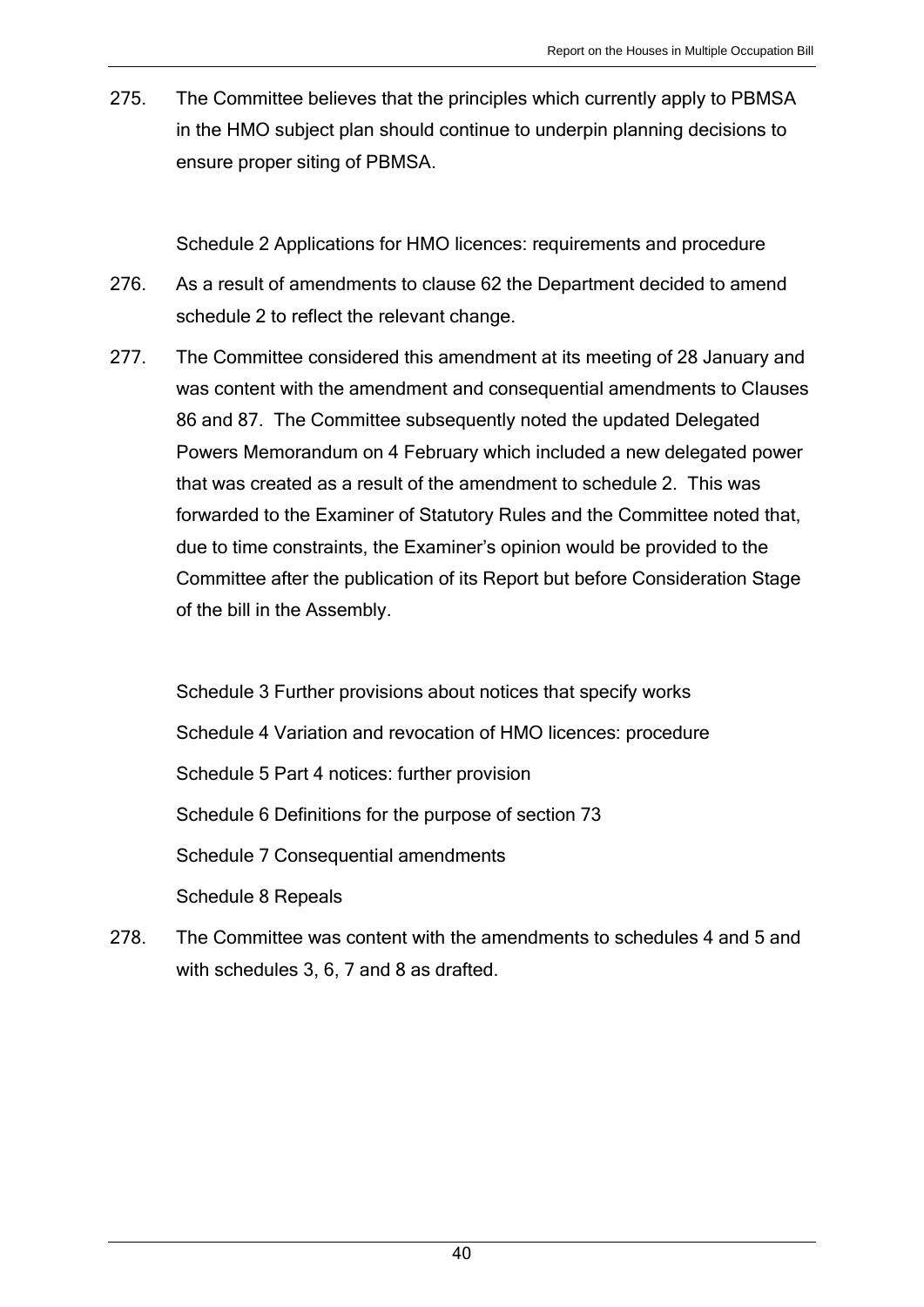# Clause-by-Clause Scrutiny

279. At its meeting on 21 January 2016, the Committee undertook its Clause-by-Clause Scrutiny of the bill and relevant Departmental papers can be found [here.](http://www.niassembly.gov.uk/assembly-business/committees/archive/social-development/legislation/houses-in-multiple-occupations-hmo-bill2/memoranda-papers/)

PART 1 – Meaning of "Houses in Multiple Occupation"

280. Clause 1 - Meaning of "house in multiple occupation"

The Committee agreed that it was content with the Clause as drafted.

281. Clause 2 - Definition of living accommodation

The Committee agreed that it was content with the Clause as drafted.

282. Clause 3 - Cases where person is treated as occupying accommodation as only or main residence

The Committee agreed that it was content with the Clause as amended.

283. Clause 4 - Persons who are members of the same household

The Committee agreed that it was content with the Clause as drafted.

284. Clause 5 - Notice regarding evidence of household

The Committee agreed that it was content with the Clause as drafted.

285. Clause 6 - Notice regarding continuation of occupation

The Committee agreed that it was content with the Clause as amended.

PART 2 – Licensing of Houses in Multiple Occupation.

286. Clause 7 - Requirement for HMOs to be licensed

The Committee agreed that it was content with the Clause as drafted.

287. Clause 8 – Applications for HMO licence

The Committee agreed that it was content with the Clause as drafted.

288. Clause 9 - Breach of planning control

The Committee agreed that it was content with the Clause as amended.

289. Clause 10 - Fit and proper persons

The Committee agreed that it was content with the Clause as amended.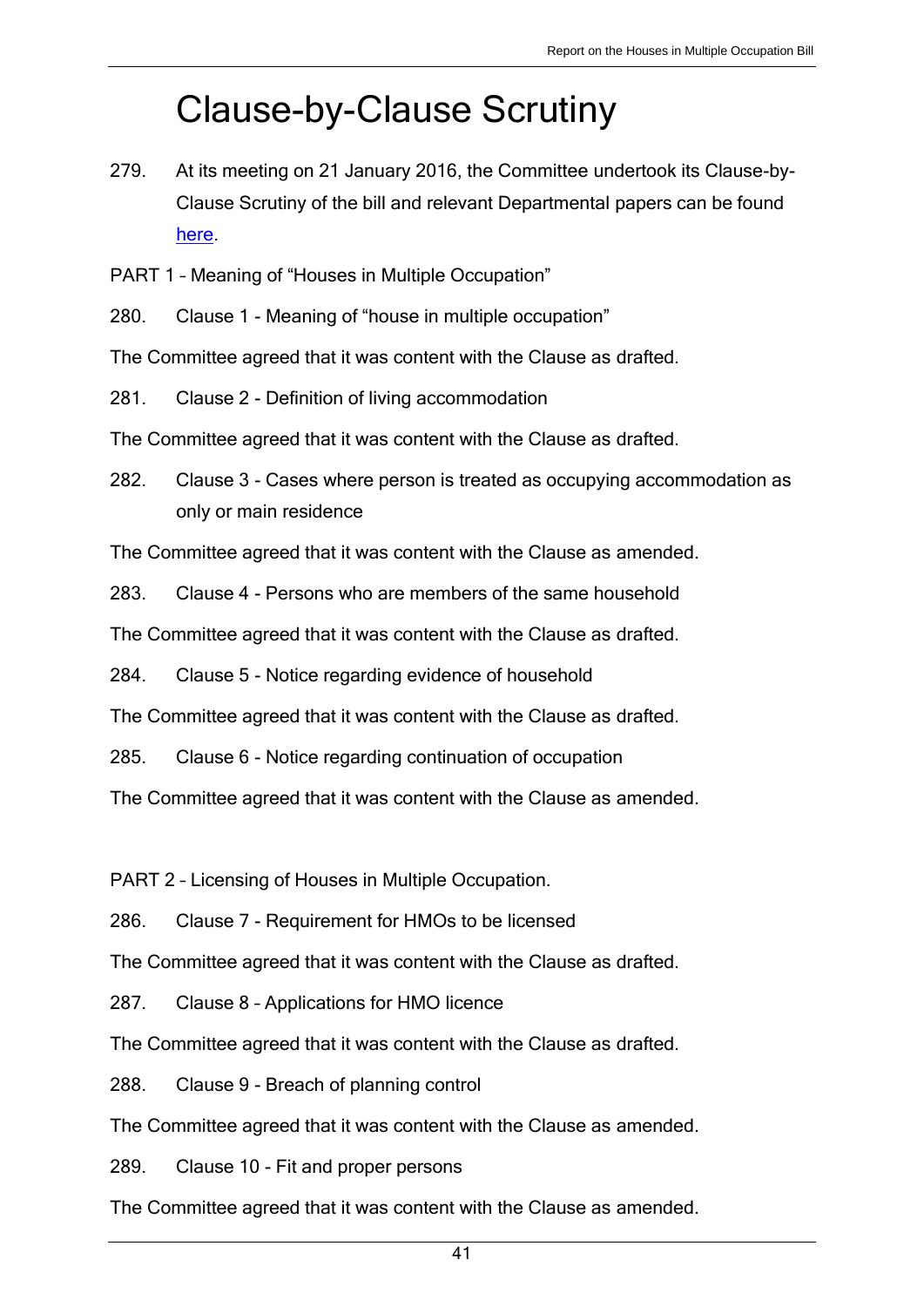290. Clause 11 - Satisfactory management arrangements

The Committee agreed that it was content with the Clause as drafted.

291. Clause 12 – Overprovision

The Committee agreed that it was content with the Clause as drafted.

292. Clause 13 - Suitability of living accommodation for multiple occupation

The Committee agreed that it was content with the Clause as drafted.

293. Clause 14 - Licence conditions

The Committee agreed that it was content with the Clause as drafted.

294. Clause 15 - Temporary exemption notice

The Committee agreed that it was content with the Clause as drafted.

295. Clause 16 - Extension of temporary exemption notice

The Committee agreed that it was content with the Clause as drafted.

296. Clause 17 - Safety and security requirements

The Committee agreed that it was content with the Clause as drafted.

297. Clause 18 - Revocation of temporary exemption notice

The Committee agreed that it was content with the Clause as amended.

298. Clause 19 - Duration of HMO licence

The Committee agreed that it was content with the Clause as drafted.

299. Clause 20 - Renewal of licence

The Committee agreed that it was content with the Clause as amended.

300. Clause 21 - Application to renew: effect on existing licence

The Committee agreed that it was content with the Clause as amended.

301. Clause 22 - Variation of licences

The Committee agreed that it was content with the Clause as drafted.

302. Clause 23 - Revocation of licences

The Committee agreed that it was content with the Clause as drafted.

303. Clause 24 - Variation and revocation: procedure

The Committee agreed that it was content with the Clause as drafted.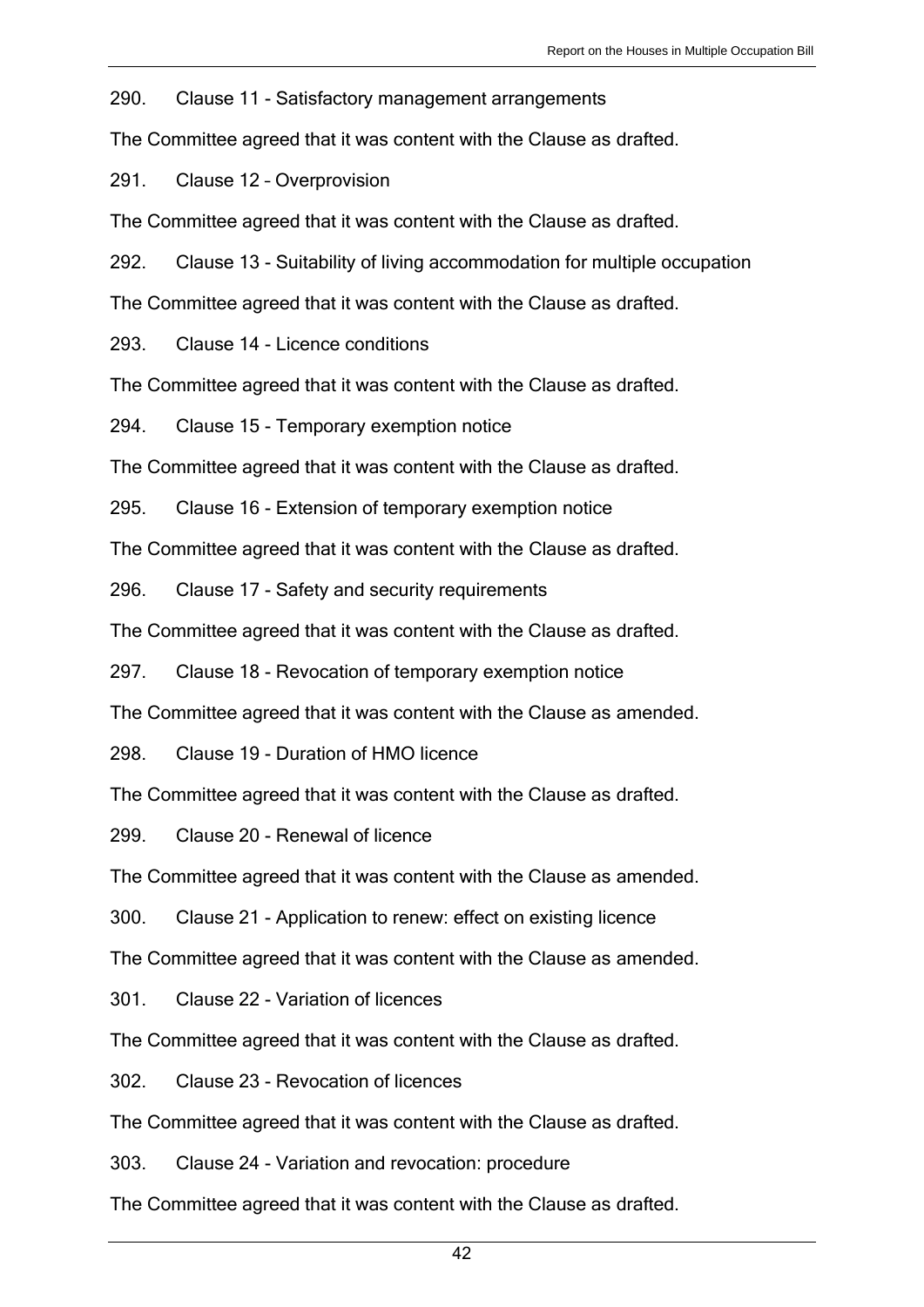304. Clause 25 - Restriction on applications

The Committee agreed that it was content with the Clause as drafted.

305. Clause 26 - Joint licence holders

The Committee agreed that it was content with the Clause as amended.

306. Clause 27 - Surrender of HMO licence

The Committee agreed that it was content with the Clause as drafted.

307. Clause 28 - Change of ownership: effect on licence

The Committee agreed that it was content with the Clause as amended.

308. Clause 29 - Death of sole licence holder: effect on licence

The Committee agreed that it was content with the Clause as amended.

PART 3 – Enforcement of Licensing Arrangements

309. Clause 30 - Unlicensed HMO

The Committee agreed that it was content with the Clause as drafted.

310. Clause 31 - Exceeding licensed occupancy or breach of licence conditions

The Committee agreed that it was content with the Clause as drafted.

311. Clause 32 - Untrue claim that HMO is licensed

The Committee agreed that it was content with the Clause as drafted.

312. Clause 33 - Agents not named in licence

The Committee agreed that it was content with the Clause as drafted.

313. Clause 34 - Reasonable excuse

The Committee agreed that it was content with the Clause as drafted.

314. Clause 35 - Power to require rectification of breach

The Committee agreed that it was content with the Clause as drafted.

315. Clause 36 - Revocation of rectification notice

The Committee agreed that it was content with the Clause as drafted.

316. Clause 37 - Failure to comply with rectification notice

The Committee agreed that it was content with the Clause as drafted.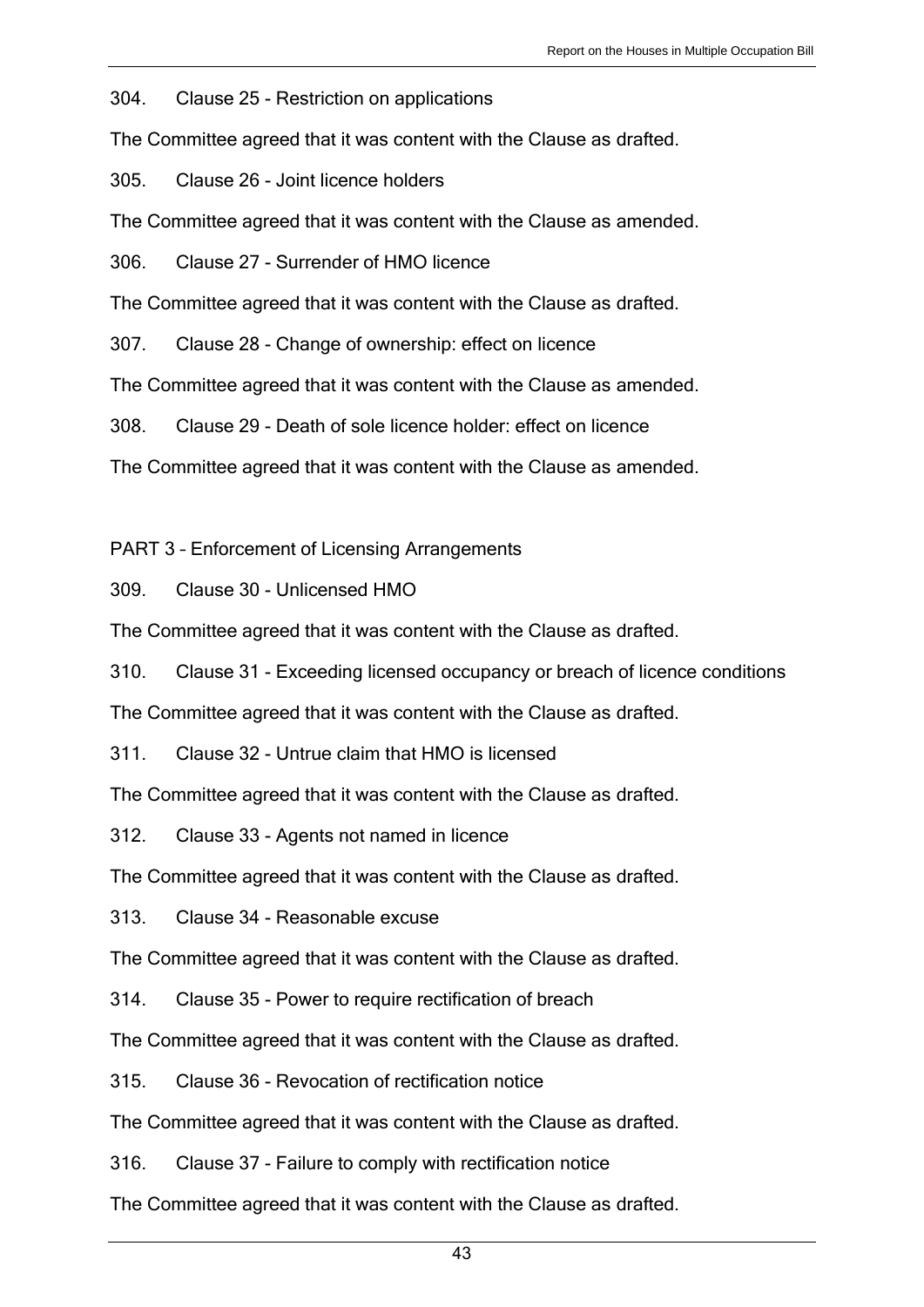317. Clause 38 - Revocation orders and disqualification orders

The Committee agreed that it was content with the Clause as drafted.

318. Clause 39 - Revocations and disqualifications: appeals

The Committee agreed that it was content with the Clause as drafted.

319. Clause 40 - Discharge of disqualification orders

The Committee agreed that it was content with the Clause as drafted.

PART 4 – Standards of Housing

Chapter 1 - Overcrowding

320. Clause 41 - Definition of overcrowding

The Committee agreed that it was content with the Clause as drafted.

321. Clause 42 - The room standard

The Committee agreed that it was content with the Clause as drafted.

322. Clause 43 - The space standard

The Committee agreed that it was content with the Clause as drafted.

323. Clause 44 - Overcrowding notices

The Committee agreed that it was content with the Clauses as drafted.

324. Clause 45 – Contents of overcrowding notices

The Committee agreed that it was content with the Clauses as drafted.

325. Clause 46 - Requirement as to overcrowding generally

The Committee agreed that it was content with the Clause as drafted.

326. Clause 47 - Requirement not to permit new residents

The Committee agreed that it was content with the Clause as drafted.

327. Clause 48 - Notice requiring further information

The Committee agreed that it was content with the Clause as drafted.

328. Clause 49 - Information notice: supplementary provisions

The Committee agreed that it was content with the Clause as drafted.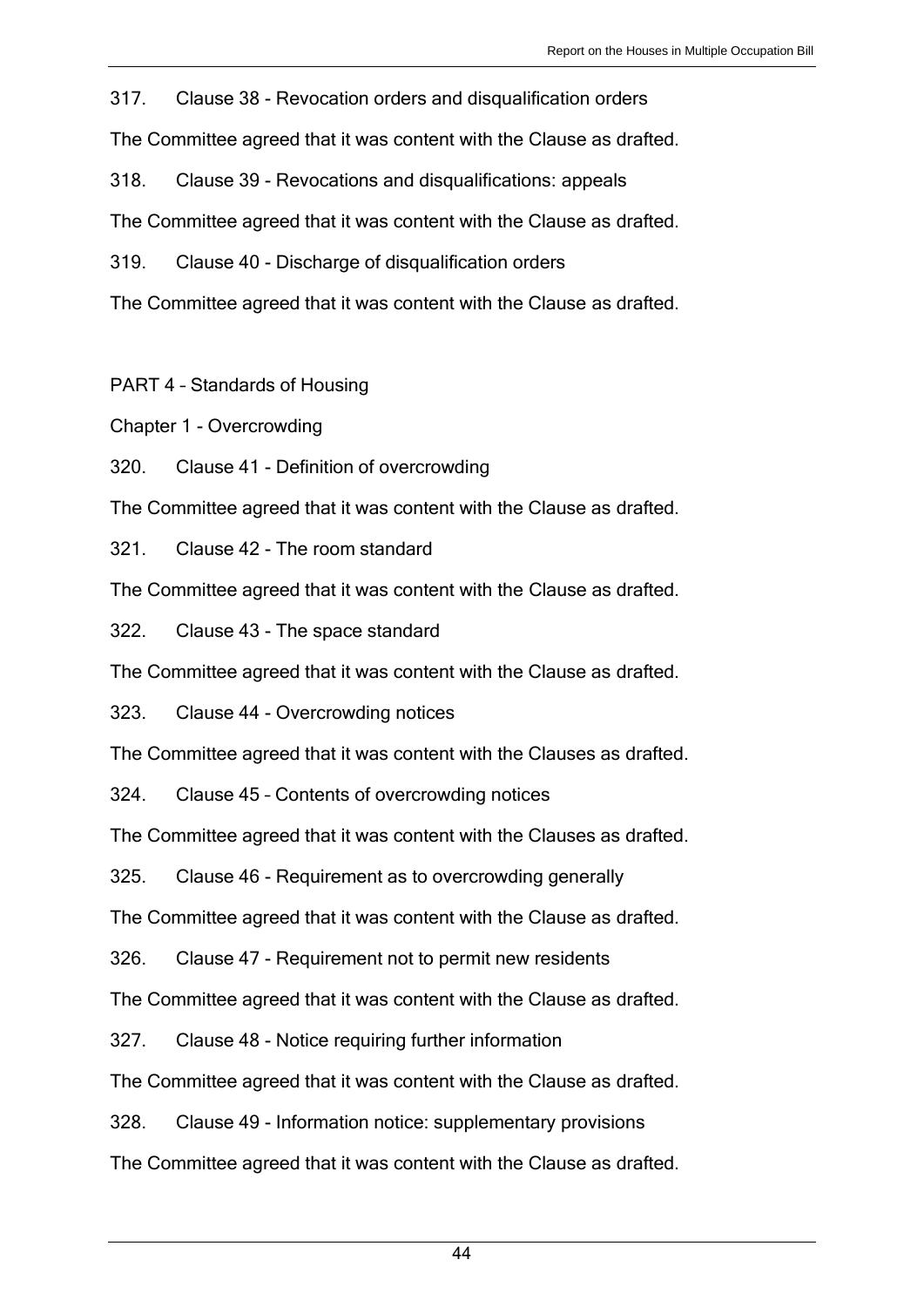Chapter 2 – Suitability for numbers in occupation

329. Clause 50 - Suitability notice

The Committee agreed that it was content with the Clause as drafted.

330. Clause 51 - Contents of suitability notice

The Committee agreed that it was content with the Clause as drafted.

331. Clause 52 - Occupancy requirements

The Committee agreed that it was content with the Clause as drafted.

332. Clause 53 - Statement of remedial work

The Committee agreed that it was content with the Clause as amended.

Chapter 3 - Hazards

333. Clause 54 - Definition of a hazard

The Committee agreed that it was content with the Clause as drafted.

334. Clause 55 - Hazard notice

The Committee agreed that it was content with the Clause as drafted.

335. Clause 56 - Contents of hazard notice: prohibitions

The Committee agreed that it was content with the Clause as drafted.

336. Clause 57 - Contents of hazard notice: other matters

The Committee agreed that it was content with the Clause as drafted.

337. Clause 58 - Works Requirement

The Committee agreed that it was content with the Clause as drafted.

338. Clause 59 - Approvals as to the use of premises

The Committee agreed that it was content with the Clause as drafted.

Chapter 4 – Further provision about notices under this part

339. Clause 60 – Offences

The Committee agreed that it was content with the Clause as drafted.

340. Clause 61 - Further provisions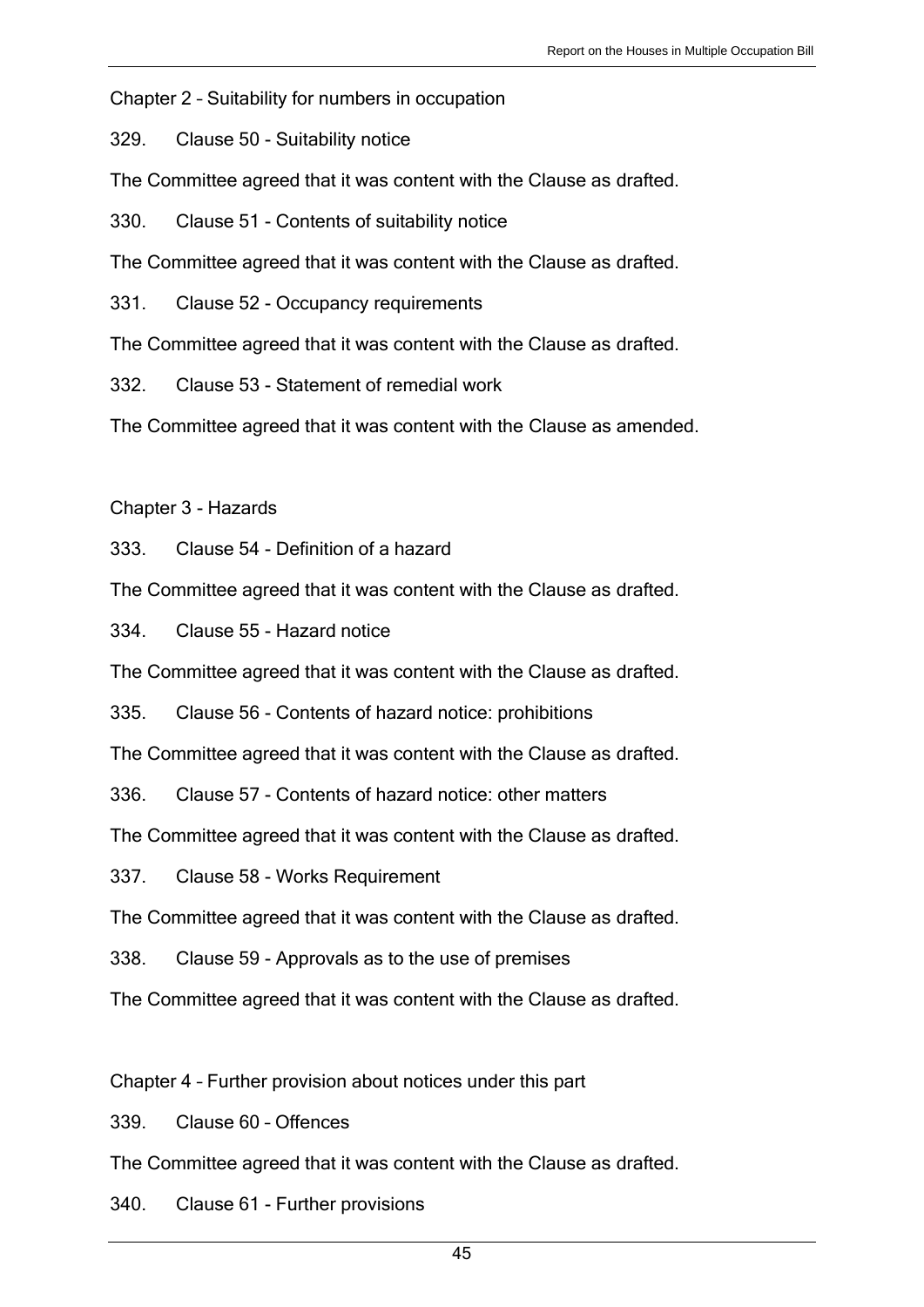The Committee agreed that it was content with the Clause as drafted.

PART 5 - Supplementary

341. Clause 62 - HMO register

The Committee agreed that it was content with the Clause as amended.

342. Clause 63 - Code of practice

The Committee agreed that it was content with the Clause as drafted.

343. Clause 64 - Fixed penalty : service of notice

344. The Committee agreed that it was content with the Clause as amended.

345. Clause 65 - Fixed penalty: effect of notice

The Committee agreed that it was content with the Clause as drafted.

346. Clause 66 - Fixed penalty: power to alter amounts

The Committee agreed that it was content with the Clause as drafted.

347. Clause 67 – Appeals

The Committee agreed that it was content with the Clause as amended.

348. Clause 68 - Council's statement of reasons for decisions which may be appealed

The Committee agreed that it was content with the Clause as drafted.

349. Clause 69 - Powers of court on appeal

The Committee agreed that it was content with the Clause as drafted.

350. Clause 70 - Powers to require information and documentation: introductory

The Committee agreed that it was content with the Clause as drafted.

351. Clause 71 - Power to obtain information from persons connected with the premises

The Committee agreed that it was content with the Clause as drafted.

352. Clause 72 - Power to require persons connected with the premises to produce documents

The Committee agreed that it was content with the Clause as drafted.

353. Clause 73 - Power to obtain information from other persons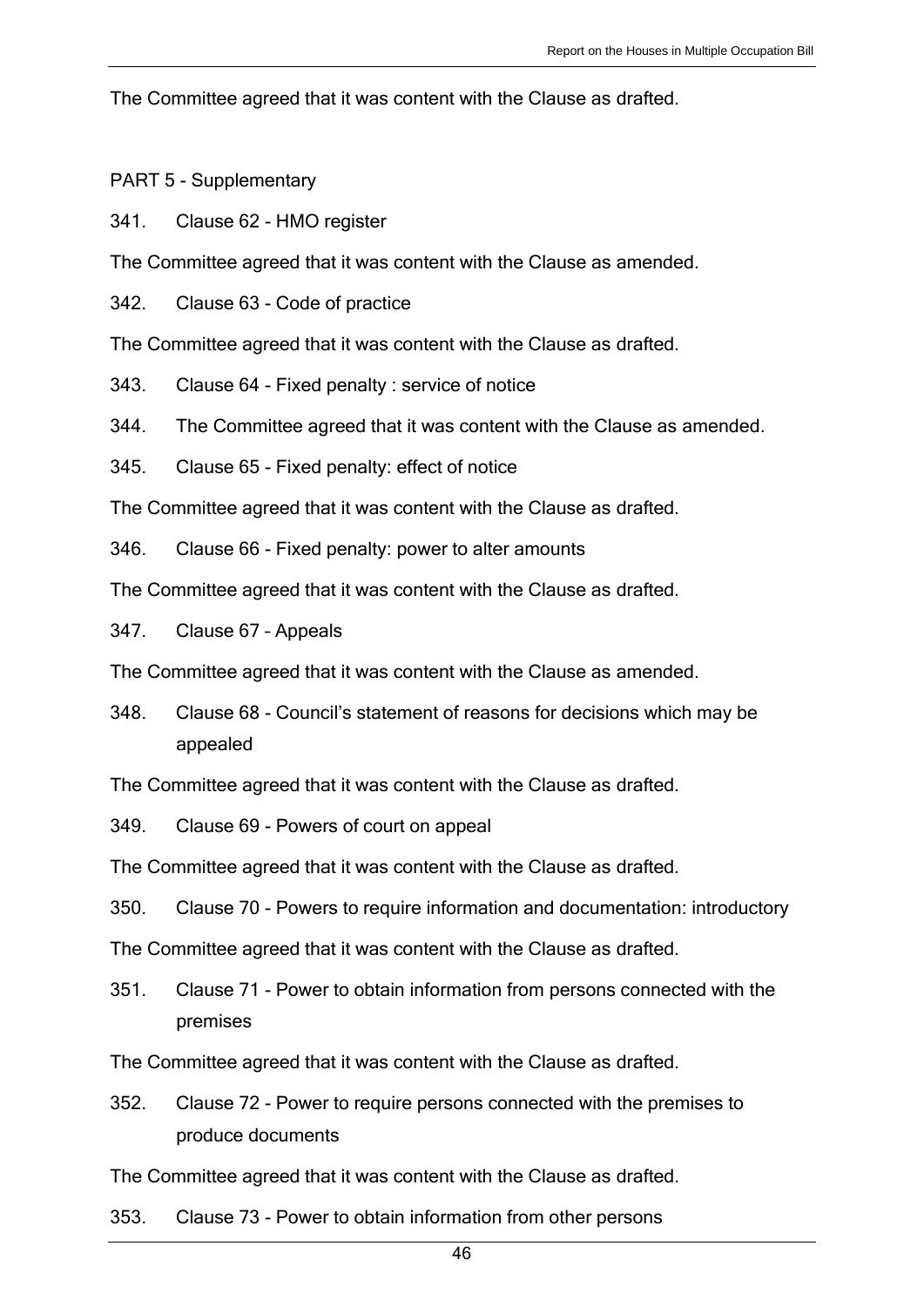The Committee agreed that it was content with the Clause as amended.

354. Clause 74 - Failure to comply with notice under section 71, 72 or 73

The Committee agreed that it was content with the Clause as amended.

355. Clause 75 - Unauthorised disclosure of information obtained under clause 73

The Committee agreed that it was content with the Clause as amended.

356. Clause 76 - Court to inform council of convictions

The Committee agreed that it was content with the Clause as drafted.

357. Clause 77 - Powers of entry: without warrant

The Committee agreed that it was content with the Clause as drafted.

358. Clause 78 - Powers of entry: with warrant

The Committee agreed that it was content with the Clause as drafted.

359. Clause 79 - Powers of entry: supplementary provisions

The Committee agreed that it was content with the Clause as drafted.

360. Clause 80 - Application by owner where consent withheld

The Committee agreed that it was content with the Clause as drafted.

361. Clause 81 – Obstructions

The Committee agreed that it was content with the Clause as drafted.

362. Clause 82 - Effect of moving from accommodation for works to be carried out

The Committee agreed that it was content with the Clause as drafted.

363. Clause 83 - HMOs occupied in breach of Act

The Committee agreed that it was content with the Clause as amended.

364. Clause 84 – Fees

The Committee agreed that it was content with the Clause as drafted.

365. Clause 85 – Guidance

The Committee agreed that it was content with the Clause as drafted.

366. Clause 86 - Regulations and orders

The Committee agreed that it was content with the Clause as amended.

367. Clause 87 - General notices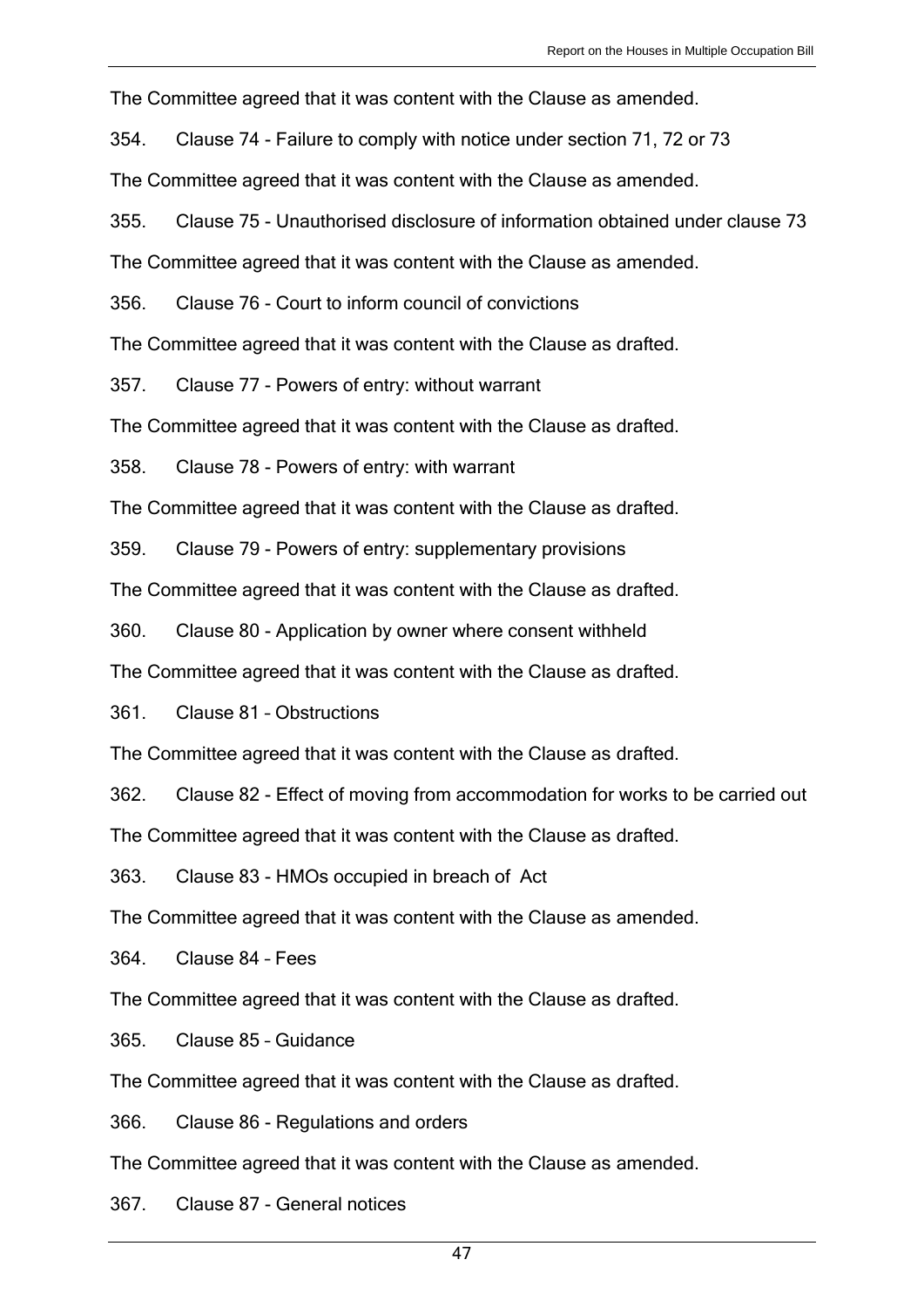368. The Committee agreed that it was content with the Clause as amended.

369. Clause 88 – Interpretation

The Committee agreed that it was content with the Clause as amended.

370. Clause 89 - Consequential amendments and repeals

The Committee agreed that it was content with the Clause as drafted.

371. Clause 90 – Commencement

The Committee agreed that it was content with the Clause as drafted.

372. Clause 91 - Short title

The Committee agreed that it was content with the Clause as drafted.

#### **Schedules**

373. Schedule 1 - Buildings or parts of buildings which are not houses in multiple occupation

The Committee agreed that it was content with the Schedule as amended.

374. Schedule 2 - Applications for HMO licences: requirements and procedure

Although the Committee agreed Schedule 2 as amended on 21 January the amendment was not actually provided to the Committee until the 28 January.

- 375. At its meeting on 28 January the Committee considered the amendment and agreed that it was content with the Schedule as amended. The Committee subsequently noted the updated Delegated Powers Memorandum on 4 February which included a new delegated power that was created as a result of the amendment to schedule 2. This was forwarded to the Examiner of Statutory Rules and the Committee noted that, due to time constraints, the Examiner's opinion would be provided to the Committee after the publication of its Report but before Consideration Stage of the bill in the Assembly.
- 376. Schedule 3 Further provision about notices that require works to be carried out

The Committee agreed that it was content with the Schedule as drafted.

377. Schedule 4 - Variation and revocation of HMO licences: procedure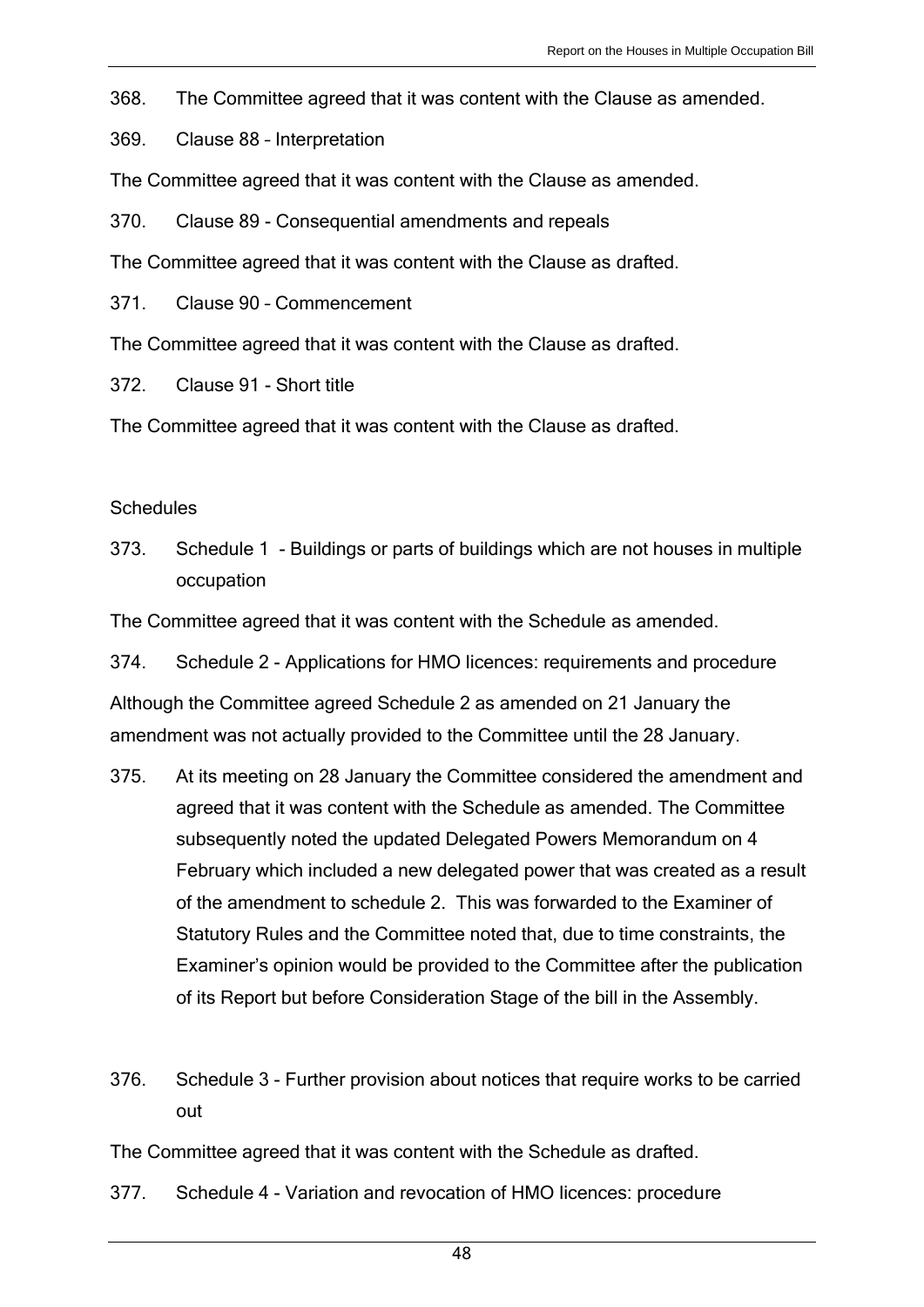The Committee agreed that it was content with the Schedule as amended.

378. Schedule 5 - Part 4 notices: further provisions

The Committee agreed that it was content with the Schedule as amended.

379. Schedule 6 - Definitions for the purpose of section 73

The Committee agreed that it was content with the Schedule as drafted.

380. Schedule 7 - Consequential amendments

The Committee agreed that it was content with the Schedule as drafted.

381. Schedule 8 – Repeals

The Committee agreed that it was content with the Schedule as drafted.

382. Long Title - Houses in Multiple Occupation (NI) Bill

The Committee agreed that it was content with the Long Title of the Bill.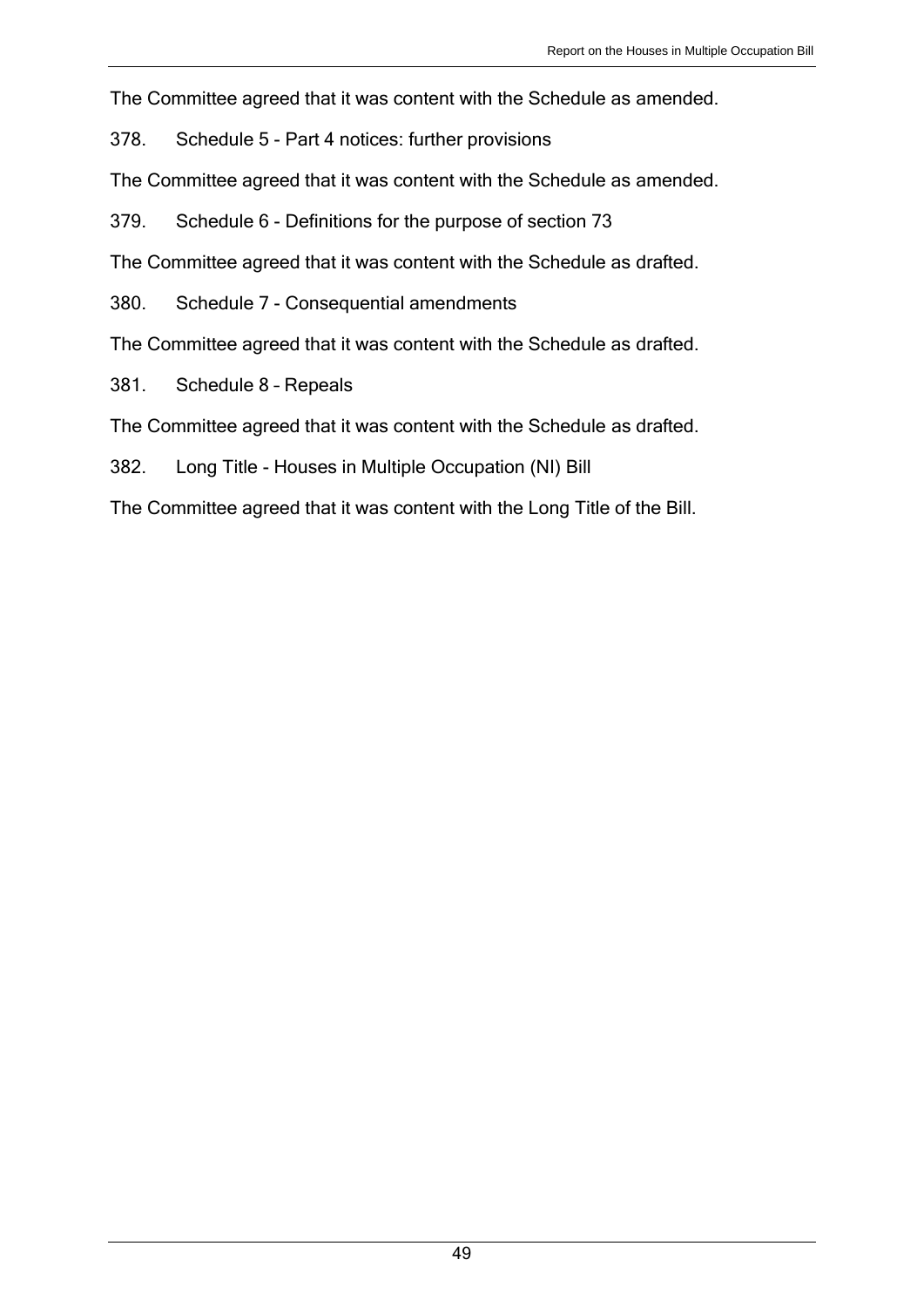# Links to Appendices

You can view the Houses in Multiple Occupation Bill [here.](http://www.niassembly.gov.uk/assembly-business/legislation/2011-2016-mandate/primary-legislation-current-bills/houses-in-multiple-occupation-bill/)

You can view the Explanatory and Financial Memorandum [here.](http://www.niassembly.gov.uk/assembly-business/legislation/2011-2016-mandate/primary-legislation-current-bills/houses-in-multiple-occupation-bill/)

Memoranda and Papers from the Department for Social Development can be viewed [here.](http://www.niassembly.gov.uk/assembly-business/committees/archive/social-development/legislation/houses-in-multiple-occupations-hmo-bill2/memoranda-papers/)

Minutes of Proceedings can be viewed [here.](http://www.niassembly.gov.uk/assembly-business/committees/archive/social-development/legislation/housing-amendment-bill/minutes-of-proceedings/)

Minutes of Evidence can be viewed [here.](http://www.niassembly.gov.uk/assembly-business/committees/archive/social-development/legislation/houses-in-multiple-occupations-hmo-bill2/minutes-of-evidence/)

You can view written submissions regarding this Bill [here.](http://www.niassembly.gov.uk/assembly-business/committees/archive/social-development/legislation/houses-in-multiple-occupations-hmo-bill/written-submissions/)